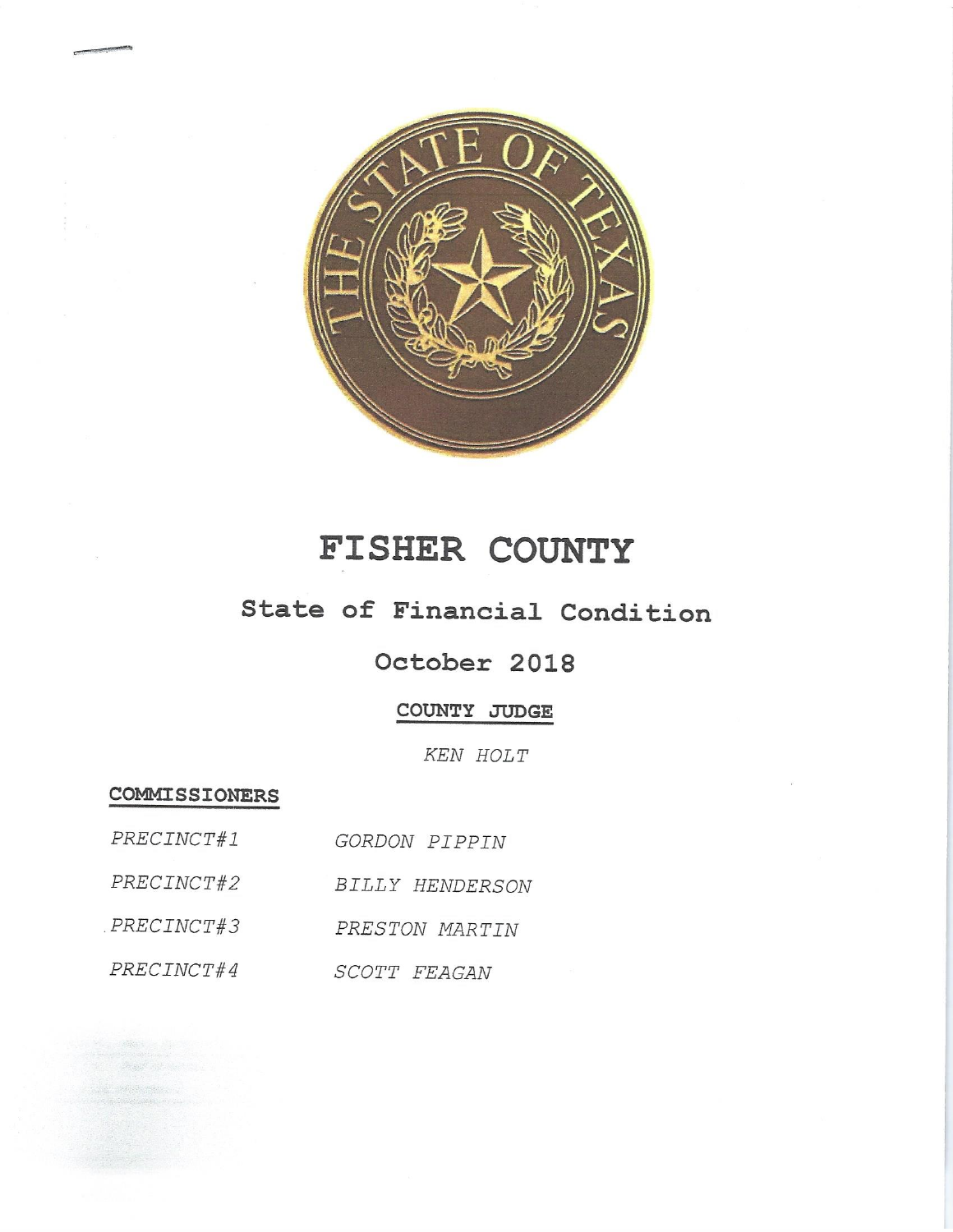|                     | 10-08-2018**BUDGET ANALYSIS USAGE REPORT ** ASSET, INCOME, & EXPENSE ACCOUNTS<br>TIME:12:49 PM - EFFECTIVE MONTH:10 |                   |                                      |                |                      | PAGE<br>PREPARER: 0004                  | $\sim$ 1 |
|---------------------|---------------------------------------------------------------------------------------------------------------------|-------------------|--------------------------------------|----------------|----------------------|-----------------------------------------|----------|
|                     | BUDGET-AMOUNT BUDGET-AMOUNT YEAR-TO-DATE YEAR-TO-DATE MONTH-TO-DATE     BALANCE PCT<br>ACCOUNT NO ACCOUNT-TITLE     |                   | ORIGINAL AMENDED ENCUMBERED          |                | ACTIVITY ACTIVITY    | CURRENT USED                            |          |
|                     | REPORTING FUND: 0010 GENERAL FUND                                                                                   |                   |                                      |                |                      | EFFECTIVE MONTH - 10                    |          |
| 0100 CASH ACCOUNTS  |                                                                                                                     |                   |                                      |                |                      |                                         |          |
|                     | 10-100-100 CFC: GENERAL FUND                                                                                        |                   |                                      | 0.00           |                      | $0.00 \quad 1,243,123.23$               |          |
|                     | 10-100-120 INTEREST & SINKING CHECKING                                                                              |                   |                                      | 0.00           | 0.00                 | 0.00                                    |          |
|                     | 10-100-130 MONEY MARKET CHECKING                                                                                    |                   |                                      | 0.00           | 0.00                 | 227,066.01                              |          |
|                     | 10-100-140 GRANT FUND CHECKING<br>10-100-185 DUE FROM I&S FUND                                                      |                   |                                      | 0.00<br>0.00   | 0.00<br>0.00         | 0.40<br>158,971.44                      |          |
|                     | 10-100-201 CERTIFICATE OF DEPOSIT - 1                                                                               |                   |                                      | 0.00           | 0.00                 | 152,386.52                              |          |
|                     | 10-100-202 CERTIFICATE OF DEPOSIT - 2                                                                               |                   |                                      | 0.00           | 0.00                 | 152,386.52                              |          |
|                     | 10-100-203 CERTIFICATE OF DEPOSIT - 3                                                                               |                   |                                      | 0.00           | 0.00                 | 152,386.52                              |          |
|                     | 10-100-204 CERTIFICATE OF DEPOSIT - 4                                                                               |                   |                                      | 0.00           | 0.00                 | 152,386.52                              |          |
|                     | 10-100-205 CERTIFICATE OF DEPOSIT - 5<br>10-100-206 CERTIFICATE OF DEPOSIT - 6                                      |                   |                                      | 0.00<br>0.00   | 0.00<br>0.00         | 152,386.52<br>252,615.73                |          |
|                     | 10-100-211 REIMBURSEMENT CLEARING                                                                                   |                   |                                      | 0.00           | 0.00                 | 4.00                                    |          |
|                     | 10-100-280 DELINQUENT TAXES RECEIVABLE                                                                              |                   |                                      | 0.00           | 0.00                 | 98,717.75                               |          |
|                     | 10-100-285 ALLOWANCE-UNCOLLETABLE TAXES                                                                             |                   |                                      | 0.00           |                      | $0.00$ $24,679.44-$                     |          |
|                     | 10-100-290 DUE FROM APPRAISAL DISTRICT                                                                              |                   |                                      | 0.00<br>------ | 0.00                 | $\sim$ 0.00<br>---------- ------------- |          |
|                     | CASH ACCOUNTS                                                                                                       |                   |                                      |                | 0.00                 | $0.00 \quad 2,717,751.72$               |          |
|                     | 0300 GENERAL REVENUE ACCOUNTS                                                                                       |                   |                                      |                |                      |                                         |          |
|                     | 10-300-100 ADVALOREM TAXES                                                                                          |                   | 2,013,252.00 2,013,252.00            | 0.00           | 0.00                 | 2,013,252.00 00                         |          |
|                     | 10-300-105 DELINQUENT ADVALOREM TAXES                                                                               | 75.00             | 75.00                                | 0.00           | 0.00                 | 75.00                                   | 00       |
|                     | 10-300-150 OTHER INCOME                                                                                             | 0.00              | 0.00                                 | 0.00           | 0.00                 | 0.00                                    |          |
|                     | 10-300-155 DRUG FOR REIMBURSING GF JAIL ASSIST                                                                      | 0.00              | 0.00                                 | 0.00           | 0.00                 | 0.00                                    |          |
|                     | 10-300-156 DRUG FOR REIMBURSING FICA                                                                                | 0.00              | 0.00                                 | 0.00           | 0.00                 | 0.00                                    |          |
|                     | 10-300-157 DRUG FOR REIMBURSING RETIREMENT                                                                          | 0.00<br>22,000.00 | 0.00                                 | 0.00           | 0.00                 | $0.00$<br>22,000.00                     |          |
|                     | 10-300-180 INTEREST EARNED<br>10-300-185 INSURANCE PROCEEDS                                                         | 0.00              | 22,000.00<br>0.00                    | 0.00<br>0.00   | 0.00<br>0.00         | 0.00                                    | 00       |
|                     | 10-300-190 INTEREST EARNED CD'S                                                                                     | 5,700.00          | 5,700.00                             | 0.00           | 0.00                 | 5,700.00                                | 00       |
|                     | 10-300-200 RESTITUTION INCOME                                                                                       | 800.00            | 800.00                               | 0.00           | 0.00                 | 800.00                                  | 00       |
|                     | 10-300-202 DRUG PROG CCP - 10% COUNTY                                                                               | 130.00            | 130.00                               | 0.00           | 0.00                 | 130.00                                  | 00       |
|                     | 10-300-204 OIL & GAS INCOME                                                                                         | 900.00            | 900.00                               | 0.00           | 0.00                 | 900.00                                  | 00       |
|                     | 10-300-205 GAS PIPELINE INCOME                                                                                      | 0.00              | 0.00                                 | 0.00           | 0.00                 | 0.00                                    |          |
|                     | 10-300-206 NSF INCOME<br>10-300-212 HEALTHY COUNTY INCOME                                                           | 50.00<br>0.00     | 50.00<br>0.00                        | 0.00<br>0.00   | 0.00<br>0.00         | 50.00<br>0.00                           | 00       |
|                     | $10-300-214$ COURT APPT ATTY - DIST CLERK 210.00                                                                    |                   |                                      | 0.00           | 0.00                 | 210.00                                  | 00       |
|                     | 10-300-216 JUROR REIMBURSEMENT                                                                                      | 200.00            | 210.00<br>200.00                     | 0.00           | 0.00                 | 200.00                                  | 00       |
|                     | 10-300-218 TX-TF-IND DEFENSE GRANT 2017                                                                             | 9,800.00          | 9,800.00                             | 0.00           | 0.00                 | 9,800.00                                | 00       |
|                     | 10-300-222 AD LITEM TAX SUIT T REES                                                                                 | 0.00              | 0.00                                 | 0.00           | 0.00                 | 0.00                                    |          |
|                     | 10-300-224 OUT OF COUNTY SHERIFF CITATIONS<br>10-300-226 INSURANCE BUILDING REPAIRS                                 | 200.00<br>400.00  | 200.00<br>400.00                     | 0.00<br>0.00   | 0.00<br>0.00         | 200.00<br>400.00                        | 00<br>00 |
|                     | 10-300-228 UNCLAIMED PROPERTY REFUND                                                                                | 0.00              | 0.00                                 | 0.00           | 0.00                 | 0.00                                    |          |
|                     | 10-300-229 VOL FIRE DEPT REIMBURSEMENTS                                                                             | 0.00              | 0.00                                 | 0.00           | 0.00                 | 0.00                                    |          |
|                     | 10-300-230 TOBACCO SETTLEMENT INCOME                                                                                | 196.00            | 196.00                               | 0.00           | 0.00                 | 196.00                                  | 00       |
|                     | 10-300-232 WIND FARM TAX ABATEMENTS                                                                                 | 338,750.00        | 338,750.00                           | 0.00           | 0.00                 | 338,750.00                              | 00       |
|                     | 10-300-234 SHERIFF - DRUG FORF REIMBURSEMENT                                                                        | 0.00              | 0.00                                 | 0.00           | 0.00                 | 0.00                                    |          |
|                     | 10-300-236 SHERIFF - MISC INCOME<br>10-300-237 SHERIFF BODY ARMOR GRANT                                             | 25,000.00<br>0.00 | 25,000.00<br>0.00                    | 0.00<br>0.00   | 0.00<br>0.00         | 25,000.00<br>0.00                       | 00       |
|                     | 10-300-241 SHERIFF SALE INCOME                                                                                      | 0.00              | 0.00                                 | 0.00           | 0.00                 | 0.00                                    |          |
|                     | 10-300-242 EXTENSION AGENT REIMBURSEMENTS                                                                           | 0.00              | 0.00                                 | 0.00           | 0.00                 | 0.00                                    |          |
|                     | 10-300-713 BUILDING RENT                                                                                            | 10.00             | 10.00                                | 0.00<br>------ | 0.00<br>------------ | 10.00                                   | 00       |
|                     | GENERAL REVENUE ACCOUNTS                                                                                            |                   | $2.417.673.00$ $2.417.673.00$ $0.00$ | 0.00           | 0.00                 | 2,417,673.00 00                         |          |
| 0310 FEES OF OFFICE |                                                                                                                     |                   |                                      |                |                      |                                         |          |
|                     | 10-310-400 FEES - COUNTY JUDGE                                                                                      | 100.00            | 100.00                               | 0.00           | 0.00                 | 100.00                                  | 00       |
|                     | 10-310-410 FEES - COUNTY CLERK                                                                                      | 63,000.00         | 63,000.00                            | 0.00           | 0.00                 | 63,000.00                               | 00       |
|                     | 10-310-420 FEES - COUNTY & DISTRICT COURT                                                                           | 1,323.00          | 1,323.00                             | 0.00           | 0.00                 | 1,323.00                                | 00       |
|                     | 10-310-425 FEES - DISTRICT CLERK                                                                                    | 10,000.00         | 10,000.00                            | 0.00           | 0.00                 | 10,000.00                               | 00       |
|                     | 10-310-430 FEES - JP #1                                                                                             | 45,000.00         | 45,000.00                            | 0.00           | 0.00                 | 45,000.00                               | 00       |
|                     | 10-310-432 FEES -JP ATTY DELINQUENT COL<br>10-310-440 FEES - COUNTY ATTORNEY                                        | 100.00<br>250.00  | 100.00<br>250.00                     | 0.00<br>0.00   | 0.00<br>0.00         | 100.00<br>250.00                        | 00<br>00 |
|                     | 10-310-445 FEES - TAX COLLECTOR                                                                                     | 140.00            | 140.00                               | 0.00           | 0.00                 | 140.00                                  | 00       |
|                     | 10-310-447 FEES - TITLE                                                                                             | 8,000.00          | 8,000.00                             | 0.00           | 0.00                 | 8,000.00                                | 00       |
|                     | 10-310-448 FEES - LIQUOR LICENSE                                                                                    | 700.00            | 700.00                               | 0.00           | 0.00                 | 700.00                                  | 00       |
|                     | 10-310-450 FEES - FAMILY PROTECTION                                                                                 | 0.00              | 0.00                                 | 0.00           | 0.00                 | 0.00                                    |          |
|                     | 10-310-451 FEES - CHILD CARE                                                                                        | 0.00              | 0.00                                 | 0.00           | 0.00                 | 0.00                                    |          |
|                     | 10-310-455 FEES - SHERIFF<br>10-310-465 FEES - COUNTY COURT AT LAW JUDGE                                            | 8,000.00<br>0.00  | 8,000.00<br>0.00                     | 0.00<br>0.00   | 0.00<br>0.00         | 8,000.00<br>0.00                        | 00       |
|                     |                                                                                                                     |                   |                                      |                | ----------           | ______________                          |          |
|                     | FEES OF OFFICE                                                                                                      |                   | 136,613.00 136,613.00 0.00           | 0.00           | 0.00                 | 136,613.00 00                           |          |

0320 STATE SUPPLEMENTS

========================================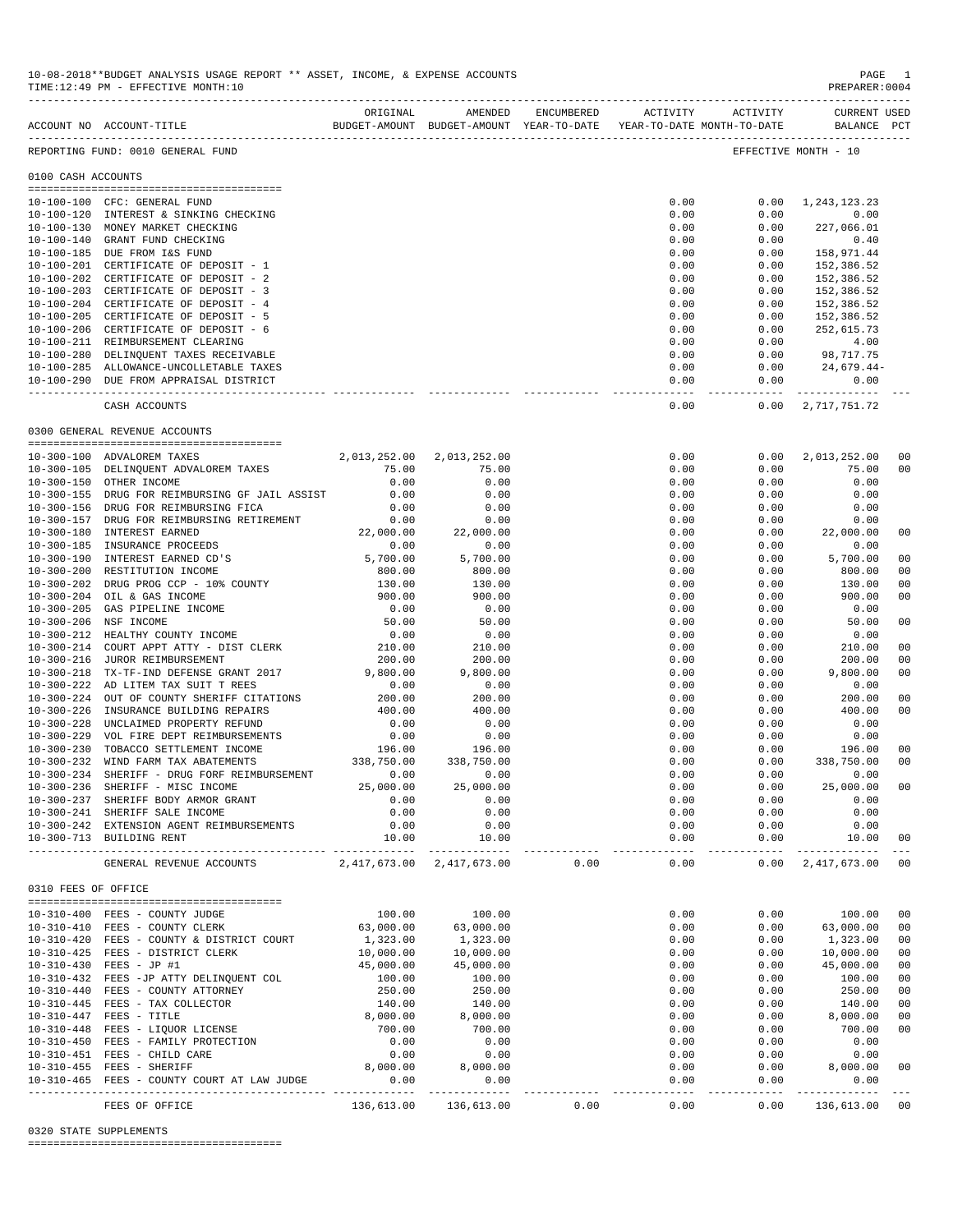### 10-08-2018\*\*BUDGET ANALYSIS USAGE REPORT \*\* ASSET, INCOME, & EXPENSE ACCOUNTS PAGE 2  $TIME:12:49 PM - EFFECTIVE MOMTH:10$

|                                      | ACCOUNT NO ACCOUNT-TITLE                                            | ORIGINAL                | AMENDED<br>BUDGET-AMOUNT BUDGET-AMOUNT YEAR-TO-DATE | ENCUMBERED           | ACTIVITY            | ACTIVITY<br>YEAR-TO-DATE MONTH-TO-DATE | <b>CURRENT USED</b><br><b>BALANCE</b> | PCT                  |
|--------------------------------------|---------------------------------------------------------------------|-------------------------|-----------------------------------------------------|----------------------|---------------------|----------------------------------------|---------------------------------------|----------------------|
|                                      | REPORTING FUND: 0010 GENERAL FUND                                   |                         |                                                     |                      |                     |                                        | EFFECTIVE MONTH - 10                  |                      |
|                                      |                                                                     |                         |                                                     |                      |                     |                                        |                                       |                      |
| $10 - 320 - 405$<br>$10 - 320 - 420$ | SUPPLEMENT - COUNTY JUDGE<br>SUPPLEMENT - COUNTY ATTORNEY           | 25,200.00<br>23, 333.00 | 25,200.00<br>23, 333.00                             |                      | 0.00<br>0.00        | 0.00<br>0.00                           | 25,200.00<br>23, 333.00               | 00<br>0 <sub>0</sub> |
|                                      | STATE SUPPLEMENTS                                                   | 48,533.00               | 48,533.00                                           | 0.00                 | 0.00                | 0.00                                   | 48,533.00                             | 00                   |
| 0400 COUNTY JUDGE                    |                                                                     |                         |                                                     |                      |                     |                                        |                                       |                      |
|                                      |                                                                     |                         |                                                     |                      |                     |                                        |                                       |                      |
| $10 - 400 - 100$                     | SALARY - COUNTY JUDGE<br>10-400-105 COUNTY JUDGE - STATE SUPPLEMENT | 41,007.00<br>25,200.00  | 41,007.00<br>25,200.00                              | 0.00<br>0.00         | 0.00<br>0.00        | 0.00<br>0.00                           | 41,007.00<br>25,200.00                | 00<br>00             |
|                                      | 10-400-110 SALARY - ADMINISTRATIVE ASSISTANT                        | 24,888.00               | 24,888.00                                           | 0.00                 | 0.00                | 0.00                                   | 24,888.00                             | 00                   |
|                                      | 10-400-200 FICA EXPENSE                                             | 6,969.00                | 6,969.00                                            | 0.00                 | 0.00                | 0.00                                   | 6,969.00                              | 0 <sub>0</sub>       |
|                                      | 10-400-205 RETIREMENT                                               | 7,498.00                | 7,498.00                                            | 0.00                 | 0.00                | 0.00                                   | 7,498.00                              | 00                   |
| $10 - 400 - 210$                     | MEDICAL INSURANCE                                                   | 20,246.00               | 20,246.00                                           | 0.00                 | 0.00                | 0.00                                   | 20,246.00                             | 0 <sub>0</sub>       |
|                                      | 10-400-300 TRAVEL & SCHOOL                                          | 2,000.00                | 2,000.00                                            | 0.00                 | 0.00                | 0.00                                   | 2,000.00                              | 00                   |
| 10-400-305 SUPPLIES                  |                                                                     | 2,000.00                | 2,000.00                                            | 0.00                 | 0.00                | 0.00                                   | 2,000.00                              | 00                   |
| $10 - 400 - 310$                     | COMMUNICATIONS                                                      | 700.00                  | 700.00                                              | 0.00                 | 0.00                | 0.00                                   | 700.00                                | 00                   |
| $10 - 400 - 315$                     | BONDS & NOTARY                                                      | 200.00                  | 200.00                                              | 0.00                 | 0.00                | 0.00                                   | 200.00                                | 00                   |
|                                      | 10-400-320 COMPUTER REPAIRS & MAINTENANCE                           | 200.00                  | 200.00                                              | 0.00                 | 0.00                | 0.00                                   | 200.00                                | 0 <sub>0</sub>       |
| $10 - 400 - 325$                     | SCHOOL & DUES                                                       | 475.00                  | 475.00                                              | 0.00                 | 0.00                | 0.00                                   | 475.00                                | 00                   |
|                                      | COUNTY JUDGE                                                        | 131,383.00              | 131,383.00                                          | 0.00                 | 0.00                | 0.00                                   | 131,383.00                            | 00                   |
| 0410 COUNTY CLERK                    |                                                                     |                         |                                                     |                      |                     |                                        |                                       |                      |
|                                      |                                                                     |                         |                                                     |                      |                     |                                        |                                       |                      |
|                                      | 10-410-100 SALARY - COUNTY CLERK                                    | 39,007.00               | 39,007.00                                           | 0.00                 | 0.00                | 0.00                                   | 39,007.00                             | 00                   |
|                                      | 10-410-105 LONGEVITY PAY                                            | 2,850.00                | 2,850.00                                            | 0.00                 | 0.00                | 0.00                                   | 2,850.00                              | 00                   |
| $10 - 410 - 110$                     | SALARY - ADMINISTRATIVE ASSISTANT                                   | 24,888.00               | 24,888.00                                           | 0.00                 | 0.00                | 0.00                                   | 24,888.00                             | 00                   |
|                                      | 10-410-115 PHONE ALLOWANCE                                          | 360.00                  | 360.00                                              | 0.00                 | 0.00                | 0.00                                   | 360.00                                | 00                   |
|                                      | 10-410-200 FICA EXPENSE<br>RETIREMENT                               | 4,986.00                | 4,986.00                                            | 0.00                 | 0.00                | 0.00                                   | 4,986.00                              | 00                   |
| $10 - 410 - 205$<br>$10 - 410 - 210$ | MEDICAL INSURANCE                                                   | 5,364.00                | 5,364.00                                            | 0.00<br>0.00         | 0.00                | 0.00<br>0.00                           | 5,364.00                              | 00<br>0 <sub>0</sub> |
| $10 - 410 - 300$                     | TRAVEL & SCHOOL                                                     | 20,246.00               | 20,246.00                                           |                      | 0.00<br>0.00        | 0.00                                   | 20,246.00<br>2,000.00                 | 00                   |
| $10 - 410 - 305$                     | SUPPLIES                                                            | 2,000.00                | 2,000.00                                            | 0.00<br>0.00         | 0.00                | 0.00                                   |                                       | 0 <sub>0</sub>       |
| $10 - 410 - 310$                     | COMMUNICATONS                                                       | 3,000.00<br>1,210.00    | 3,000.00<br>1,210.00                                | 0.00                 | 0.00                | 0.00                                   | 3,000.00<br>1,210.00                  | 00                   |
| $10 - 410 - 315$                     | <b>BONDS</b>                                                        | 100.00                  | 100.00                                              | 0.00                 | 0.00                | 0.00                                   | 100.00                                | 00                   |
| $10 - 410 - 320$                     | COMPUTER REPAIRS & MAINTENANCE                                      | 4,000.00                | 4,000.00                                            | 0.00                 | 0.00                | 0.00                                   | 4,000.00                              | 00                   |
| $10 - 410 - 325$                     | ELECTION SCHOOL                                                     | 1,500.00                | 1,500.00                                            | 0.00                 | 0.00                | 0.00                                   | 1,500.00                              | 00                   |
| $10 - 410 - 330$                     | SOFTWARE MAINTENANCE                                                | 3,330.00                | 3,330.00                                            | 555.00               | 0.00                | 0.00                                   | 2,775.00                              | 17                   |
|                                      | 10-410-335 SUPPL GUAR FUND EXPENSE                                  | 0.00                    | 0.00                                                | 0.00                 | 0.00                | 0.00                                   | 0.00                                  |                      |
|                                      | 10-410-340 RESTITUTION EXPENSE                                      | 0.00                    | 0.00                                                | 0.00                 | 0.00                | 0.00                                   | 0.00                                  |                      |
|                                      | _________________________________<br>COUNTY CLERK                   | 112,841.00              | 112,841.00                                          | 555.00               | 0.00                | 0.00                                   | 112,286.00                            | 00                   |
| 0420 DISTRICT CLERK                  |                                                                     |                         |                                                     |                      |                     |                                        |                                       |                      |
|                                      |                                                                     |                         |                                                     |                      |                     |                                        |                                       |                      |
|                                      | 10-420-100 SALARY - DISTRICT CLERK                                  | 39,005.00               | 39,005.00                                           | 0.00                 | 0.00                | 0.00                                   | 39,005.00                             | 00                   |
| $10 - 420 - 120$                     | SALARY - PART TIME                                                  | 10,000.00               | 10,000.00                                           | 0.00                 | 0.00                | 0.00                                   | 10,000.00                             | 00                   |
|                                      | 10-420-200 FICA EXPENSE                                             | 3,749.00                | 3,749.00                                            | 0.00                 | 0.00                | 0.00                                   | 3,749.00                              | 00                   |
| $10 - 420 - 205$                     | RETIREMENT                                                          | 4,034.00                | 4,034.00                                            | 0.00                 | 0.00                | 0.00                                   | 4,034.00                              | 0 <sub>0</sub>       |
|                                      | 10-420-210 MEDICAL INSURANCE                                        | 10,123.00               | 10,123.00                                           | 0.00                 | 0.00                | 0.00                                   | 10,123.00                             | 00                   |
|                                      | 10-420-300 TRAVEL/SCHOOL/TUITION/DUES                               | 2,000.00                | 2,000.00                                            | 0.00                 | 0.00                | 0.00                                   | 2,000.00                              | 00                   |
| 10-420-305 SUPPLIES                  |                                                                     | 2,000.00                | 2,000.00                                            | 311.99               | 0.00                | 0.00                                   | 1,688.01                              | 16                   |
|                                      | 10-420-310 COMMUNICATIONS                                           | 0.00                    | 0.00                                                | 0.00                 | 0.00                | 0.00                                   | 0.00                                  |                      |
| 10-420-315 BONDS                     |                                                                     | 250.00                  | 250.00                                              | 0.00                 | 0.00                | 0.00                                   | 250.00                                | 0 <sub>0</sub>       |
|                                      | 10-420-320 COMPUTER REPAIRS & MAINTENANCE                           | 3,960.00                | 3,960.00                                            | 0.00                 | 0.00                | 0.00                                   | 3,960.00                              | 00                   |
|                                      | 10-420-345 TAX RESEARCH FEE EXPENSE                                 | 0.00                    | 0.00<br>______________                              | 0.00<br>------------ | 0.00<br>$- - - - -$ | 0.00<br>----------                     | 0.00<br>------------                  |                      |
|                                      | DISTRICT CLERK                                                      | 75,121.00               | 75,121.00                                           | 311.99               | 0.00                | 0.00                                   | 74,809.01                             | 00                   |
|                                      | 0430 JUSTICE OF THE PEACE #1                                        |                         |                                                     |                      |                     |                                        |                                       |                      |
|                                      |                                                                     |                         |                                                     |                      |                     |                                        |                                       |                      |
|                                      | 10-430-100 SALARY - JUSTICE OF THE PEACE #1                         | 39,005,00               | 39,005.00                                           | 0.00                 | 0.00                | 0.00                                   | 39,005.00                             | 00                   |
|                                      | 10-430-105 LONGEVITY PAY                                            | 0.00                    | 0.00                                                | 0.00                 | 0.00                | 0.00                                   | 0.00                                  |                      |
|                                      | 10-430-110 SALARY - ADMINISTRATIVE ASSISTANT                        | 10,000.00               | 10,000.00                                           | 0.00                 | 0.00                | 0.00                                   | 10,000.00                             | 00                   |
|                                      | 10-430-200 FICA EXPENSE                                             | 3,749.00                | 3,749.00                                            | 0.00                 | 0.00                | 0.00                                   | 3,749.00                              | 00                   |
|                                      | 10-430-205 RETIREMENT                                               | 4,034.00                | 4,034.00                                            | 0.00                 | 0.00                | 0.00                                   | 4,034.00                              | 00                   |
|                                      | 10-430-210 MEDICAL INSURANCE                                        | 10,123.00               | 10,123.00                                           | 0.00                 | 0.00                | 0.00                                   | 10,123.00                             | 00<br>00             |
| 10-430-305 SUPPLIES                  | 10-430-300 TRAVEL/SCHOOL/TUITION/DUES                               | 2,000.00<br>2,000.00    | 2,000.00<br>2,000.00                                | 0.00<br>0.00         | 0.00                | 0.00                                   | 2,000.00<br>2,000.00                  | 0 <sub>0</sub>       |
|                                      | 10-430-310 COMMUNICATIONS                                           | 0.00                    | 0.00                                                | 0.00                 | 0.00<br>0.00        | 0.00<br>0.00                           | 0.00                                  |                      |
| 10-430-315 BONDS                     |                                                                     | 200.00                  | 200.00                                              | 0.00                 | 0.00                | 0.00                                   | 200.00                                | 00                   |
|                                      | 10-430-320 VIDEO MAGISTRATE                                         | 4,000.00                | 4,000.00                                            | 0.00                 | 0.00                | 0.00                                   | 4,000.00                              | 00                   |
|                                      | 10-430-330 COMPUTER REPAIRS & MAINTENCE                             | 5,100.00                | 5,100.00                                            | 250.00               | 0.00                | 0.00                                   | 4,850.00                              | 05                   |
|                                      | 10-430-350 OUT OF COUNTY SHERIFF CITATIONS                          | 200.00                  | 200.00                                              | 0.00                 | 0.00                | 0.00                                   | 200.00                                | 00                   |
|                                      | 10-430-355 PERMANENT RECORDS BINDERS                                | 0.00                    | 0.00                                                | 0.00                 | 0.00                | 0.00                                   | 0.00                                  |                      |
|                                      | 10-430-360 JUVENILE TRUANCY REINBURSE EXPENSE                       | 0.00                    | 0.00                                                | 0.00                 | 0.00                | 0.00                                   | 0.00                                  |                      |
|                                      |                                                                     |                         |                                                     | ----------           | -----------         | ----------                             | -------------                         |                      |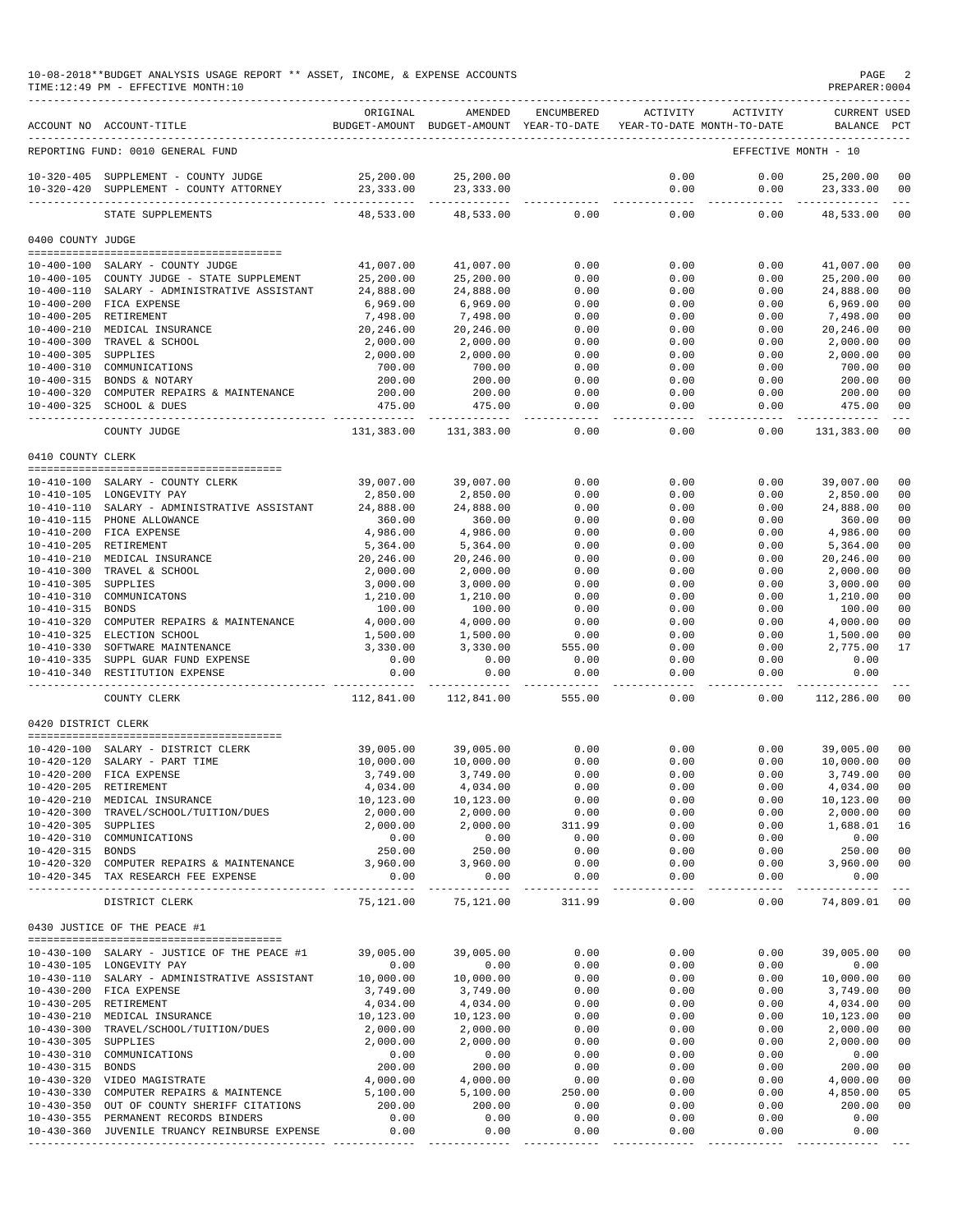|                                          | 10-08-2018**BUDGET ANALYSIS USAGE REPORT ** ASSET, INCOME, & EXPENSE ACCOUNTS<br>TIME:12:49 PM - EFFECTIVE MONTH:10 |                       |                                                                                |                |                |                    | PAGE<br>PREPARER: 0004  |              |
|------------------------------------------|---------------------------------------------------------------------------------------------------------------------|-----------------------|--------------------------------------------------------------------------------|----------------|----------------|--------------------|-------------------------|--------------|
|                                          | ACCOUNT NO ACCOUNT-TITLE                                                                                            | ORIGINAL              | AMENDED<br>BUDGET-AMOUNT BUDGET-AMOUNT YEAR-TO-DATE YEAR-TO-DATE MONTH-TO-DATE | ENCUMBERED     | ACTIVITY       | ACTIVITY           | CURRENT USED<br>BALANCE | $_{\rm PCT}$ |
|                                          | REPORTING FUND: 0010 GENERAL FUND                                                                                   |                       |                                                                                |                |                |                    | EFFECTIVE MONTH - 10    |              |
|                                          | JUSTICE OF THE PEACE #1                                                                                             | 80,411.00             | 80, 411.00                                                                     | 250.00         | 0.00           | 0.00               | 80,161.00               | 00           |
|                                          | 0450 DISTRICT ATTORNEY                                                                                              |                       |                                                                                |                |                |                    |                         |              |
|                                          |                                                                                                                     |                       |                                                                                |                |                |                    |                         |              |
|                                          | 10-450-105 D.A. - STATE SUPPLEMENT                                                                                  | 2,628.00              | 2,628.00                                                                       | 0.00           | 0.00           | 0.00               | 2,628.00                | 00           |
|                                          | 10-450-110 SALARY - ASSISTANT D.A.<br>10-450-130 SALARY - D.A. SECRETARY                                            | 7,602.00              | 7,602.00<br>6,066.00                                                           | 0.00           | 0.00           | 0.00<br>0.00       | 7,602.00                | 00           |
|                                          | 10-450-132 SALARY - ASST D.A. SECRETARY                                                                             | 6,066.00<br>6,066.00  | 6,066.00                                                                       | 0.00<br>0.00   | 0.00<br>0.00   | 0.00               | 6,066.00<br>6,066.00    | 00<br>00     |
|                                          | 10-450-134 SALARY - D.A. INVESTIGATOR                                                                               | 7,264.00              | 7,264.00                                                                       | 0.00           | 0.00           | 0.00               | 7,264.00                | 00           |
|                                          | 10-450-200 FICA EXPENSE                                                                                             | 2,267.00              | 2,267.00                                                                       | 0.00           | 0.00           | 0.00               | 2,267.00                | 00           |
| 10-450-205 RETIREMENT                    |                                                                                                                     | 2,438.00              | 2,438.00                                                                       | 0.00           | 0.00           | 0.00               | 2,438.00                | 00           |
|                                          | 10-450-210 MEDICAL INSURANCE                                                                                        | 6,300.00              | 6,300.00                                                                       | 0.00           | 0.00           | 0.00               | 6,300.00                | 00           |
| 10-450-300 TRAVEL<br>10-450-305 SUPPLIES |                                                                                                                     | 1,200.00<br>1,128.00  | 1,200.00<br>1,128.00                                                           | 0.00<br>0.00   | 0.00<br>0.00   | 0.00<br>0.00       | 1,200.00<br>1,128.00    | 00<br>00     |
|                                          | 10-450-310 COMMUNICATIONS                                                                                           | 0.00                  | 0.00                                                                           | 0.00           | 0.00           | 0.00               | 0.00                    |              |
|                                          | 10-450-365 CRIME VICTIMS EXPENSE                                                                                    | 1,400.00              | 1,400.00                                                                       | 0.00           | 0.00           | 0.00               | 1,400.00                | 00           |
|                                          | 10-450-538 LEGAL STATEMENTS OF FACT                                                                                 | 7,500.00              | 7,500.00                                                                       | 0.00           | 0.00           | 0.00               | 7,500.00                | 00           |
|                                          | DISTRICT ATTORNEY                                                                                                   | 51,859.00             | 51,859.00                                                                      | 0.00           | 0.00           | 0.00               | 51,859.00               | 00           |
| 0460 COUNTY ATTORNEY                     |                                                                                                                     |                       |                                                                                |                |                |                    |                         |              |
|                                          |                                                                                                                     |                       |                                                                                |                |                |                    |                         |              |
|                                          | 10-460-100 SALARY - COUNTY ATTORNEY                                                                                 | 39,007.00             | 39,007.00                                                                      | 0.00           | 0.00           | 0.00               | 39,007.00               | 00           |
|                                          | 10-460-105 COUNTY ATTY - STATE SUPPLEMENT                                                                           | 23, 333.00            | 23, 333.00                                                                     | 0.00           | 0.00           | 0.00               | 23, 333.00              | 00           |
|                                          | 10-460-110 COUNTY ATTY ADMIN ASSISTANT<br>10-460-200 FICA EXPENSE                                                   | 10,000.00             | 10,000.00                                                                      | 0.00           | 0.00           | 0.00               | 10,000.00<br>5,392.00   | 00           |
| 10-460-205 RETIREMENT                    |                                                                                                                     | 5,392.00<br>5,954.00  | 5,392.00<br>5,954.00                                                           | 0.00<br>0.00   | 0.00<br>0.00   | 0.00<br>0.00       | 5,954.00                | 00<br>00     |
|                                          | 10-460-210 MEDICAL INSURANCE                                                                                        | 10,123.00             | 10,123.00                                                                      | 0.00           | 0.00           | 0.00               | 10,123.00               | 00           |
|                                          | 10-460-300 TRAVEL/SCHOOL/TUITION                                                                                    | 2,000.00              | 2,000.00                                                                       | 0.00           | 0.00           | 0.00               | 2,000.00                | 00           |
| 10-460-305 SUPPLIES                      |                                                                                                                     | 2,000.00              | 2,000.00                                                                       | 0.00           | 0.00           | 0.00               | 2,000.00                | 00           |
|                                          | 10-460-310 COMMUNICATIONS                                                                                           | 0.00                  | 0.00                                                                           | 0.00           | 0.00           | 0.00               | 0.00                    |              |
| 10-460-315 BONDS                         |                                                                                                                     | 200.00                | 200.00                                                                         | 0.00           | 0.00           | 0.00               | 200.00                  | 00           |
|                                          | 10-460-330 COMPUTER SOFTWARE & MAINTENCE<br>10-460-370 ELECTRONIC FORMS                                             | 0.00<br>2,000.00      | 0.00<br>2,000.00                                                               | 0.00<br>160.00 | 0.00<br>0.00   | 0.00<br>0.00       | 0.00<br>1,840.00        | 08           |
|                                          |                                                                                                                     |                       |                                                                                |                |                |                    | .                       |              |
|                                          | COUNTY ATTORNEY                                                                                                     | 100,009.00            | 100,009.00                                                                     | 160.00         | 0.00           | 0.00               | 99,849.00               | 00           |
|                                          | 0470 MAINTENANCE - BUILDING & GROUNDS                                                                               |                       |                                                                                |                |                |                    |                         |              |
| 10-470-305 SUPPLIES                      |                                                                                                                     | 6,000.00              | 6,000.00                                                                       | 153.38         | 0.00           | 0.00               | 5,846.62                | 03           |
|                                          | 10-470-375 COURTHOUSE MAINTENANCE                                                                                   | 20,000.00             | 20,000.00                                                                      | 942.04         | 0.00           | 0.00               | 19,057.96               | 05           |
|                                          | 10-470-376 EXTERMINATOR SERVICES                                                                                    | 4,000.00              | 4,000.00                                                                       | 0.00           | 0.00           | 0.00               | 4,000.00                | 00           |
| 10-470-380 UTILITIES                     |                                                                                                                     | 35,000.00             | 35,000.00                                                                      | 1,763.14       | 0.00           | 0.00               | 33,236.86               | 05           |
|                                          | 10-470-385 REPAIRS - BUILDINGS                                                                                      | 8,000.00              | 8,000.00                                                                       | 0.00           | 0.00           | 0.00               | 8,000.00                | 00           |
|                                          | 10-470-387 REPAIRS - AC AND HEATING                                                                                 | 15,000.00             | 15,000.00                                                                      | 0.00           | 0.00           | 0.00               | 15,000.00               | 00           |
|                                          | 10-470-390 REPAIRS - FC LAW ENFORCEMENT CENTER                                                                      | 2,000.00              | 2,000.00                                                                       | 0.00           | 0.00           | 0.00               | 2,000.00                | 00           |
|                                          | 10-470-392 REPAIRS - EXTENSION SERVICES<br>10-470-395 REPAIRS - YARD SERVICES                                       | 1,000.00<br>3,000.00  | 1,000.00<br>3,000.00                                                           | 0.00<br>300.00 | 0.00<br>0.00   | 0.00<br>0.00       | 1,000.00<br>2,700.00 10 | 00           |
|                                          | 10-470-397 REPAIRS - HISTORICAL SOCIETY                                                                             | 2,000.00              | 2,000.00                                                                       | 0.00           | 0.00           | 0.00               | 2,000.00 00             |              |
|                                          |                                                                                                                     |                       |                                                                                |                |                |                    |                         |              |
|                                          | MAINTENANCE - BUILDING & GROUNDS 96,000.00                                                                          |                       | 96,000.00                                                                      | 3,158.56       | 0.00           | 0.00               | 92,841.44 03            |              |
| 0480 COUNTY AUDITOR                      |                                                                                                                     |                       |                                                                                |                |                |                    |                         |              |
|                                          | 10-480-100 SALARY - COUNTY AUDITOR                                                                                  | 40,166.00             | 40,166.00                                                                      | 0.00           | 0.00           | 0.00               | 40,166.00               | 00           |
|                                          | 10-480-110 SALARY - ASSISTANT AUDITOR                                                                               | 25,125.00             | 25,125.00                                                                      | 0.00           | 0.00           | 0.00               | 25,125.00               | 00           |
|                                          | 10-480-200 FICA EXPENSE                                                                                             | 4,995.00              | 4,995.00                                                                       | 0.00           | 0.00           | 0.00               | 4,995.00                | 00           |
| 10-480-205 RETIREMENT                    |                                                                                                                     | 5,374.00              | 5,374.00                                                                       | 0.00           | 0.00           | 0.00               | 5,374.00                | 00           |
|                                          | 10-480-210 MEDICAL INSURANCE                                                                                        | 20,246.00             | 20,246.00                                                                      | 0.00           | 0.00           | 0.00               | 20,246.00               | 00           |
| 10-480-305 SUPPLIES                      | 10-480-300 TRAVEL/TUITION/DUES                                                                                      | 2,000.00<br>2,000.00  | 2,000.00<br>2,000.00                                                           | 0.00<br>0.00   | 0.00<br>0.00   | 0.00<br>0.00       | 2,000.00<br>2,000.00    | 00<br>00     |
|                                          | 10-480-310 COMMUNICATIONS                                                                                           | 0.00                  | 0.00                                                                           | 0.00           | 0.00           | 0.00               | 0.00                    |              |
|                                          | 10-480-315 BONDS & NOTARY                                                                                           | 300.00                | 300.00                                                                         | 0.00           | 0.00           | 0.00               | 300.00                  | 00           |
|                                          | 10-480-320 COMPUTER SOFTWARE & MAINTENANCE                                                                          | 5,190.00              | 5,190.00                                                                       | 3,600.00       | 0.00           | 0.00               | 1,590.00                | 69           |
|                                          | 10-480-400 NEW EQUIPMENT                                                                                            | 1,500.00              | 1,500.00                                                                       | 0.00           | 0.00<br>------ | 0.00<br>---------- | 1,500.00                | 00           |
|                                          | COUNTY AUDITOR                                                                                                      | 106,896.00            | 106,896.00                                                                     | 3,600.00       | 0.00           | 0.00               | 103,296.00              | 03           |
| 0490 COUNTY TREASURER                    |                                                                                                                     |                       |                                                                                |                |                |                    |                         |              |
|                                          | 10-490-100 SALARY - COUNTY TREASURER                                                                                | 39,005.00             | 39,005.00                                                                      | 0.00           | 0.00           | 0.00               | 39,005.00               | 00           |
|                                          | 10-490-105 LONGEVITY PAY                                                                                            | 0.00                  | 0.00                                                                           | 0.00           | 0.00           | 0.00               | 0.00                    |              |
|                                          | 10-490-110 ADMINISTRATIVE ASSISTANT                                                                                 | 10,000.00             | 10,000.00                                                                      | 0.00           | 0.00           | 0.00               | 10,000.00               | 00           |
|                                          | 10-490-200 FICA EXPENSE                                                                                             | 3,699.00              | 3,699.00                                                                       | 0.00           | 0.00           | 0.00               | 3,699.00                | 00           |
| 10-490-205 RETIREMENT                    | 10-490-210 MEDICAL INSURANCE                                                                                        | 3,979.00<br>10,123.00 | 3,979.00<br>10,123.00                                                          | 0.00<br>0.00   | 0.00<br>0.00   | 0.00<br>0.00       | 3,979.00<br>10,123.00   | 00<br>00     |
|                                          | 10-490-300 TRAVEL/SCHOOL/TUITIONS/DUES                                                                              | 2,000.00              | 2,000.00                                                                       | 0.00           | 0.00           | 0.00               | 2,000.00                | $00\,$       |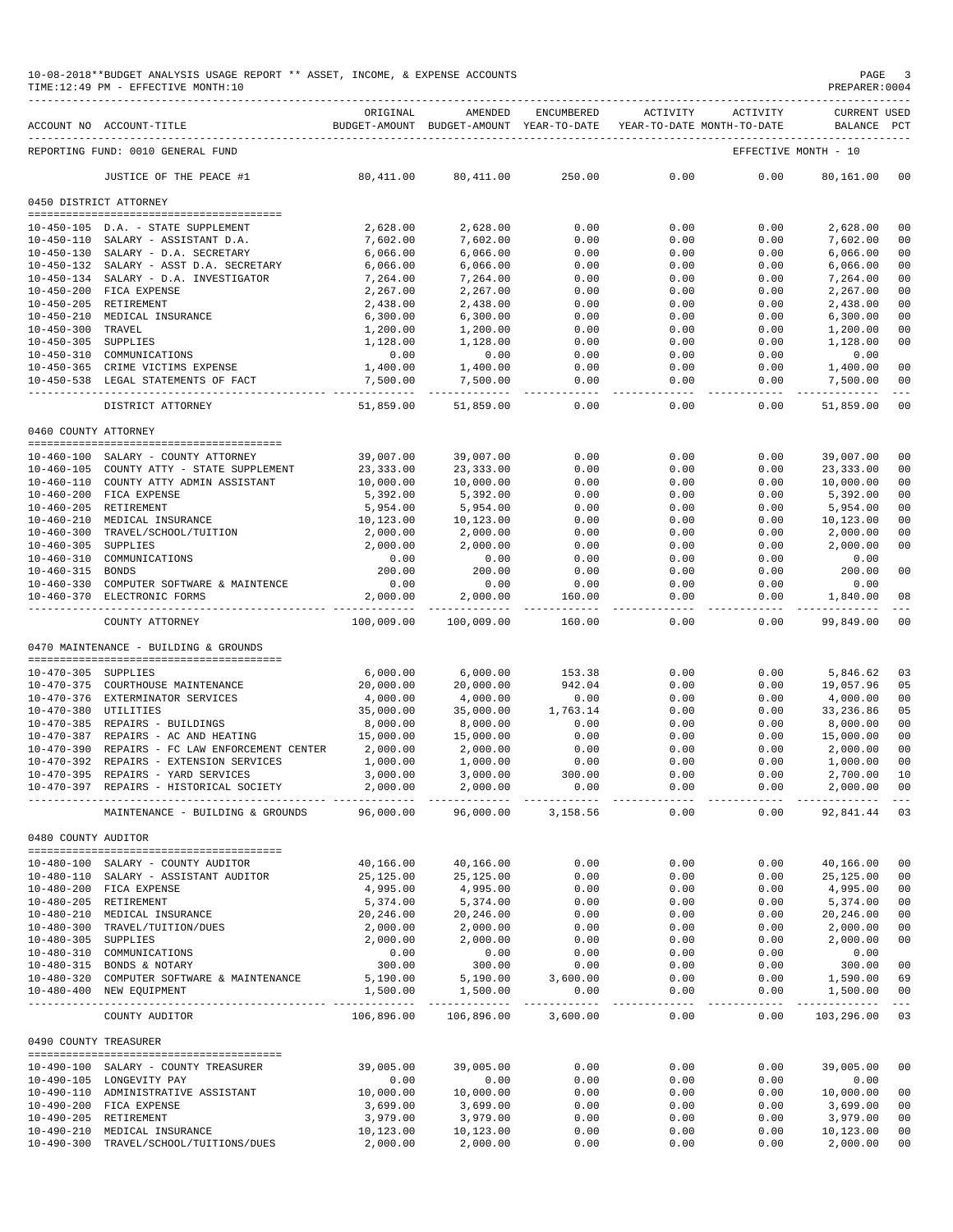### 10-08-2018\*\*BUDGET ANALYSIS USAGE REPORT \*\* ASSET, INCOME, & EXPENSE ACCOUNTS PAGE 4  $TIME:12:49 PM - EFFECTIVE MOMTH:10$

|                                      | ACCOUNT NO ACCOUNT-TITLE                                                             | ORIGINAL              | AMENDED<br>BUDGET-AMOUNT BUDGET-AMOUNT YEAR-TO-DATE | ENCUMBERED            | ACTIVITY               | ACTIVITY<br>YEAR-TO-DATE MONTH-TO-DATE | <b>CURRENT USED</b><br>BALANCE PCT |                                  |
|--------------------------------------|--------------------------------------------------------------------------------------|-----------------------|-----------------------------------------------------|-----------------------|------------------------|----------------------------------------|------------------------------------|----------------------------------|
|                                      | REPORTING FUND: 0010 GENERAL FUND                                                    |                       |                                                     |                       |                        |                                        | EFFECTIVE MONTH - 10               |                                  |
| 10-490-305 SUPPLIES                  |                                                                                      | 2,000.00              | 2.000.00                                            | 0.00                  | 0.00                   | 0.00                                   | 2,000.00                           | 00                               |
| $10 - 490 - 310$                     | COMMUNICATIONS                                                                       | 0.00                  | 0.00                                                | 0.00                  | 0.00                   | 0.00                                   | 0.00                               |                                  |
| 10-490-315 BONDS                     |                                                                                      | 200.00                | 200.00                                              | 0.00                  | 0.00                   | 0.00                                   | 200.00                             | 0 <sup>0</sup>                   |
| $10 - 490 - 320$                     | COMPUTER SOFTWARE & MAINTENANCE                                                      | 5,100.00              | 5,100.00                                            | 1,800.00              | 0.00                   | 0.00                                   | 3,300.00                           | 35                               |
|                                      | 10-490-400 NEW EQUIPMENT                                                             | 1,000.00              | 1,000.00                                            | 0.00<br>------------- | 0.00<br>-------------- | 0.00<br>$- - - - -$                    | 1,000.00<br>--------------         | 0 <sub>0</sub><br>$\frac{1}{2}$  |
|                                      | COUNTY TREASURER                                                                     | 77,106.00             | 77,106.00                                           | 1,800.00              | 0.00                   | 0.00                                   | 75,306.00                          | 02                               |
|                                      | 0500 TAX ASSESSOR/COLLECTOR                                                          |                       |                                                     |                       |                        |                                        |                                    |                                  |
| $10 - 500 - 100$                     | SALARY - TAX COLLECTOR                                                               | 39,007.00             | 39,007.00                                           | 0.00                  | 0.00                   | 0.00                                   | 39,007.00                          | 00                               |
|                                      | 10-500-105 LONGEVITY PAY                                                             | 3,600.00              | 3,600.00                                            | 0.00                  | 0.00                   | 0.00                                   | 3,600.00                           | 0 <sup>0</sup>                   |
| $10 - 500 - 110$                     | SALARY - ADMINISTRATIVE ASSISTANT                                                    | 24,888.00             | 24,888.00                                           | 0.00                  | 0.00                   | 0.00                                   | 24,888.00                          | 0 <sub>0</sub>                   |
| $10 - 500 - 115$                     | VOTER REGISTRAR                                                                      | 350.00                | 350.00                                              | 0.00                  | 0.00                   | 0.00                                   | 350.00                             | 0 <sup>0</sup>                   |
|                                      | 10-500-200 FICA EXPENSE                                                              | 5,164.00              | 5,164.00                                            | 0.00                  | 0.00                   | 0.00                                   | 5,164.00                           | 0 <sub>0</sub>                   |
|                                      | 10-500-205 RETIREMENT                                                                | 5,555.00              | 5,555.00                                            | 0.00                  | 0.00                   | 0.00                                   | 5,555.00                           | 0 <sub>0</sub>                   |
| $10 - 500 - 210$<br>$10 - 500 - 300$ | MEDICAL INSURANCE<br>TRAVEL                                                          | 20,246.00<br>2,000.00 | 20,246.00<br>2,000.00                               | 0.00<br>0.00          | 0.00<br>0.00           | 0.00<br>0.00                           | 20,246.00<br>2,000.00              | 00<br>00                         |
| 10-500-305 SUPPLIES                  |                                                                                      | 1,500.00              | 1,500.00                                            | 0.00                  | 0.00                   | 0.00                                   | 1,500.00                           | 0 <sub>0</sub>                   |
| $10 - 500 - 310$                     | COMMUNICATIONS                                                                       | 0.00                  | 0.00                                                | 0.00                  | 0.00                   | 0.00                                   | 0.00                               |                                  |
| 10-500-315 BONDS                     |                                                                                      | 100.00                | 100.00                                              | 0.00                  | 0.00                   | 0.00                                   | 100.00                             | 0 <sub>0</sub>                   |
|                                      | ------------------ --------------                                                    |                       | -------------                                       | -----                 | $- - - - -$            | -----                                  | -----------                        | $\frac{1}{2}$                    |
|                                      | TAX ASSESSOR/COLLECTOR                                                               | 102,410.00            | 102,410.00                                          | 0.00                  | 0.00                   | 0.00                                   | 102,410.00                         | 0 <sup>0</sup>                   |
| 0530 NON DEPARTMENTAL                | --------------------------------------                                               |                       |                                                     |                       |                        |                                        |                                    |                                  |
|                                      | 10-530-200 FICA EXPENSE                                                              | 0.00                  | 0.00                                                | 0.00                  | 0.00                   | 0.00                                   | 0.00                               |                                  |
|                                      | 10-530-205 RETIREMENT                                                                | 0.00                  | 0.00                                                | 0.00                  | 0.00                   | 0.00                                   | 0.00                               |                                  |
| $10 - 530 - 305$                     | SUPPLIES                                                                             | 2,500.00              | 2,500.00                                            | 0.00                  | 0.00                   | 0.00                                   | 2,500.00                           | 00                               |
| $10 - 530 - 310$                     | COMMUNICATIONS                                                                       | 31,720.00             | 31,720.00                                           | 1,998.07              | 0.00                   | 0.00                                   | 29,721.93                          | 06                               |
| $10 - 530 - 415$                     | MISCELLANEOUS REIMBURSEMENTS                                                         | 300.00                | 300.00                                              | 0.00                  | 0.00                   | 0.00                                   | 300.00                             | 0 <sup>0</sup>                   |
| $10 - 530 - 418$<br>$10 - 530 - 420$ | MISCELLANEOUS EXPENSE<br>EMPLOYEE INSURANCE EXPENSE                                  | 600.00<br>0.00        | 600.00<br>0.00                                      | 0.00<br>0.00          | 0.00<br>0.00           | 0.00<br>0.00                           | 600.00<br>0.00                     | 0 <sub>0</sub>                   |
| $10 - 530 - 425$                     | HEALTHY COUNTY EXPENSE                                                               | 1,000.00              | 1,000.00                                            | 0.00                  | 0.00                   | 0.00                                   | 1,000.00                           | 0 <sup>0</sup>                   |
| $10 - 530 - 430$                     | <b>BANK CHARGES</b>                                                                  | 100.00                | 100.00                                              | 0.00                  | 0.00                   | 0.00                                   | 100.00                             | 00                               |
| $10 - 530 - 435$                     | ELECTION SUPPLIES/BOXES/JUDGES                                                       | 10,000.00             | 10,000.00                                           | 0.00                  | 0.00                   | 0.00                                   | 10,000.00                          | 0 <sup>0</sup>                   |
| $10 - 530 - 445$                     | PAPER & POSTAGE                                                                      | 10,000.00             | 10,000.00                                           | 0.00                  | 0.00                   | 0.00                                   | 10,000.00                          | 0 <sub>0</sub>                   |
| $10 - 530 - 450$                     | ANIMAL CONTROL                                                                       | 500.00                | 500.00                                              | 0.00                  | 0.00                   | 0.00                                   | 500.00                             | 0 <sub>0</sub>                   |
| $10 - 530 - 455$<br>$10 - 530 - 457$ | LEGAL FEES/LAW LIBRARY<br>SAFETY PROGRAM                                             | 0.00<br>500.00        | 0.00<br>500.00                                      | 0.00<br>0.00          | 0.00<br>0.00           | 0.00<br>0.00                           | 0.00<br>500.00                     | 0 <sub>0</sub>                   |
| $10 - 530 - 460$                     | EMERGENCY MANAGEMENT COORDINATOR                                                     | 6,000.00              | 6,000.00                                            | 0.00                  | 0.00                   | 0.00                                   | 6,000.00                           | 00                               |
| $10 - 530 - 462$                     | NSF EXPENSE                                                                          | 300.00                | 300.00                                              | 0.00                  | 0.00                   | 0.00                                   | 300.00                             | 0 <sub>0</sub>                   |
| $10 - 530 - 467$                     | SUPPLEMENTAL DEATH BENEFITS                                                          | 28,000.00             | 28,000.00                                           | 0.00                  | 0.00                   | 0.00                                   | 28,000.00                          | 0 <sub>0</sub>                   |
| $10 - 530 - 470$                     | WORKERS COMP INSURANCE                                                               | 25,000.00             | 25,000.00                                           | 0.00                  | 0.00                   | 0.00                                   | 25,000.00                          | 0 <sub>0</sub>                   |
| $10 - 530 - 472$                     | UNEMPLOYMENT INSURANCE                                                               | 6,000.00              | 6,000.00                                            | 0.00                  | 0.00                   | 0.00                                   | 6,000.00                           | 0 <sub>0</sub>                   |
| $10 - 530 - 475$                     | COPY MACHINE/SUPPLIES/TONER                                                          | 1,500.00              | 1,500.00                                            | 0.00                  | 0.00                   | 0.00                                   | 1,500.00                           | 0 <sub>0</sub>                   |
| $10 - 530 - 477$                     | OUTSIDE AUDITOR                                                                      | 25,000.00             | 25,000.00                                           | 0.00                  | 0.00                   | 0.00                                   | 25,000.00                          | 0 <sup>0</sup>                   |
| $10 - 530 - 480$                     | DUES & FEES - COG MATCH<br>10-530-482 LIABILITY INSURANCE                            | 6,000.00<br>80,365.00 | 6,000.00<br>80,365.00                               | 0.00<br>0.00          | 0.00<br>0.00           | 0.00<br>0.00                           | 6,000.00<br>80,365.00              | 0 <sub>0</sub><br>0 <sub>0</sub> |
| 10-530-485 LEGAL ADS                 |                                                                                      | 2,500.00              | 2,500.00                                            | 0.00                  | 0.00                   | 0.00                                   | 2,500.00                           | 00                               |
|                                      | 10-530-486 RURAL FIRE DEPT FUEL EXPENSE                                              | 2,500.00              | 2,500.00                                            | 84.19                 | 0.00                   | 0.00                                   | 2,415.81                           | 03                               |
|                                      | 10-530-487 RURAL FIRE EQUIPMENT                                                      | 5,000.00              | 5,000.00                                            | 0.00                  | 0.00                   | 0.00                                   | 5,000.00                           | 0 <sub>0</sub>                   |
|                                      | 10-530-488 RURAL FIRE SCHOOL                                                         | 2,500.00              | 2,500.00                                            | 0.00                  | 0.00                   | 0.00                                   | 2,500.00                           | 0 <sub>0</sub>                   |
|                                      | 10-530-489 RURAL FIRE INSURANCE TRUCKS                                               | 5,000.00              | 5,000.00                                            | 0.00                  | 0.00                   | 0.00                                   | 5,000.00                           | 0 <sub>0</sub>                   |
|                                      | 10-530-490 COUNTY LIBRARIES                                                          | 5,000.00              | 5,000.00                                            | 0.00                  | 0.00                   | 0.00                                   | 5,000.00                           | 0 <sub>0</sub>                   |
|                                      | 10-530-492 INTERLOCAL AGREEMENTS-LUBBOCK<br>10-530-495 D.A. LEGAL STATEMENT OF FACTS | 1,031.00<br>0.00      | 1,031.00<br>0.00                                    | 0.00<br>0.00          | 0.00<br>0.00           | 0.00<br>0.00                           | 1,031.00<br>0.00                   | 0 <sub>0</sub>                   |
|                                      | 10-530-497 CASH MATCH SENIOR CITIZENS                                                | 36,000.00             | 36,000.00                                           | 0.00                  | 0.00                   | 0.00                                   | 36,000.00                          | 0 <sub>0</sub>                   |
|                                      | 10-530-500 DRUG & ALCOHOL TESTING                                                    | 5,000.00              | 5,000.00                                            | 0.00                  | 0.00                   | 0.00                                   | 5,000.00                           | 0 <sub>0</sub>                   |
|                                      | NON DEPARTMENTAL                                                                     | 299,916.00            |                                                     | 299,916.00 2,082.26   | -------------<br>0.00  | 0.00                                   | 297,833.74 01                      |                                  |
|                                      | 0540 COUNTY & DISTRICT COURT                                                         |                       |                                                     |                       |                        |                                        |                                    |                                  |
|                                      | 10-540-310 COMMUNICATIONS                                                            | 0.00                  | 0.00                                                | 0.00                  | 0.00                   | 0.00                                   | 0.00                               |                                  |
|                                      | 10-540-502 AD LITEM TAX SUITS - T REES                                               | 1,000.00              | 1,000.00                                            | 0.00                  | 0.00                   | 0.00                                   | 1,000.00                           | 0 <sub>0</sub>                   |
|                                      | 10-540-504 ADULT PROBATION SUPPLIES                                                  | 200.00                | 200.00                                              | 0.00                  | 0.00                   | 0.00                                   | 200.00                             | 0 <sub>0</sub>                   |
|                                      | 10-540-506 JUVENILE OFFICER EXPENSES                                                 | 13,000.00             | 13,000.00                                           | 0.00                  | 0.00                   | 0.00                                   | 13,000.00                          | 0 <sub>0</sub>                   |
|                                      | 10-540-508 GRAND JURY                                                                | 2,100.00              | 2,100.00                                            | 0.00                  | 0.00                   | 0.00                                   | 2,100.00                           | 0 <sub>0</sub>                   |
| 10-540-512 J.P. JURY                 | 10-540-510 PETIT JURY                                                                | 4,300.00<br>100.00    | 4,300.00<br>100.00                                  | 0.00<br>0.00          | 0.00<br>0.00           | 0.00<br>0.00                           | 4,300.00<br>100.00                 | 0 <sub>0</sub><br>0 <sub>0</sub> |
|                                      | 10-540-513 J.P. ATTORNEY FEES COLLECTIONS                                            | 0.00                  | 0.00                                                | 0.00                  | 0.00                   | 0.00                                   | 0.00                               |                                  |
|                                      | 10-540-514 JURY LODGING & MEALS                                                      | 500.00                | 500.00                                              | 0.00                  | 0.00                   | 0.00                                   | 500.00                             | 0 <sub>0</sub>                   |
|                                      | 10-540-516 JURY COMMISSION                                                           | 200.00                | 200.00                                              | 0.00                  | 0.00                   | 0.00                                   | 200.00                             | 0 <sub>0</sub>                   |
|                                      | 10-540-518 COURT APPOINTED ATTORNEY                                                  | 30,000.00             | 30,000.00                                           | 0.00                  | 0.00                   | 0.00                                   | 30,000.00                          | 0 <sub>0</sub>                   |
|                                      | 10-540-520 INTERPRETOR                                                               | 250.00                | 250.00                                              | 0.00                  | 0.00                   | 0.00                                   | 250.00                             | 00                               |

10-540-522 PSYCHIATRIC EVALUATION 1,500.00 1,500.00 0.00 0.00 0.00 1,500.00 00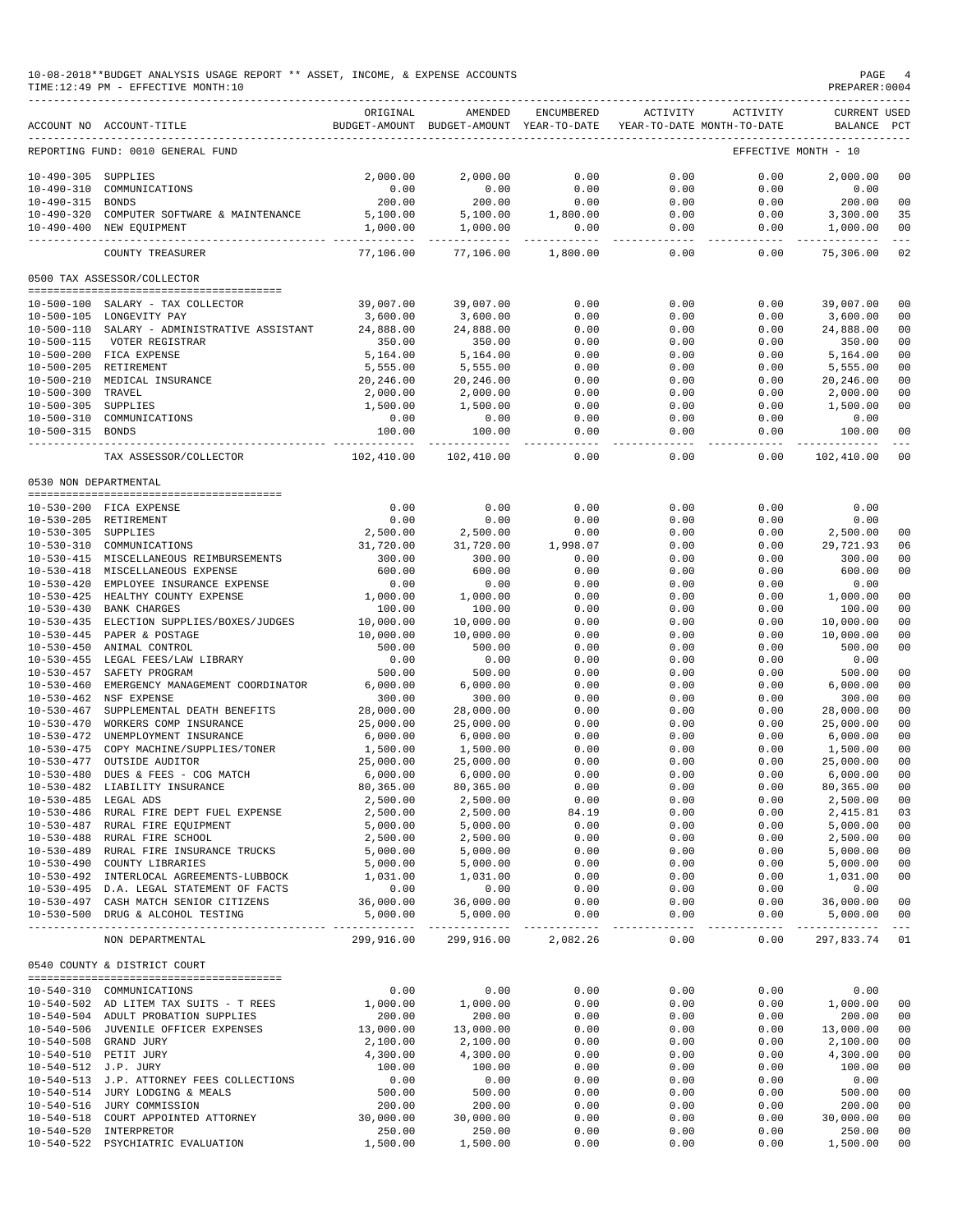|                                          | 10-08-2018**BUDGET ANALYSIS USAGE REPORT ** ASSET, INCOME, & EXPENSE ACCOUNTS<br>TIME: 12:49 PM - EFFECTIVE MONTH: 10 |                       |                                                                                |                      |                     |                     | PREPARER: 0004              | PAGE 5               |
|------------------------------------------|-----------------------------------------------------------------------------------------------------------------------|-----------------------|--------------------------------------------------------------------------------|----------------------|---------------------|---------------------|-----------------------------|----------------------|
|                                          | ACCOUNT NO ACCOUNT-TITLE                                                                                              | ORIGINAL              | AMENDED<br>BUDGET-AMOUNT BUDGET-AMOUNT YEAR-TO-DATE YEAR-TO-DATE MONTH-TO-DATE | ENCUMBERED           | ACTIVITY            | ACTIVITY            | CURRENT USED<br>BALANCE PCT |                      |
|                                          | REPORTING FUND: 0010 GENERAL FUND                                                                                     |                       |                                                                                |                      |                     |                     | EFFECTIVE MONTH - 10        |                      |
|                                          | 10-540-524 JUVENILE DETENTION                                                                                         | 5,000.00              | 5,000.00                                                                       | 0.00                 | 0.00                | 0.00                | 5,000.00                    | 00                   |
|                                          | COUNTY & DISTRICT COURT                                                                                               | 58,150.00             | 58,150.00                                                                      | 0.00                 | 0.00                | 0.00                | 58,150.00                   | 00                   |
| 0550 32ND JUDICIAL                       |                                                                                                                       |                       |                                                                                |                      |                     |                     |                             |                      |
|                                          |                                                                                                                       |                       |                                                                                |                      |                     |                     |                             |                      |
|                                          | 10-550-100 NOLAN REMB- DIST COURT ADMINISTRATO<br>10-550-105 DIST JUDGE - STATE SUPPLEMENT                            | 8,553.00<br>2,628.00  | 8,553.00<br>2,628.00                                                           | 0.00<br>0.00         | 0.00<br>0.00        | 0.00<br>0.00        | 8,553.00<br>2,628.00        | 00<br>00             |
|                                          | 10-550-117 NOLAN REMB- COURT REPORTER                                                                                 | 11,700.00             | 11,700.00                                                                      | 0.00                 | 0.00                | 0.00                | 11,700.00                   | 00                   |
|                                          | 10-550-200 FICA EXPENSE                                                                                               | 1,755.00              | 1,755.00                                                                       | 0.00                 | 0.00                | 0.00                | 1,755.00                    | 00                   |
|                                          | 10-550-205 RETIREMENT                                                                                                 | 1,888.00              | 1,888.00                                                                       | 0.00                 | 0.00                | 0.00                | 1,888.00                    | 00                   |
|                                          | 10-550-210 MEDICAL INSURANCE                                                                                          | 2,000.00              | 2,000.00                                                                       | 0.00                 | 0.00                | 0.00                | 2,000.00                    | 0 <sub>0</sub>       |
| 10-550-300 TRAVEL<br>10-550-305 SUPPLIES |                                                                                                                       | 1,000.00<br>1,500.00  | 1,000.00<br>1,500.00                                                           | 0.00<br>0.00         | 0.00<br>0.00        | 0.00<br>0.00        | 1,000.00<br>1,500.00        | 00<br>0 <sub>0</sub> |
|                                          | 10-550-310 COMMUNICATIONS                                                                                             | 0.00                  | 0.00                                                                           | 0.00                 | 0.00                | 0.00                | 0.00                        |                      |
|                                          | 10-550-530 7TH ADM REGION ASSESSMENT                                                                                  | 533.00                | 533.00                                                                         | 0.00                 | 0.00                | 0.00                | 533.00                      | 00                   |
|                                          | 10-550-532 COURT REPORTER INSURANCE                                                                                   | 1,300.00              | 1,300.00                                                                       | 0.00                 | 0.00                | 0.00                | 1,300.00                    | 0 <sup>0</sup>       |
|                                          | 10-550-534 LUNACY COMMITMENT                                                                                          | 3,500.00              | 3,500.00                                                                       | 0.00                 | 0.00                | 0.00                | 3,500.00                    | 00                   |
|                                          | 10-550-536 VISITING JUDGE/COURT REPORTER                                                                              | 2,000.00              | 2,000.00                                                                       | 0.00                 | 0.00                | 0.00                | 2,000.00                    | 00                   |
|                                          | 10-550-538 D.J. LEGAL STATEMENT OF FACTS                                                                              | 7,900.00              | 7,900.00                                                                       | 0.00                 | 0.00                | 0.00                | 7,900.00                    | 00                   |
|                                          | 32ND JUDICIAL                                                                                                         | --------<br>46,257.00 | ----------<br>46,257.00                                                        | $- - - -$<br>0.00    | 0.00                | 0.00                | -----------<br>46,257.00    | $- - -$<br>00        |
| 0560 INDIGENT WELFARE                    |                                                                                                                       |                       |                                                                                |                      |                     |                     |                             |                      |
|                                          |                                                                                                                       |                       |                                                                                |                      |                     |                     |                             |                      |
|                                          | 10-560-560 CHILD CARE                                                                                                 | 500.00                | 500.00                                                                         | 0.00                 | 0.00                | 0.00                | 500.00                      | 00                   |
|                                          | 10-560-562 DOCTOR'S SERVICES                                                                                          | 2,500.00              | 2,500.00                                                                       | 0.00<br>0.00         | 0.00<br>0.00        | 0.00                | 2,500.00                    | 00<br>0 <sup>0</sup> |
| 10-560-564 BURIALS                       | 10-560-563 OUT OF COUNTY COURT COST                                                                                   | 400.00<br>2,500.00    | 400.00<br>2,500.00                                                             | 0.00                 | 0.00                | 0.00<br>0.00        | 400.00<br>2,500.00          | 00                   |
|                                          | 10-560-566 EMERGENCY AID                                                                                              | 100.00                | 100.00                                                                         | 0.00                 | 0.00                | 0.00                | 100.00                      | 0 <sub>0</sub>       |
| 10-560-568 CLOTHING                      |                                                                                                                       | 100.00                | 100.00                                                                         | 0.00                 | 0.00                | 0.00                | 100.00                      | 0 <sub>0</sub>       |
|                                          | 10-560-570 MEALS, ROOM, CARE                                                                                          | 100.00                | 100.00                                                                         | 0.00                 | 0.00                | 0.00                | 100.00                      | 0 <sup>0</sup>       |
| 10-560-572 HOSPITAL                      |                                                                                                                       | 100.00                | 100.00                                                                         | 0.00                 | 0.00                | 0.00                | 100.00                      | 00                   |
|                                          | 10-560-574 MEDICAL BILLS                                                                                              | 100.00                | 100.00                                                                         | 0.00                 | 0.00                | 0.00                | 100.00                      | 0 <sub>0</sub>       |
|                                          | 10-560-576 MEDICAL SUPPLIES<br>10-560-579 AUTOPSY EXPENSE                                                             | 100.00<br>7,500.00    | 100.00<br>7,500.00                                                             | 0.00<br>0.00         | 0.00<br>0.00        | 0.00<br>0.00        | 100.00<br>7,500.00          | 0 <sup>0</sup><br>00 |
|                                          |                                                                                                                       |                       |                                                                                | $- - - - -$          | $- - - -$           | -------             | ----------                  |                      |
|                                          | INDIGENT WELFARE                                                                                                      | 14,000.00             | 14,000.00                                                                      | 0.00                 | 0.00                | 0.00                | 14,000.00                   | 00                   |
|                                          | 0570 FISHER COUNTY WIND FARMS                                                                                         |                       |                                                                                |                      |                     |                     |                             |                      |
|                                          | 10-570-590 TAX ABATEMENT EXPENSE                                                                                      | 0.00                  | 0.00                                                                           | 0.00                 | 0.00                | 0.00                | 0.00                        |                      |
|                                          | FISHER COUNTY WIND FARMS                                                                                              | 0.00                  | 0.00                                                                           | 0.00                 | 0.00                | 0.00                | 0.00                        |                      |
| 0580 COUNTY SHERIFF                      |                                                                                                                       |                       |                                                                                |                      |                     |                     |                             |                      |
|                                          | 10-580-100 SALARY - SHERIFF                                                                                           | 46,403.00             | 46,403.00                                                                      | 0.00                 | 0.00                | 0.00                | 46,403.00                   | 00                   |
|                                          | 10-580-105 LONGEVITY PAY                                                                                              | 1,200.00              | 1,200.00                                                                       | 0.00                 | 0.00                | 0.00                | 1,200.00                    | 00                   |
|                                          | 10-580-110 SALARY - DEPUTY                                                                                            | 154,292.00            | 154,292.00                                                                     | 0.00                 | 0.00                | 0.00                | 154,292.00                  | 00                   |
|                                          | 10-580-115 PHONE ALLOWANCE                                                                                            | 360.00                | 360.00                                                                         | 0.00                 | 0.00                | 0.00                | 360.00                      | $00\,$               |
|                                          | 10-580-120 SALARY - PART TIME DEPUTIES 10,000.00<br>10-580-142 SALARY - JAILERS                                       | 0.00                  | 10,000.00<br>0.00                                                              | 0.00<br>0.00         | 0.00<br>0.00        | 0.00<br>0.00        | 10,000.00<br>0.00           | 00                   |
|                                          | 10-580-144 SALARY - PART TIME JAILERS                                                                                 | 0.00                  | 0.00                                                                           | 0.00                 | 0.00                | 0.00                | 0.00                        |                      |
|                                          | 10-580-146 SALARY - OVER TIME                                                                                         | 0.00                  | 0.00                                                                           | 0.00                 | 0.00                | 0.00                | 0.00                        |                      |
|                                          | 10-580-200 FICA EXPENSE                                                                                               | 16,238.00             | 16,238.00                                                                      | 0.00                 | 0.00                | 0.00                | 16,238.00                   | 00                   |
|                                          | 10-580-205 RETIREMENT                                                                                                 | 17,469.00             | 17,469.00                                                                      | 0.00                 | 0.00                | 0.00                | 17,469.00                   | 00                   |
|                                          | 10-580-210 MEDICAL INSURANCE                                                                                          | 50,615.00             | 50,615.00                                                                      | 0.00                 | 0.00                | 0.00                | 50,615.00                   | 00                   |
| $10 - 580 - 300$                         | TRAVEL                                                                                                                | 1,500.00              | 1,500.00                                                                       | 22.69                | 0.00                | 0.00                | 1,477.31                    | 02                   |
| 10-580-305 SUPPLIES                      | 10-580-310 COMMUNICATIONS                                                                                             | 2,000.00              | 2,000.00                                                                       | 0.00                 | 0.00                | 0.00                | 2,000.00                    | 00                   |
|                                          | 10-580-315 BONDS & NOTARY                                                                                             | 650.00<br>200.00      | 650.00<br>200.00                                                               | 0.00<br>0.00         | 0.00<br>0.00        | 0.00<br>0.00        | 650.00<br>200.00            | 00<br>00             |
|                                          | 10-580-320 COMPUTER SOFTWARE & REPAIRS                                                                                | 0.00                  | 0.00                                                                           | 0.00                 | 0.00                | 0.00                | 0.00                        |                      |
|                                          | 10-580-325 CERTIFICATE TRAINING JAIL PERSONAL                                                                         | 0.00                  | 0.00                                                                           | 0.00                 | 0.00                | 0.00                | 0.00                        |                      |
|                                          | 10-580-380 UTILITIES - NEW JAIL                                                                                       | 0.00                  | 0.00                                                                           | 0.00                 | 0.00                | 0.00                | 0.00                        |                      |
|                                          | 10-580-475 COPY MACHINE EXPENSE                                                                                       | 0.00                  | 0.00                                                                           | 0.00                 | 0.00                | 0.00                | 0.00                        |                      |
|                                          | 10-580-600 OUT OF COUNTY INMATE HOUSING                                                                               | 0.00                  | 0.00                                                                           | 0.00                 | 0.00                | 0.00                | 0.00                        |                      |
|                                          | 10-580-602 REIMBURSEMENT DRUG FORFEITURE EXPEN                                                                        | 0.00                  | 0.00                                                                           | 0.00                 | 0.00                | 0.00                | 0.00                        |                      |
|                                          | 10-580-604 NEW HIRE PSYCHIATRIC TESTING<br>10-580-608 VEHICLE EXPENSE                                                 | 0.00<br>10,000.00     | 0.00<br>10,000.00                                                              | 0.00<br>207.69       | 0.00<br>0.00        | 0.00<br>0.00        | 0.00<br>9,792.31            | 02                   |
|                                          | 10-580-612 INMATE EXPENSE                                                                                             | 0.00                  | 0.00                                                                           | 0.00                 | 0.00                | 0.00                | 0.00                        |                      |
|                                          | 10-580-614 INMATE MEDICAL                                                                                             | 0.00                  | 0.00                                                                           | 0.00                 | 0.00                | 0.00                | 0.00                        |                      |
|                                          | 10-580-615 BODY ARMOUR GRANT 3511801 2018                                                                             | 0.00                  | 0.00                                                                           | 0.00                 | 0.00                | 0.00                | 0.00                        |                      |
|                                          | 10-580-616 VEHICLE GAS                                                                                                | 25,000.00             | 25,000.00                                                                      | 0.00                 | 0.00                | 0.00                | 25,000.00                   | 00                   |
|                                          | 10-580-625 BUILDING INSURANCE                                                                                         | 0.00                  | 0.00                                                                           | 0.00<br>------------ | 0.00<br>$- - - - -$ | 0.00<br>$- - - - -$ | 0.00<br>-----------         |                      |
|                                          | COUNTY SHERIFF                                                                                                        | 335,927.00            | 335,927.00                                                                     | 230.38               | 0.00                | 0.00                | 335,696.62 00               |                      |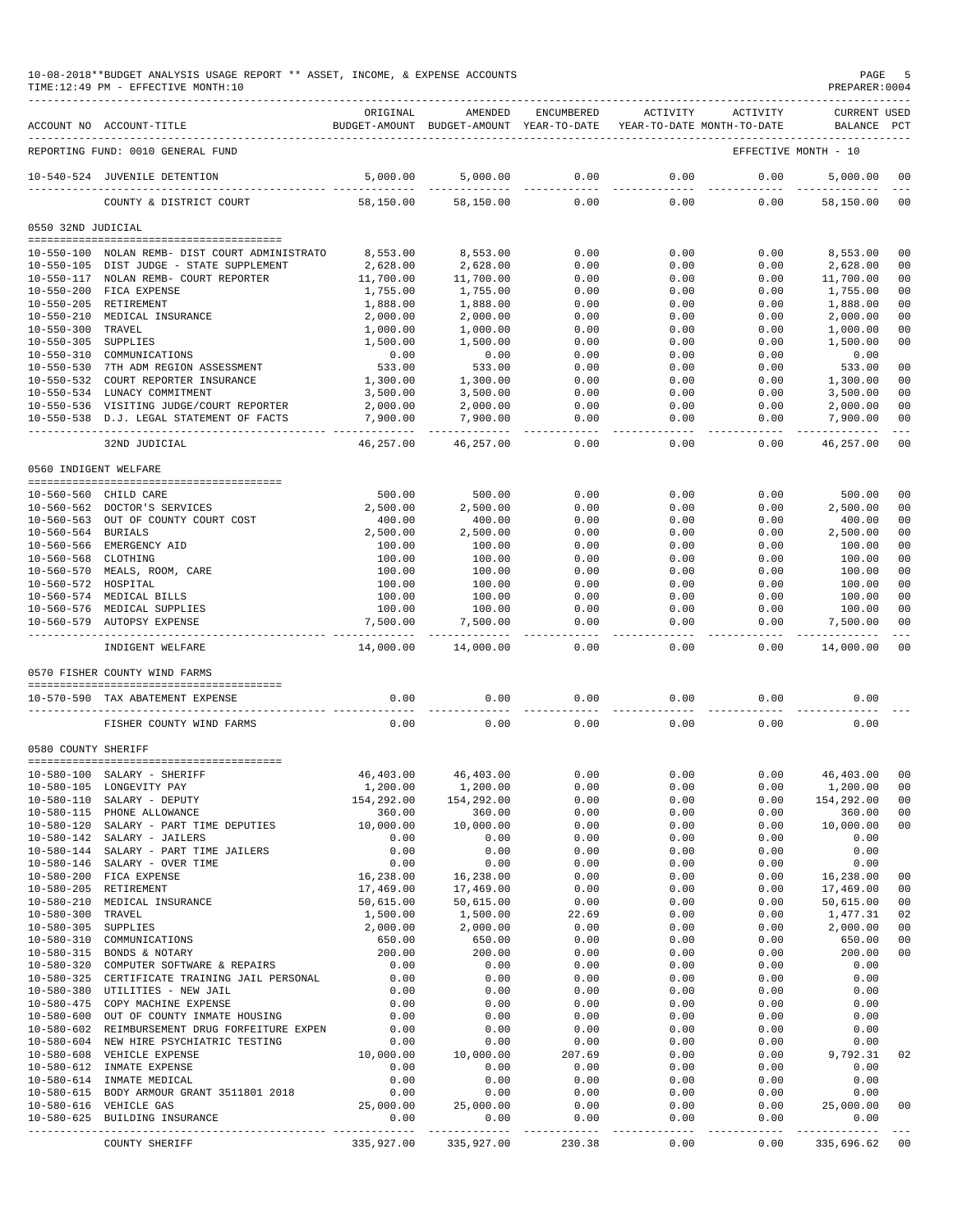| 10-08-2018**BUDGET ANALYSIS USAGE REPORT ** ASSET, INCOME, & EXPENSE ACCOUNTS | PAGE           |
|-------------------------------------------------------------------------------|----------------|
| TIME:12:49 PM - EFFECTIVE MONTH:10                                            | PREPARER: 0004 |

|                      | ACCOUNT NO ACCOUNT-TITLE                       | ORIGINAL             | AMENDED<br>BUDGET-AMOUNT BUDGET-AMOUNT YEAR-TO-DATE | ENCUMBERED     | ACTIVITY<br>YEAR-TO-DATE MONTH-TO-DATE | ACTIVITY     | CURRENT USED<br>BALANCE | PCT                  |
|----------------------|------------------------------------------------|----------------------|-----------------------------------------------------|----------------|----------------------------------------|--------------|-------------------------|----------------------|
|                      | REPORTING FUND: 0010 GENERAL FUND              |                      |                                                     |                |                                        |              | EFFECTIVE MONTH - 10    |                      |
|                      | 0585 FC LAW ENFORCEMENT CENTER                 |                      |                                                     |                |                                        |              |                         |                      |
|                      | 10-585-105 LONGEVITY PAY                       | 0.00                 | 0.00                                                | 0.00           | 0.00                                   | 0.00         | 0.00                    |                      |
| $10 - 585 - 110$     | JAIL ADMINISTRATOR                             | 30,000.00            | 30,000.00                                           | 0.00           | 0.00                                   | 0.00         | 30,000.00               | 00                   |
| $10 - 585 - 142$     | SALARY - JAILERS                               | 222,948.00           | 222,948.00                                          | 0.00           | 0.00                                   | 0.00         | 222,948.00              | 00                   |
| $10 - 585 - 144$     | SALARY- PART TIME JAILERS                      | 15,600.00            | 15,600.00                                           | 0.00           | 0.00                                   | 0.00         | 15,600.00               | 00                   |
| $10 - 585 - 146$     | SALARY - OVER TIME                             | 7,500.00             | 7,500.00                                            | 0.00           | 0.00                                   | 0.00         | 7,500.00                | 00                   |
| $10 - 585 - 200$     | FICA EXPENSE                                   | 20,443.00            | 20,443.00                                           | 0.00           | 0.00                                   | 0.00         | 20,443.00               | 00                   |
| $10 - 585 - 205$     | RETIREMENT                                     | 22,102.00            | 22,102.00                                           | 0.00           | 0.00                                   | 0.00         | 22,102.00               | 00                   |
| $10 - 585 - 210$     | MEDICAL INSURANCE                              | 91,107.00            | 91,107.00                                           | 0.00           | 0.00                                   | 0.00         | 91,107.00               | 00                   |
| $10 - 585 - 300$     | TRAVEL                                         | 1,500.00             | 1,500.00                                            | 0.00           | 0.00                                   | 0.00         | 1,500.00                | 00                   |
| $10 - 585 - 305$     | SUPPLIES                                       | 5,500.00             | 5,500.00                                            | 776.51         | 0.00                                   | 0.00         | 4,723.49                | 14                   |
| $10 - 585 - 310$     | COMMUNICATIONS                                 | 16,000.00            | 16,000.00                                           | 220.00         | 0.00                                   | 0.00         | 15,780.00               | 01                   |
| $10 - 585 - 315$     | BONDS FOR EMPLOYEES                            | 500.00               | 500.00                                              | 0.00           | 0.00                                   | 0.00         | 500.00                  | 00                   |
| $10 - 585 - 320$     | COMPUTER SOFTWARE & MAINTENCE                  | 12,060.00            | 12,060.00                                           | 0.00           | 0.00                                   | 0.00         | 12,060.00               | 00                   |
| $10 - 585 - 325$     | CERT TRAINING FOR JAIL STAFF                   | 2,000.00             | 2,000.00                                            | 0.00           | 0.00                                   | 0.00         | 2,000.00                | 00                   |
| $10 - 585 - 380$     | UTILITIES FOR LAW CENTER                       | 35,000.00            | 35,000.00                                           | 3,395.00       | 0.00                                   | 0.00         | 31,605.00               | 10                   |
| $10 - 585 - 385$     | LAW CENTER REPAIRS                             | 5,000.00             | 5,000.00                                            | 2,144.03       | 0.00                                   | 0.00         | 2,855.97                | 43                   |
| $10 - 585 - 475$     | COPY EXPENSE FOR LAW CENTER                    | 3,600.00             | 3,600.00                                            | 0.00           | 0.00                                   | 0.00         | 3,600.00                | 00                   |
| $10 - 585 - 604$     | NEW HIRE PSYCHIATRIC TESTING                   | 4,200.00             | 4,200.00                                            | 0.00           | 0.00                                   | 0.00         | 4,200.00                | 0 <sub>0</sub>       |
| $10 - 585 - 612$     | INMATE EXPENSE                                 | 25,000.00            | 25,000.00                                           | 2,729.69       | 0.00                                   | 0.00         | 22, 270.31              | 11                   |
|                      | 10-585-614 INMATE MEDICAL                      | 15,000.00            | 15,000.00                                           | 486.70         | 0.00                                   | 0.00         | 14,513.30               | 03                   |
| $10 - 585 - 625$     | LAW CENTER BUILDING INSURANCE                  | 20,000.00            | 20,000.00                                           | 0.00           | 0.00                                   | 0.00         | 20,000.00               | 0 <sup>0</sup>       |
|                      | FC LAW ENFORCEMENT CENTER                      | 555,060.00           | 555,060.00                                          | 9,751.93       | 0.00                                   | 0.00         | 545,308.07              | 02                   |
| 0590 EXTENSION AGENT |                                                |                      |                                                     |                |                                        |              |                         |                      |
|                      |                                                |                      |                                                     |                |                                        |              |                         |                      |
| $10 - 590 - 100$     | SALARY - CEA-AG                                | 14,151.00            | 14,151.00                                           | 0.00           | 0.00                                   | 0.00         | 14,151.00               | 00                   |
| $10 - 590 - 110$     | ADMINISTRATIVE ASSISTANT                       | 10,000.00            | 10,000.00                                           | 0.00           | 0.00                                   | 0.00         | 10,000.00               | 00                   |
| $10 - 590 - 200$     | FICA EXPENSE                                   | 1,847.00             | 1,847.00                                            | 0.00           | 0.00                                   | 0.00         | 1,847.00                | 00                   |
| $10 - 590 - 205$     | RETIREMENT                                     | 1,988.00             | 1,988.00                                            | 0.00           | 0.00                                   | 0.00         | 1,988.00                | 00                   |
| $10 - 590 - 305$     | SUPPLIES                                       | 2,750.00             | 2,750.00                                            | 0.00           | 0.00                                   | 0.00         | 2,750.00                | 00                   |
| $10 - 590 - 310$     | COMMUNICATIONS                                 | 0.00                 | 0.00                                                | 0.00           | 0.00                                   | 0.00         | 0.00                    |                      |
| $10 - 590 - 642$     | 10-590-640 CAR ALLOWANCE<br>STOCK SHOW EXPENSE | 6,000.00<br>6,000.00 | 6,000.00<br>6,000.00                                | 377.69<br>0.00 | 0.00<br>0.00                           | 0.00<br>0.00 | 5,622.31<br>6,000.00    | 06<br>0 <sup>0</sup> |
|                      |                                                |                      |                                                     |                |                                        |              |                         |                      |
|                      | EXTENSION AGENT                                | 42,736.00            | 42,736.00                                           | 377.69         | 0.00                                   | 0.00         | 42,358.31               | 01                   |
|                      | 0600 APPRAISAL DISTRICT                        |                      |                                                     |                |                                        |              |                         |                      |
|                      | 10-600-644 APPRAISAL DISTRICT FEES             | 171,141.00           | 171,141.00                                          | 0.00           | 0.00                                   | 0.00         | 171,141.00              | 00                   |
|                      | APPRAISAL DISTRICT                             | 171,141.00           | 171,141.00                                          | 0.00           | 0.00                                   | 0.00         | 171,141.00              | 00                   |
| 0605 GRANTS          |                                                |                      |                                                     |                |                                        |              |                         |                      |
|                      |                                                |                      |                                                     |                |                                        |              |                         |                      |
|                      | 10-605-646 HOMELAND SECURITY GRANT EXPENSE     | 0.00                 | 0.00                                                | 0.00           | 0.00                                   | 0.00         | 0.00                    |                      |
|                      | 10-605-648 HAVA GRANT EXPENSE                  | 0.00                 | 0.00                                                | 0.00           | 0.00                                   | 0.00         | 0.00                    |                      |
|                      | 10-605-650 SECO-(EECBG) GRANT EXPENSE          | 0.00                 | 0.00                                                | 0.00           | 0.00                                   | 0.00         | 0.00                    |                      |
|                      | 10-605-652 SAFE COMMUNITY GRANT EXPENSE        | 0.00                 | 0.00                                                | 0.00           | 0.00                                   | 0.00         | 0.00                    |                      |
|                      | GRANTS                                         | 0.00                 | 0.00                                                | 0.00           | 0.00                                   | 0.00         | 0.00                    |                      |
|                      | 0610 COUNTY COURT AT LAW                       |                      |                                                     |                |                                        |              |                         |                      |
| 10-610-654           | COUNTY COURT AT LAW JUDGE EXPENSE              | 20,000.00            | 20,000.00                                           | 0.00           | 0.00                                   | 0.00         | 20,000.00               | 00                   |
|                      |                                                |                      |                                                     |                |                                        |              |                         | $- - -$              |
|                      | COUNTY COURT AT LAW                            | 20,000.00            | 20,000.00                                           | 0.00           | 0.00                                   | 0.00         | 20,000.00               | 00                   |
|                      | <b>GENERAL FUND</b>                            |                      |                                                     |                |                                        |              |                         |                      |
|                      | INCOME TOTALS                                  | 2,602,819.00         | 2,602,819.00                                        |                | 0.00                                   | 0.00         | 2,602,819.00            | 00                   |
|                      | <b>EXPENSE TOTALS</b>                          | 2,477,223.00         | 2,477,223.00                                        | 22, 277.81     | 0.00                                   | 0.00         | 2,454,945.19            | 01                   |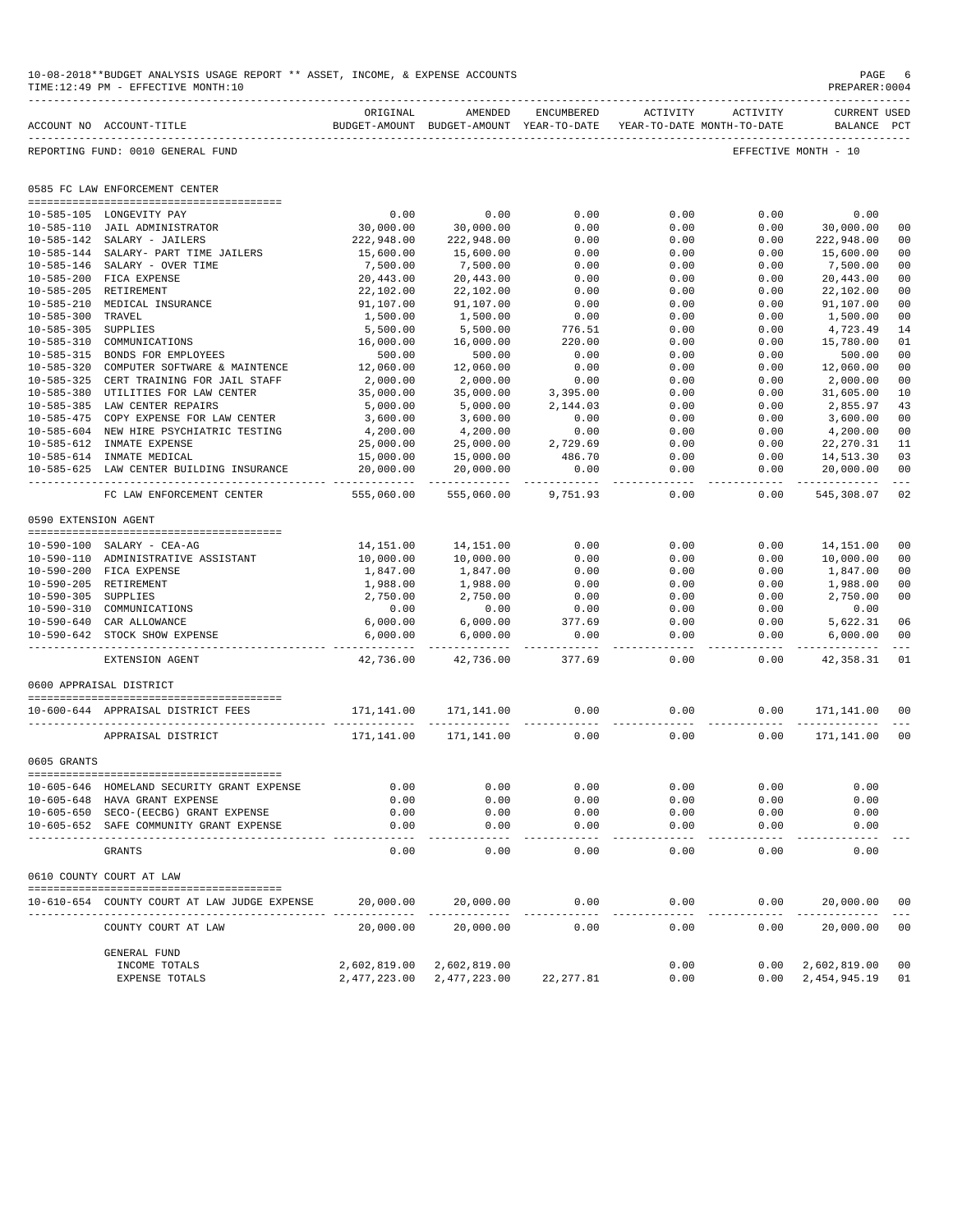|                                      | 10-08-2018**BUDGET ANALYSIS USAGE REPORT ** ASSET, INCOME, & EXPENSE ACCOUNTS<br>TIME:12:49 PM - EFFECTIVE MONTH:10 |                   |                                                                                |              |                        |                     | PAGE<br>PREPARER: 0004            |                |
|--------------------------------------|---------------------------------------------------------------------------------------------------------------------|-------------------|--------------------------------------------------------------------------------|--------------|------------------------|---------------------|-----------------------------------|----------------|
|                                      | ACCOUNT NO ACCOUNT-TITLE                                                                                            | ORIGINAL          | AMENDED<br>BUDGET-AMOUNT BUDGET-AMOUNT YEAR-TO-DATE YEAR-TO-DATE MONTH-TO-DATE | ENCUMBERED   |                        | ACTIVITY ACTIVITY   | CURRENT USED<br>BALANCE PCT       |                |
|                                      | REPORTING FUND: 0011 ROAD & BRIDGE PRECINCT 1                                                                       |                   |                                                                                |              |                        |                     | EFFECTIVE MONTH - 10              |                |
| 0100 CASH ACCOUNTS                   |                                                                                                                     |                   |                                                                                |              |                        |                     |                                   |                |
|                                      | 11-100-100 CFC: ROAD & BRIDGE PRECINCT 1                                                                            |                   |                                                                                |              | 0.00                   | 0.00                | 11,876.92                         |                |
|                                      | 11-100-185 DUE FROM I&S FUND                                                                                        |                   |                                                                                |              | 0.00                   | 0.00                | 0.00                              |                |
|                                      | 11-100-197 DUE FROM GENERAL FUND                                                                                    |                   |                                                                                |              | 0.00                   | 0.00                | 1,860.29                          |                |
|                                      | 11-100-280 DELINQUENT TAXES RECEIVABLE                                                                              |                   |                                                                                |              | 0.00                   | 0.00                | 2,905.18<br>726.29-               |                |
|                                      | 11-100-285 ALLOWANCE-UNCOLLETABLE TAXES<br>11-100-290 DUE FROM APPRAISAL DISTRICT                                   |                   |                                                                                |              | 0.00<br>0.00           | 0.00<br>0.00        | 0.00                              |                |
|                                      | CASH ACCOUNTS                                                                                                       |                   |                                                                                |              | 0.00                   | 0.00                | 15,916.10                         |                |
|                                      | 0311 REVENUE ACCOUNTS                                                                                               |                   |                                                                                |              |                        |                     |                                   |                |
|                                      |                                                                                                                     |                   |                                                                                |              |                        |                     |                                   |                |
|                                      | 11-311-100 ADVALOREM TAXES                                                                                          | 207,519.00        | 207,519.00                                                                     |              | 0.00                   | 0.00                | 207,519.00                        | 0 <sub>0</sub> |
|                                      | 11-311-110 MOTOR VEHICLE REGISTRATION                                                                               | 47,000.00         | 47,000.00                                                                      |              | 0.00                   | 0.00                | 47,000.00                         | 0 <sub>0</sub> |
|                                      | 11-311-120 GROSS WEIGHT AND AXLE FEES<br>11-311-130 LONG TERM FINANCING INCOME                                      | 14,000.00<br>0.00 | 14,000.00<br>0.00                                                              |              | 0.00<br>0.00           | 0.00<br>0.00        | 14,000.00<br>0.00                 | 0 <sub>0</sub> |
|                                      | 11-311-140 BRIDGE REPAIR INSURANCE                                                                                  | 0.00              | 0.00                                                                           |              | 0.00                   | 0.00                | 0.00                              |                |
|                                      | 11-311-145 RESERVE FEMA FUNDS                                                                                       | 0.00              | 0.00                                                                           |              | 0.00                   | 0.00                | 0.00                              |                |
|                                      | 11-311-150 OTHER INCOME                                                                                             | 0.00              | 0.00                                                                           |              | 0.00                   | 0.00                | 0.00                              |                |
|                                      | 11-311-155 RESERVE FUNDS                                                                                            | 0.00              | 0.00                                                                           |              | 0.00                   | 0.00                | 0.00                              |                |
|                                      | 11-311-160 SALE OF FIXED ASSETS                                                                                     | 0.00              | 0.00                                                                           |              | 0.00                   | 0.00                | 0.00                              |                |
|                                      | 11-311-165 RESERVE CERTZ FUNDS                                                                                      | 0.00              | 0.00                                                                           |              | 0.00                   | 0.00                | 0.00                              |                |
|                                      | 11-311-180 INTEREST EARNED                                                                                          | 0.00              | 0.00<br>.                                                                      |              | 0.00<br>-------------- | 0.00<br>$- - - - -$ | 0.00<br>. _ _ _ _ _ _ _ _ _ _ _ _ |                |
|                                      | REVENUE ACCOUNTS                                                                                                    | 268,519.00        | 268,519.00                                                                     | 0.00         | 0.00                   | 0.00                | 268,519.00                        | 00             |
| 0611 EXPENSE ACCOUNTS                |                                                                                                                     |                   |                                                                                |              |                        |                     |                                   |                |
|                                      | 11-611-100 SALARY - COMMISSIONER PCT 1                                                                              | 35,332.00         | 35,332.00                                                                      | 0.00         | 0.00                   | 0.00                | 35,332.00                         | 00             |
|                                      | 11-611-105 LONGEVITY PAY                                                                                            | 2,850.00          | 2,850.00                                                                       | 0.00         | 0.00                   | 0.00                | 2,850.00                          | 00             |
|                                      | 11-611-110 SALARY - ROAD FOREMAN                                                                                    | 35,127.00         | 35,127.00                                                                      | 0.00         | 0.00                   | 0.00                | 35,127.00                         | 0 <sub>0</sub> |
|                                      | 11-611-112 SALARY - ROAD HAND                                                                                       | 29,136.00         | 29,136.00                                                                      | 0.00         | 0.00                   | 0.00                | 29,136.00                         | 00             |
|                                      | 11-611-115 PHONE ALLOWANCE                                                                                          | 1,000.00          | 1,000.00                                                                       | 0.00         | 0.00                   | 0.00                | 1,000.00                          | 0 <sub>0</sub> |
|                                      | 11-611-120 SALARY - PART TIME                                                                                       | 10,000.00         | 10,000.00                                                                      | 0.00         | 0.00                   | 0.00                | 10,000.00                         | 00             |
|                                      | 11-611-200 FICA EXPENSE                                                                                             | 8,630.00          | 8,630.00                                                                       | 0.00         | 0.00                   | 0.00                | 8,630.00                          | 0 <sub>0</sub> |
|                                      | 11-611-205 RETIREMENT                                                                                               | 9,284.00          | 9,284.00                                                                       | 0.00         | 0.00                   | 0.00                | 9,284.00                          | 0 <sub>0</sub> |
|                                      | 11-611-210 MEDICAL INSURANCE                                                                                        | 30,369.00         | 30,369.00                                                                      | 0.00         | 0.00                   | 0.00                | 30,369.00                         | 0 <sub>0</sub> |
|                                      | 11-611-300 TRAVEL & SCHOOL                                                                                          | 2,000.00          | 2,000.00                                                                       | 0.00         | 0.00                   | 0.00                | 2,000.00                          | 0 <sub>0</sub> |
| $11 - 611 - 305$                     | SUPPLIES<br>COMMUNICATIONS                                                                                          | 8,600.00          | 8,600.00                                                                       | 137.11       | 0.00                   | 0.00                | 8,462.89                          | 02             |
| $11 - 611 - 310$<br>11-611-315 BONDS |                                                                                                                     | 0.00<br>200.00    | 0.00<br>200.00                                                                 | 0.00<br>0.00 | 0.00<br>0.00           | 0.00<br>0.00        | 0.00<br>200.00                    | 0 <sup>0</sup> |
|                                      | 11-611-320 REPAIRS & MAINTENANCE                                                                                    | 30,000.00         | 30,000.00                                                                      | 0.00         | 0.00                   | 0.00                | 30,000.00                         | 0 <sub>0</sub> |
| 11-611-380 UTILITIES                 |                                                                                                                     | 2,000.00          | 2,000.00                                                                       | 155.52       | 0.00                   | 0.00                | 1,844.48                          | 08             |
|                                      | 11-611-620 CAPITAL OUTLAY UNIT COST                                                                                 | 0.00              | 0.00                                                                           | 0.00         | 0.00                   | 0.00                | 0.00                              |                |
|                                      | 11-611-622 CAPITAL OUTLAY (OVER 5,000)                                                                              | 20,528.00         | 20,528.00                                                                      | 0.00         | 0.00                   | 0.00                | 20,528.00                         | 0 <sub>0</sub> |
|                                      | 11-611-624 CAPITAL OUTLAY LOAN INTEREST                                                                             | 706.00            | 706.00                                                                         | 0.00         | 0.00                   | 0.00                | 706.00                            | 00             |
|                                      | 11-611-700 DIESEL, OIL, AND GASOLINE                                                                                | 25,000.00         | 25,000.00                                                                      | 533.76       | 0.00                   | 0.00                | 24,466.24                         | 02             |
|                                      | 11-611-705 ROAD MATERIAL & CONSTRUCTION                                                                             | 8,000.00          | 8,000.00                                                                       | 0.00         | 0.00                   | 0.00                | 8,000.00                          | 0 <sub>0</sub> |
|                                      | 11-611-710 LOCAL MATCHING CETRZ GT                                                                                  | 0.00              | 0.00                                                                           | 0.00         | 0.00                   | 0.00                | 0.00                              |                |
|                                      | 11-611-715 FEE REIMBURSEMENT                                                                                        | 0.00              | 0.00                                                                           | 0.00         | 0.00                   | 0.00                | 0.00                              |                |
|                                      | 11-611-720 BRIDGE REPAIR<br>11-611-725 TIRES & TUBES                                                                | 0.00<br>8,000.00  | 0.00<br>8,000.00                                                               | 0.00<br>0.00 | 0.00<br>0.00           | 0.00<br>0.00        | 0.00<br>8,000.00                  | 00             |
|                                      | 11-611-730 RESERVE MONEY                                                                                            | 0.00              | 0.00                                                                           | 0.00         | 0.00                   | 0.00                | 0.00                              |                |
| $11 - 611 - 735$                     | CERTZ RESERVE                                                                                                       | 0.00              | 0.00                                                                           | 0.00         | 0.00                   | 0.00                | 0.00                              |                |
|                                      | 11-611-740 FEMA RESERVE                                                                                             | 0.00              | 0.00                                                                           | 0.00         | 0.00                   | 0.00                | 0.00                              |                |
|                                      | EXPENSE ACCOUNTS                                                                                                    | 266,762.00        | 266,762.00                                                                     | 826.39       | 0.00                   | 0.00                | 265,935.61                        | 0 <sub>0</sub> |
|                                      | ROAD & BRIDGE PRECINCT 1                                                                                            |                   |                                                                                |              |                        |                     |                                   |                |
|                                      | INCOME TOTALS                                                                                                       | 268,519.00        | 268,519.00                                                                     |              | 0.00                   | 0.00                | 268,519.00                        | 00             |
|                                      | EXPENSE TOTALS                                                                                                      | 266,762.00        | 266,762.00                                                                     | 826.39       | 0.00                   | 0.00                | 265,935.61                        | 00             |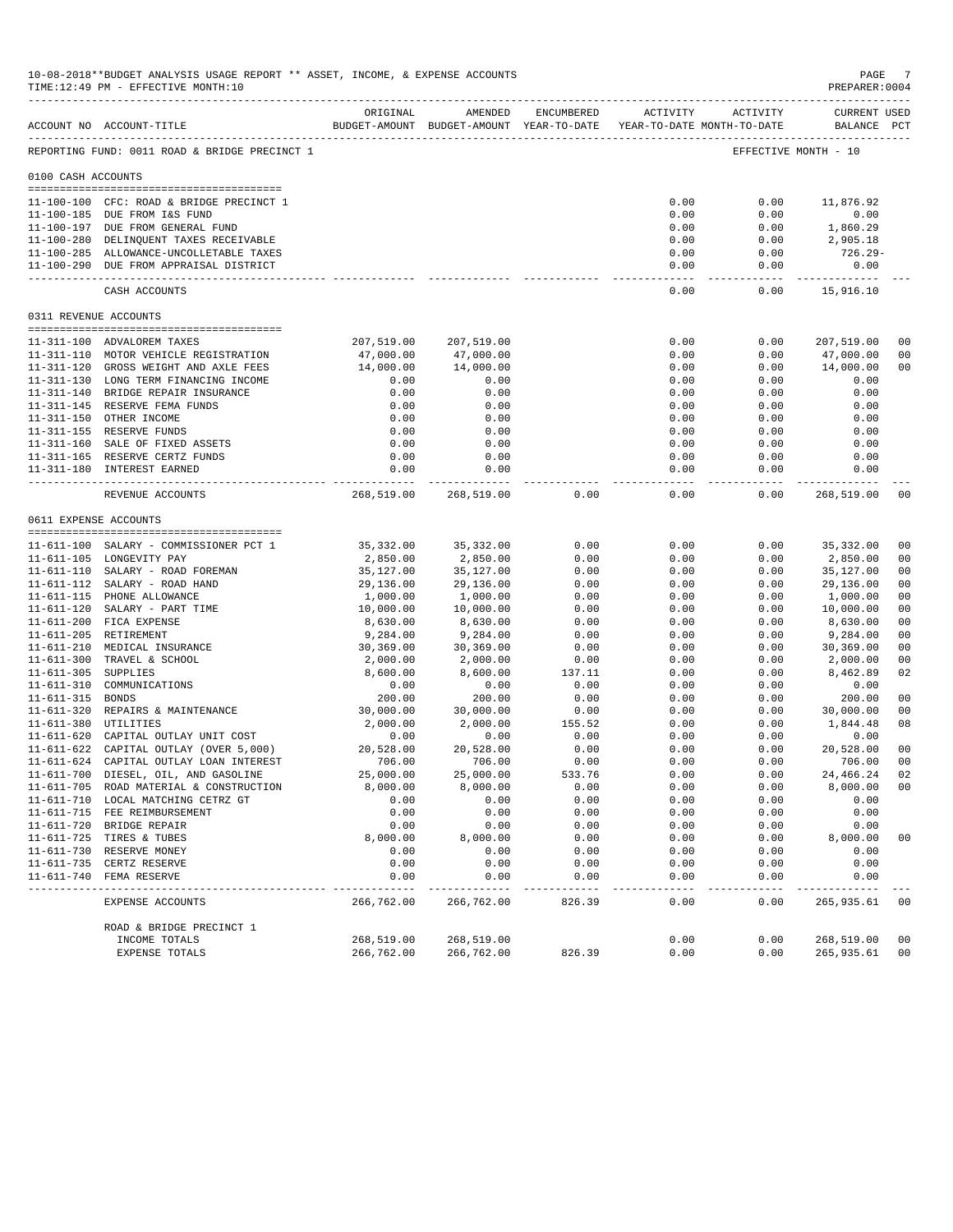|                       | 10-08-2018**BUDGET ANALYSIS USAGE REPORT ** ASSET, INCOME, & EXPENSE ACCOUNTS<br>TIME:12:49 PM - EFFECTIVE MONTH:10                                       |                      |                                                                                |                |                              |               | PAGE<br>PREPARER: 0004      | 8                    |
|-----------------------|-----------------------------------------------------------------------------------------------------------------------------------------------------------|----------------------|--------------------------------------------------------------------------------|----------------|------------------------------|---------------|-----------------------------|----------------------|
|                       | ACCOUNT NO ACCOUNT-TITLE                                                                                                                                  | ORIGINAL             | AMENDED<br>BUDGET-AMOUNT BUDGET-AMOUNT YEAR-TO-DATE YEAR-TO-DATE MONTH-TO-DATE | ENCUMBERED     | ACTIVITY ACTIVITY            |               | CURRENT USED<br>BALANCE PCT |                      |
|                       | REPORTING FUND: 0012 ROAD & BRIDGE PRECINCT 2                                                                                                             |                      |                                                                                |                |                              |               | EFFECTIVE MONTH - 10        |                      |
| 0100 CASH ACCOUNTS    |                                                                                                                                                           |                      |                                                                                |                |                              |               |                             |                      |
|                       | 12-100-100 CFC: ROAD & BRIDGE PRECINCT 2                                                                                                                  |                      |                                                                                |                | 0.00                         | 0.00          | 18,537.12                   |                      |
|                       | 12-100-185 DUE FROM I&S FUND                                                                                                                              |                      |                                                                                |                | 0.00                         | 0.00          | 0.00                        |                      |
|                       | 12-100-186 DUE FROM GENERAL FUND                                                                                                                          |                      |                                                                                |                | 0.00                         | 0.00          | 474.59                      |                      |
|                       | 12-100-280 DELINQUENT TAXES RECEIVABLE<br>12-100-285 ALLOWANCE-UNCOLLETABLE TAXES                                                                         |                      |                                                                                |                | 0.00<br>0.00                 | 0.00<br>0.00  | 2,905.18<br>$726.29-$       |                      |
|                       | 12-100-290 DUE FROM APPRAISAL DISTRICT                                                                                                                    |                      |                                                                                |                | 0.00                         | 0.00          | 0.00                        |                      |
|                       | CASH ACCOUNTS                                                                                                                                             |                      |                                                                                |                | --------------<br>0.00       | 0.00          | 21,190.60                   |                      |
|                       | 0312 REVENUE ACCOUNTS                                                                                                                                     |                      |                                                                                |                |                              |               |                             |                      |
|                       |                                                                                                                                                           |                      |                                                                                |                |                              |               |                             |                      |
|                       | 12-312-100 ADVALOREM TAXES                                                                                                                                | 216,765.00           | 216,765.00                                                                     |                | 0.00                         | 0.00          | 216,765.00                  | 0 <sub>0</sub>       |
|                       | 12-312-110 MOTOR VEHICLE REGISTRATION                                                                                                                     | 47,000.00            | 47,000.00                                                                      |                | 0.00                         | 0.00          | 47,000.00                   | 0 <sub>0</sub>       |
|                       | 12-312-120 GROSS WEIGHT AND AXLE FEES<br>12-312-130 LONG TERM FINANCING INCOME                                                                            | 14,000.00<br>0.00    | 14,000.00<br>0.00                                                              |                | 0.00<br>0.00                 | 0.00<br>0.00  | 14,000.00<br>0.00           | 0 <sub>0</sub>       |
|                       | 12-312-140 BRIDGE REPAIR INSURANCE                                                                                                                        | 0.00                 | 0.00                                                                           |                | 0.00                         | 0.00          | 0.00                        |                      |
|                       | 12-312-145 RESERVE FEMA FUNDS                                                                                                                             | 0.00                 | 0.00                                                                           |                | 0.00                         | 0.00          | 0.00                        |                      |
|                       | 12-312-150 OTHER INCOME                                                                                                                                   | 0.00                 | 0.00                                                                           |                | 0.00                         | 0.00          | 0.00                        |                      |
|                       | 12-312-155 RESERVE FUNDS                                                                                                                                  | 0.00                 | 0.00                                                                           |                | 0.00                         | 0.00          | 0.00                        |                      |
|                       | 12-312-160 SALE OF FIXED ASSETS                                                                                                                           | 0.00                 | 0.00                                                                           |                | 0.00                         | 0.00          | 0.00                        |                      |
|                       | 12-312-165 RESERVE CERTZ FUNDS                                                                                                                            | 0.00                 | 0.00                                                                           |                | 0.00                         | 0.00          | 0.00                        |                      |
|                       | 12-312-180 INTEREST EARNED                                                                                                                                | 0.00<br>.            | 0.00<br>------------                                                           |                | 0.00<br>----- -------------- | 0.00<br>----- | 0.00<br>------------        |                      |
|                       | REVENUE ACCOUNTS                                                                                                                                          | 277,765.00           | 277,765.00                                                                     | 0.00           | 0.00                         | 0.00          | 277,765.00                  | 0 <sub>0</sub>       |
| 0612 EXPENSE ACCOUNTS |                                                                                                                                                           |                      |                                                                                |                |                              |               |                             |                      |
|                       | 12-612-100 SALARY - COMMISSIONER PCT 2                                                                                                                    | 35,332.00            | 35,332.00                                                                      | 0.00           | 0.00                         | 0.00          | 35, 332.00                  | 0 <sub>0</sub>       |
|                       | 12-612-105 LONGEVITY PAY                                                                                                                                  | 1,800.00             | 1,800.00                                                                       | 0.00           | 0.00                         | 0.00          | 1,800.00                    | 0 <sub>0</sub>       |
|                       | 12-612-110 SALARY - ROAD FOREMAN                                                                                                                          | 35,127.00            | 35,127.00                                                                      | 0.00           | 0.00                         | 0.00          | 35,127.00                   | 0 <sub>0</sub>       |
|                       | 12-612-112 SALARY - ROAD HAND                                                                                                                             | 29,136.00            | 29,136.00                                                                      | 0.00           | 0.00                         | 0.00          | 29,136.00                   | 0 <sub>0</sub>       |
|                       | 12-612-115 PHONE ALLOWANCE                                                                                                                                | 1,000.00             | 1,000.00                                                                       | 0.00           | 0.00                         | 0.00          | 1,000.00                    | 0 <sub>0</sub>       |
|                       | 12-612-120 SALARY - PART TIME                                                                                                                             | 10,000.00            | 10,000.00                                                                      | 0.00           | 0.00                         | 0.00          | 10,000.00                   | 0 <sub>0</sub>       |
|                       | 12-612-200 FICA EXPENSE                                                                                                                                   | 8,577.00             | 8,577.00                                                                       | 0.00           | 0.00                         | 0.00          | 8,577.00                    | 0 <sub>0</sub>       |
|                       | 12-612-205 RETIREMENT                                                                                                                                     | 9,227.00             | 9,227.00                                                                       | 0.00           | 0.00                         | 0.00          | 9,227.00                    | 0 <sub>0</sub>       |
|                       | 12-612-210 MEDICAL INSURANCE                                                                                                                              | 30,369.00            | 30,369.00                                                                      | 0.00           | 0.00                         | 0.00          | 30,369.00                   | 0 <sub>0</sub>       |
| $12 - 612 - 305$      | 12-612-300 TRAVEL & SCHOOL<br>SUPPLIES                                                                                                                    | 2,000.00<br>8,600.00 | 2,000.00<br>8,600.00                                                           | 0.00<br>277.83 | 0.00<br>0.00                 | 0.00<br>0.00  | 2,000.00<br>8,322.17        | 0 <sub>0</sub><br>03 |
| 12-612-310            | COMMUNICATIONS                                                                                                                                            | 0.00                 | 0.00                                                                           | 0.00           | 0.00                         | 0.00          | 0.00                        |                      |
| 12-612-315            | <b>BONDS</b>                                                                                                                                              | 100.00               | 100.00                                                                         | 0.00           | 0.00                         | 0.00          | 100.00                      | 0 <sub>0</sub>       |
|                       | 12-612-320 REPAIRS & MAINTENANCE                                                                                                                          | 30,000.00            | 30,000.00                                                                      | 1,768.06       | 0.00                         | 0.00          | 28, 231.94                  | 06                   |
| 12-612-380 UTILITIES  |                                                                                                                                                           | 2,000.00             | 2,000.00                                                                       | 30.00          | 0.00                         | 0.00          | 1,970.00                    | 02                   |
|                       | 12-612-620 CAPITAL OUTLAY UNIT COST                                                                                                                       | 0.00                 | 0.00                                                                           | 0.00           | 0.00                         | 0.00          | 0.00                        |                      |
|                       | $12-612-622 \quad \text{CAPITAL OUTLAY (OVER 5,000) } \qquad \qquad 29,774.00 \\ 12-612-624 \quad \text{CAPITAL OUTLAY LOAN INTEREST} \qquad \qquad 0.00$ |                      | 29,774.00                                                                      | 0.00           | 0.00                         | 0.00          | 29,774.00                   | 0 <sub>0</sub>       |
|                       |                                                                                                                                                           |                      | 0.00                                                                           | 0.00           | 0.00                         | 0.00          | 0.00                        |                      |
|                       | 12-612-700 DIESEL, OIL, AND GASOLINE                                                                                                                      | 25,000.00            | 25,000.00                                                                      | 2,097.44       | 0.00                         | 0.00          | 22,902.56                   | 08                   |
|                       | 12-612-705 ROAD MATERIAL & CONSTRUCTION                                                                                                                   | 8,000.00             | 8,000.00                                                                       | 0.00           | 0.00                         | 0.00          | 8,000.00                    | 0 <sub>0</sub>       |
|                       | 12-612-710 LOCAL MATCHING CETRZ GT                                                                                                                        | 0.00                 | 0.00                                                                           | 0.00           | 0.00                         | 0.00          | 0.00                        |                      |
|                       | 12-612-715 FEE REIMBURSEMENT<br>12-612-720 BRIDGE REPAIR                                                                                                  | 0.00<br>0.00         | 0.00<br>0.00                                                                   | 0.00<br>0.00   | 0.00<br>0.00                 | 0.00<br>0.00  | 0.00<br>0.00                |                      |
|                       | 12-612-725 TIRES & TUBES                                                                                                                                  | 8,000.00             | 8,000.00                                                                       | 983.99         | 0.00                         | 0.00          | 7,016.01                    | 12                   |
|                       | 12-612-730 RESERVE MONEY                                                                                                                                  | 0.00                 | 0.00                                                                           | 0.00           | 0.00                         | 0.00          | 0.00                        |                      |
| 12-612-735            | CERTZ RESERVE                                                                                                                                             | 0.00                 | 0.00                                                                           | 0.00           | 0.00                         | 0.00          | 0.00                        |                      |
|                       | 12-612-740 FEMA RESERVE                                                                                                                                   | 0.00                 | 0.00                                                                           | 0.00           | 0.00                         | 0.00          | 0.00                        |                      |
|                       | EXPENSE ACCOUNTS                                                                                                                                          | 274,042.00           | 274,042.00                                                                     | 5,157.32       | 0.00                         | 0.00          | 268,884.68                  | 02                   |
|                       | ROAD & BRIDGE PRECINCT 2                                                                                                                                  |                      |                                                                                |                |                              |               |                             |                      |
|                       | INCOME TOTALS                                                                                                                                             | 277,765.00           | 277,765.00                                                                     |                | 0.00                         | 0.00          | 277,765.00                  | 0 <sub>0</sub>       |
|                       | <b>EXPENSE TOTALS</b>                                                                                                                                     | 274,042.00           | 274,042.00                                                                     | 5,157.32       | 0.00                         | 0.00          | 268,884.68                  | 02                   |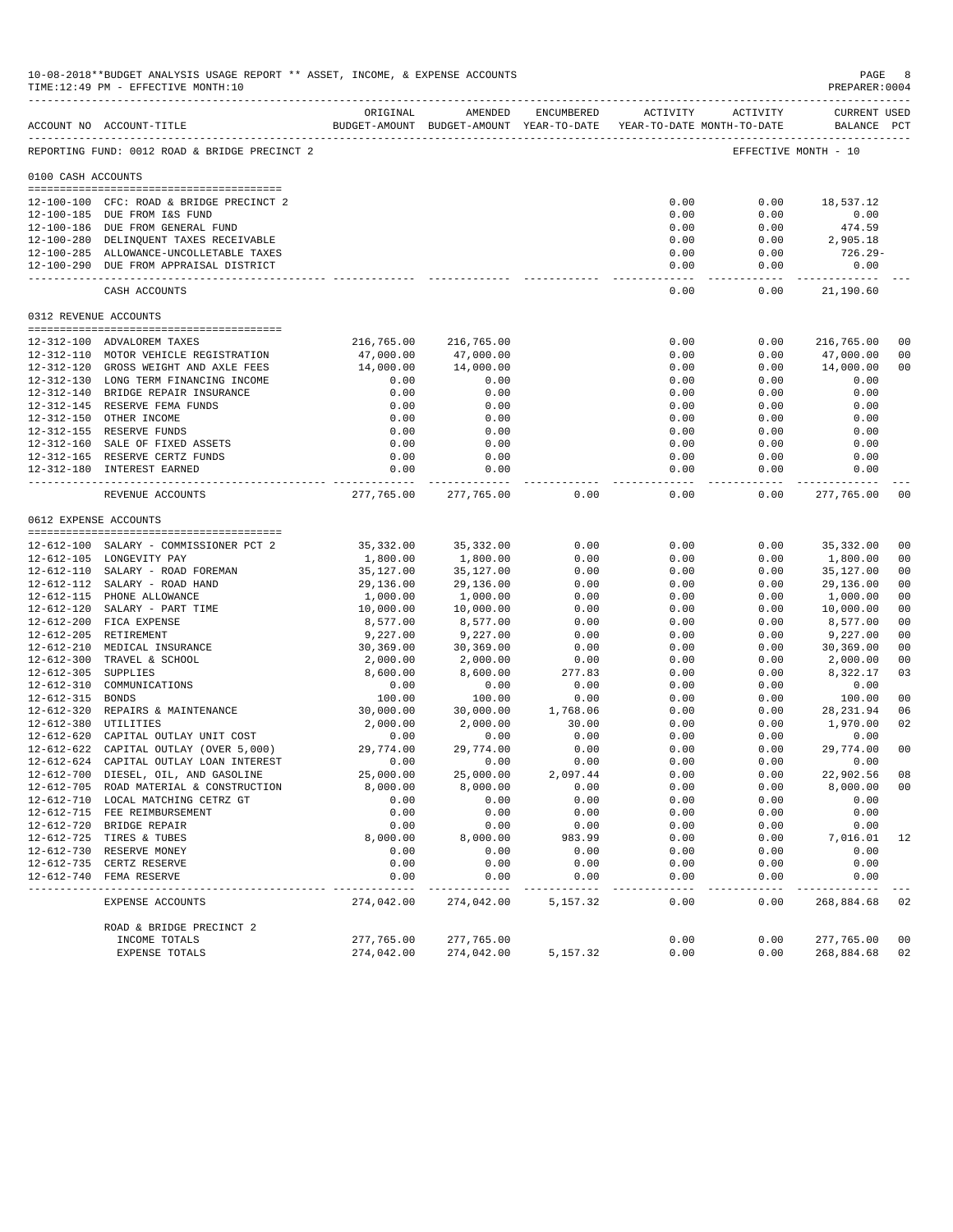|                    | 10-08-2018**BUDGET ANALYSIS USAGE REPORT ** ASSET, INCOME, & EXPENSE ACCOUNTS<br>TIME:12:49 PM - EFFECTIVE MONTH:10 |                        |                                                                                |              |                        |                     | PAGE<br>PREPARER: 0004            | 9                                |
|--------------------|---------------------------------------------------------------------------------------------------------------------|------------------------|--------------------------------------------------------------------------------|--------------|------------------------|---------------------|-----------------------------------|----------------------------------|
|                    | ACCOUNT NO ACCOUNT-TITLE                                                                                            | ORIGINAL               | AMENDED<br>BUDGET-AMOUNT BUDGET-AMOUNT YEAR-TO-DATE YEAR-TO-DATE MONTH-TO-DATE | ENCUMBERED   |                        | ACTIVITY ACTIVITY   | CURRENT USED<br>BALANCE PCT       |                                  |
|                    | REPORTING FUND: 0013 ROAD & BRIDGE PRECINCT 3                                                                       |                        |                                                                                |              |                        |                     | EFFECTIVE MONTH - 10              |                                  |
| 0100 CASH ACCOUNTS |                                                                                                                     |                        |                                                                                |              |                        |                     |                                   |                                  |
|                    | 13-100-100 CFC: ROAD & BRIDGE PRECINCT 3                                                                            |                        |                                                                                |              | 0.00                   | 0.00                | 13,583.98                         |                                  |
|                    | 13-100-185 DUE FROM I&S FUND                                                                                        |                        |                                                                                |              | 0.00                   | 0.00                | 0.00                              |                                  |
|                    | 13-100-186 DUE TO GENERAL FUND                                                                                      |                        |                                                                                |              | 0.00                   | 0.00                | 474.59                            |                                  |
|                    | 13-100-280 DELINQUENT TAXES RECEIVABLE<br>13-100-285 ALLOWANCE-UNCOLLETABLE TAXES                                   |                        |                                                                                |              | 0.00<br>0.00           | 0.00<br>0.00        | 2,905.18<br>726.29-               |                                  |
|                    | 13-100-290 DUE FROM APPRAISAL DISTRICT                                                                              |                        |                                                                                |              | 0.00                   | 0.00                | 0.00                              |                                  |
|                    | CASH ACCOUNTS                                                                                                       |                        |                                                                                |              | 0.00                   | 0.00                | 16,237.46                         |                                  |
|                    | 0313 REVENUE ACCOUNTS                                                                                               |                        |                                                                                |              |                        |                     |                                   |                                  |
|                    |                                                                                                                     |                        |                                                                                |              |                        |                     |                                   |                                  |
|                    | 13-313-100 ADVALOREM TAXES                                                                                          | 186,991.00             | 186,991.00                                                                     |              | 0.00                   | 0.00                | 186,991.00                        | 0 <sup>0</sup>                   |
|                    | 13-313-110 MOTOR VEHICLE REGISTRATION                                                                               | 47,000.00<br>14,000.00 | 47,000.00<br>14,000.00                                                         |              | 0.00<br>0.00           | 0.00                | 47,000.00                         | 0 <sub>0</sub><br>0 <sub>0</sub> |
|                    | 13-313-120 GROSS WEIGHT AND AXLE FEES<br>13-313-130 LONG TERM FINANCING INCOME                                      | 0.00                   | 0.00                                                                           |              | 0.00                   | 0.00<br>0.00        | 14,000.00<br>0.00                 |                                  |
|                    | 13-313-140 BRIDGE REPAIR INSURANCE                                                                                  | 0.00                   | 0.00                                                                           |              | 0.00                   | 0.00                | 0.00                              |                                  |
|                    | 13-313-145 RESERVE FEMA FUNDS                                                                                       | 0.00                   | 0.00                                                                           |              | 0.00                   | 0.00                | 0.00                              |                                  |
|                    | 13-313-150 OTHER INCOME                                                                                             | 0.00                   | 0.00                                                                           |              | 0.00                   | 0.00                | 0.00                              |                                  |
|                    | 13-313-155 RESERVE FUNDS                                                                                            | 0.00                   | 0.00                                                                           |              | 0.00                   | 0.00                | 0.00                              |                                  |
|                    | 13-313-160 SALE OF FIXED ASSETS                                                                                     | 0.00                   | 0.00                                                                           |              | 0.00                   | 0.00                | 0.00                              |                                  |
|                    | 13-313-165 RESERVE CERTZ FUNDS                                                                                      | 0.00                   | 0.00                                                                           |              | 0.00                   | 0.00                | 0.00                              |                                  |
|                    | 13-313-180 INTEREST EARNED                                                                                          | 0.00                   | 0.00                                                                           |              | 0.00<br>-------------- | 0.00<br>$- - - - -$ | 0.00<br>. _ _ _ _ _ _ _ _ _ _ _ _ |                                  |
|                    | REVENUE ACCOUNTS                                                                                                    | 247,991.00             | 247,991.00                                                                     | 0.00         | 0.00                   | 0.00                | 247,991.00                        | 00                               |
|                    | 0613 EXPENSE ACCOUNTS                                                                                               |                        |                                                                                |              |                        |                     |                                   |                                  |
|                    | 13-613-100 SALARY - COMMISSIONER PCT 3                                                                              | 35,332.00              | 35,332.00                                                                      | 0.00         | 0.00                   | 0.00                | 35,332.00                         | 00                               |
|                    | 13-613-105 LONGEVITY PAY                                                                                            | 2,400.00               | 2,400.00                                                                       | 0.00         | 0.00                   | 0.00                | 2,400.00                          | 00                               |
|                    | 13-613-110 SALARY - ROAD FOREMAN                                                                                    | 35,127.00              | 35,127.00                                                                      | 0.00         | 0.00                   | 0.00                | 35,127.00                         | 0 <sub>0</sub>                   |
|                    | 13-613-112 SALARY - ROAD HAND                                                                                       | 26,427.00              | 26,427.00                                                                      | 0.00         | 0.00                   | 0.00                | 26, 427.00                        | 00                               |
|                    | 13-613-115 PHONE ALLOWANCE                                                                                          | 1,620.00               | 1,620.00                                                                       | 0.00         | 0.00                   | 0.00                | 1,620.00                          | 0 <sub>0</sub>                   |
|                    | 13-613-120 SALARY - PART TIME                                                                                       | 10,000.00              | 10,000.00                                                                      | 0.00         | 0.00                   | 0.00                | 10,000.00                         | 00                               |
|                    | 13-613-200 FICA EXPENSE                                                                                             | 8,388.00               | 8,388.00                                                                       | 0.00         | 0.00                   | 0.00                | 8,388.00                          | 0 <sub>0</sub>                   |
|                    | 13-613-205 RETIREMENT<br>13-613-210 MEDICAL INSURANCE                                                               | 9,024.00<br>30,369.00  | 9,024.00<br>30,369.00                                                          | 0.00<br>0.00 | 0.00<br>0.00           | 0.00<br>0.00        | 9,024.00<br>30,369.00             | 0 <sub>0</sub><br>0 <sub>0</sub> |
|                    | 13-613-300 TRAVEL & SCHOOL                                                                                          | 2,000.00               | 2,000.00                                                                       | 0.00         | 0.00                   | 0.00                | 2,000.00                          | 0 <sub>0</sub>                   |
| $13 - 613 - 305$   | <b>SUPPLIES</b>                                                                                                     | 8,600.00               | 8,600.00                                                                       | 768.62       | 0.00                   | 0.00                | 7,831.38                          | 09                               |
| $13 - 613 - 310$   | COMMUNICATIONS                                                                                                      | 1,159.00               | 1,159.00                                                                       | 0.00         | 0.00                   | 0.00                | 1,159.00                          | 0 <sub>0</sub>                   |
| 13-613-315 BONDS   |                                                                                                                     | 200.00                 | 200.00                                                                         | 0.00         | 0.00                   | 0.00                | 200.00                            | 0 <sub>0</sub>                   |
|                    | 13-613-320 REPAIRS & MAINTENANCE                                                                                    | 30,000.00              | 30,000.00                                                                      | 0.00         | 0.00                   | 0.00                | 30,000.00                         | 0 <sub>0</sub>                   |
|                    | 13-613-380 UTILITIES                                                                                                | 2,000.00               | 2,000.00                                                                       | 90.79        | 0.00                   | 0.00                | 1,909.21                          | 05                               |
|                    | 13-613-620 CAPITAL OUTLAY UNIT COST                                                                                 | 34,000.00              | 34,000.00                                                                      | 0.00         | 0.00                   | 0.00                | 34,000.00                         | 0 <sub>0</sub>                   |
|                    | 13-613-622 CAPITAL OUTLAY (OVER 5,000)<br>13-613-624 CAPITAL OUTLAY LOAN INTEREST                                   | 0.00<br>0.00           | 0.00<br>0.00                                                                   | 0.00<br>0.00 | 0.00                   | 0.00<br>0.00        | 0.00<br>0.00                      |                                  |
|                    | 13-613-700 DIESEL, OIL, AND GASOLINE                                                                                | 25,000.00              | 25,000.00                                                                      | 280.76       | 0.00<br>0.00           | 0.00                | 24,719.24                         | 01                               |
|                    | 13-613-705 ROAD MATERIAL & CONSTRUCTION                                                                             | 8,000.00               | 8,000.00                                                                       | 0.00         | 0.00                   | 0.00                | 8,000.00                          | 0 <sub>0</sub>                   |
|                    | 13-613-710 LOCAL MATCHING CETRZ GT                                                                                  | 0.00                   | 0.00                                                                           | 0.00         | 0.00                   | 0.00                | 0.00                              |                                  |
|                    | 13-613-715 FEE REIMBURSEMENT                                                                                        | 0.00                   | 0.00                                                                           | 0.00         | 0.00                   | 0.00                | 0.00                              |                                  |
|                    | 13-613-720 BRIDGE REPAIR                                                                                            | 0.00                   | 0.00                                                                           | 0.00         | 0.00                   | 0.00                | 0.00                              |                                  |
|                    | 13-613-725 TIRES & TUBES                                                                                            | 8,000.00               | 8,000.00                                                                       | 0.00         | 0.00                   | 0.00                | 8,000.00                          | 00                               |
|                    | 13-613-730 RESERVE MONEY                                                                                            | 0.00                   | 0.00                                                                           | 0.00         | 0.00                   | 0.00                | 0.00                              |                                  |
| $13 - 613 - 735$   | CERTZ RESERVE<br>13-613-740 FEMA RESERVE                                                                            | 0.00<br>0.00           | 0.00<br>0.00                                                                   | 0.00<br>0.00 | 0.00<br>0.00           | 0.00<br>0.00        | 0.00<br>0.00                      |                                  |
|                    |                                                                                                                     |                        |                                                                                |              |                        |                     |                                   |                                  |
|                    | EXPENSE ACCOUNTS                                                                                                    | 277,646.00             | 277,646.00                                                                     | 1,140.17     | 0.00                   | 0.00                | 276,505.83                        | 0 <sub>0</sub>                   |
|                    | ROAD & BRIDGE PRECINCT 3<br>INCOME TOTALS                                                                           | 247,991.00             | 247,991.00                                                                     |              | 0.00                   | 0.00                | 247,991.00                        | 0 <sub>0</sub>                   |
|                    | EXPENSE TOTALS                                                                                                      | 277,646.00             | 277,646.00                                                                     | 1,140.17     | 0.00                   | 0.00                | 276,505.83                        | 00                               |
|                    |                                                                                                                     |                        |                                                                                |              |                        |                     |                                   |                                  |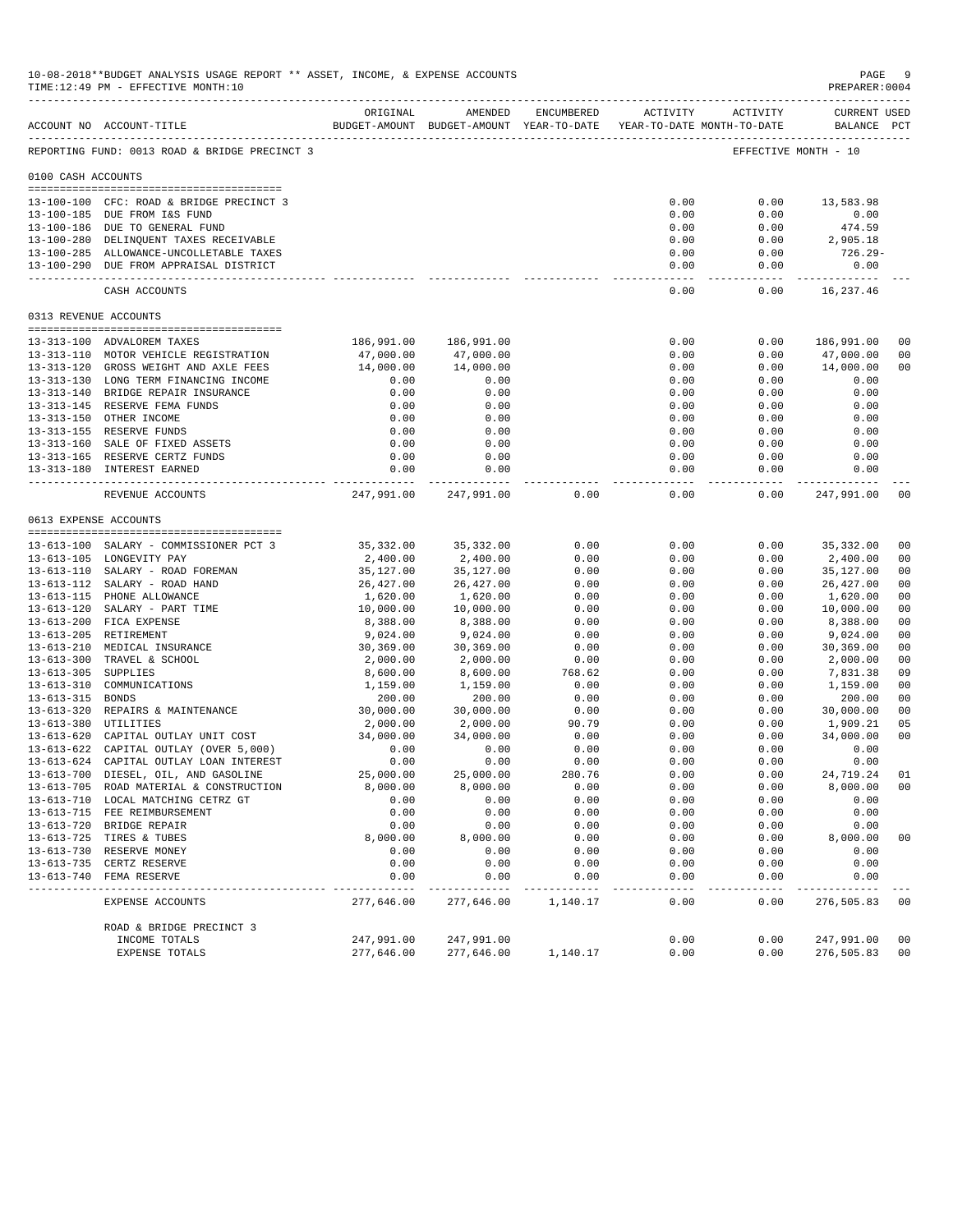|                     | 10-08-2018**BUDGET ANALYSIS USAGE REPORT ** ASSET, INCOME, & EXPENSE ACCOUNTS<br>TIME:12:49 PM - EFFECTIVE MONTH:10 |                   |                                                                     |                |                       |                                                                                    | PREPARER: 0004       | PAGE 10        |
|---------------------|---------------------------------------------------------------------------------------------------------------------|-------------------|---------------------------------------------------------------------|----------------|-----------------------|------------------------------------------------------------------------------------|----------------------|----------------|
|                     |                                                                                                                     | ORIGINAL          | AMENDED                                                             |                |                       | $\begin{tabular}{llll} \bf ENCUMBERED & \tt ACTIVITY & \tt ACTIVITY \end{tabular}$ | <b>CURRENT USED</b>  |                |
|                     | ACCOUNT NO ACCOUNT-TITLE                                                                                            |                   | BUDGET-AMOUNT BUDGET-AMOUNT YEAR-TO-DATE YEAR-TO-DATE MONTH-TO-DATE |                |                       |                                                                                    | BALANCE PCT          |                |
|                     | REPORTING FUND: 0014 ROAD & BRIDGE PRECINCT 4                                                                       |                   |                                                                     |                |                       |                                                                                    | EFFECTIVE MONTH - 10 |                |
| 0100 CASH ACCOUNTS  |                                                                                                                     |                   |                                                                     |                |                       |                                                                                    |                      |                |
|                     | 14-100-100 CFC: ROAD & BRIDGE PRECINCT 4                                                                            |                   |                                                                     |                | 0.00                  | 0.00                                                                               | $5,353.47-$          |                |
|                     | 14-100-185 DUE FROM I&S FUND                                                                                        |                   |                                                                     |                | 0.00                  | 0.00                                                                               | 0.00                 |                |
|                     | 14-100-186 DUE FROM GENERAL FUND                                                                                    |                   |                                                                     |                | 0.00                  | 0.00                                                                               | 474.59               |                |
|                     | 14-100-280 DELINQUENT TAXES RECEIVABLE                                                                              |                   |                                                                     |                | 0.00                  | 0.00                                                                               | 2,905.18             |                |
|                     | 14-100-285 ALLOWANCE-UNCOLLETABLE TAXES                                                                             |                   |                                                                     |                | 0.00                  | 0.00                                                                               | 726.29-              |                |
|                     | 14-100-290 DUE FROM APPRAISAL DISTRICT                                                                              |                   |                                                                     |                | 0.00                  | 0.00                                                                               | 0.00                 |                |
|                     | CASH ACCOUNTS                                                                                                       |                   |                                                                     |                | -------------<br>0.00 | 0.00                                                                               | $2,699.99-$          |                |
|                     | 0314 REVENUE ACCOUNTS                                                                                               |                   |                                                                     |                |                       |                                                                                    |                      |                |
|                     |                                                                                                                     |                   |                                                                     |                |                       |                                                                                    |                      |                |
|                     | 14-314-100 ADVALOREM TAXES                                                                                          |                   | 230, 142.00 230, 142.00                                             |                | 0.00                  | 0.00                                                                               | 230,142.00           | 0 <sup>0</sup> |
|                     | 14-314-110 MOTOR VEHICLE REGISTRATION                                                                               | 47,000.00         | 47,000.00                                                           |                | 0.00                  | 0.00                                                                               | 47,000.00            | 0 <sub>0</sub> |
|                     | 14-314-120 GROSS WEIGHT AND AXLE FEES<br>14-314-130 LONG TERM FINANCING INCOME                                      | 14,000.00<br>0.00 | 14,000.00<br>0.00                                                   |                | 0.00<br>0.00          | 0.00<br>0.00                                                                       | 14,000.00<br>0.00    | 0 <sub>0</sub> |
|                     | 14-314-140 BRIDGE REPAIR INSURANCE                                                                                  | 0.00              | 0.00                                                                |                | 0.00                  | 0.00                                                                               | 0.00                 |                |
|                     | 14-314-145 RESERVE FEMA FUNDS                                                                                       | 0.00              | 0.00                                                                |                | 0.00                  | 0.00                                                                               | 0.00                 |                |
|                     | 14-314-150 OTHER INCOME                                                                                             | 0.00              | 0.00                                                                |                | 0.00                  | 0.00                                                                               | 0.00                 |                |
|                     | 14-314-155 RESERVE FUNDS                                                                                            | 0.00              | 0.00                                                                |                | 0.00                  | 0.00                                                                               | 0.00                 |                |
|                     | 14-314-160 SALE OF FIXED ASSETS                                                                                     | 0.00              | 0.00                                                                |                | 0.00                  | 0.00                                                                               | 0.00                 |                |
|                     | 14-314-165 RESERVE CERTZ FUNDS                                                                                      | 0.00              | 0.00                                                                |                | 0.00                  | 0.00                                                                               | 0.00                 |                |
|                     | 14-314-180 INTEREST EARNED                                                                                          | 0.00<br>.         | 0.00<br>-------------                                               |                | 0.00                  | 0.00<br>$- - - - - - -$                                                            | 0.00<br>------------ |                |
|                     | REVENUE ACCOUNTS                                                                                                    | 291,142.00        | 291,142.00                                                          | 0.00           | 0.00                  | 0.00                                                                               | 291,142.00           | 00             |
|                     | 0614 EXPENSE ACCOUNTS                                                                                               |                   |                                                                     |                |                       |                                                                                    |                      |                |
|                     |                                                                                                                     |                   |                                                                     |                |                       |                                                                                    |                      |                |
|                     | 14-614-100 SALARY - COMMISSIONER PCT 4                                                                              | 35,332.00         | 35,332.00                                                           | 0.00           | 0.00                  | 0.00                                                                               | 35,332.00            | 0 <sub>0</sub> |
|                     | 14-614-105 LONGEVITY PAY                                                                                            | 2,850.00          | 2,850.00                                                            | 0.00           | 0.00                  | 0.00                                                                               | 2,850.00             | 00             |
|                     | 14-614-110 SALARY - ROAD FOREMAN<br>14-614-112 SALARY - ROAD HAND                                                   | 61,490.00<br>0.00 | 61,490.00<br>0.00                                                   | 0.00<br>0.00   | 0.00<br>0.00          | 0.00<br>0.00                                                                       | 61,490.00<br>0.00    | 0 <sub>0</sub> |
|                     | 14-614-115 PHONE ALLOWANCE                                                                                          | 1,356.00          | 1,356.00                                                            | 0.00           | 0.00                  | 0.00                                                                               | 1,356.00             | 0 <sup>0</sup> |
|                     | 14-614-120 SALARY - PART TIME                                                                                       | 10,000.00         | 10,000.00                                                           | 0.00           | 0.00                  | 0.00                                                                               | 10,000.00            | 00             |
|                     | 14-614-200 FICA EXPENSE                                                                                             | 8,445.00          | 8,445.00                                                            | 0.00           | 0.00                  | 0.00                                                                               | 8,445.00             | 0 <sub>0</sub> |
|                     | 14-614-205 RETIREMENT                                                                                               | 9,086.00          | 9,086.00                                                            | 0.00           | 0.00                  | 0.00                                                                               | 9,086.00             | 0 <sub>0</sub> |
|                     | 14-614-210 MEDICAL INSURANCE                                                                                        | 30,369.00         | 30,369.00                                                           | 0.00           | 0.00                  | 0.00                                                                               | 30,369.00            | 0 <sub>0</sub> |
|                     | 14-614-300 TRAVEL & SCHOOL                                                                                          | 2,000.00          | 2,000.00                                                            | 0.00           | 0.00                  | 0.00                                                                               | 2,000.00             | 0 <sub>0</sub> |
| 14-614-305 SUPPLIES |                                                                                                                     | 8,600.00          | 8,600.00                                                            | 0.00           | 0.00                  | 0.00                                                                               | 8,600.00             | 0 <sub>0</sub> |
|                     | 14-614-310 COMMUNICATIONS                                                                                           | 650.00            | 650.00                                                              | 0.00           | 0.00                  | 0.00                                                                               | 650.00               | 0 <sub>0</sub> |
|                     | 14-614-320 REPAIRS & MAINTENANCE                                                                                    | 30,000.00         | 30,000.00                                                           | 0.00           | 0.00                  | 0.00                                                                               | 30,000.00            | 00             |
|                     | 14-614-380 UTILITIES                                                                                                | 2,000.00          | 2,000.00                                                            | 0.00           | 0.00                  | 0.00                                                                               | 2,000.00             | 0 <sub>0</sub> |
|                     | 14-614-620 CAPITAL OUTLAY UNIT COST<br>14-614-622 CAPITAL OUTLAY (OVER 5,000)                                       | 0.00              | 0.00                                                                | 0.00           | 0.00                  | 0.00                                                                               | 0.00                 |                |
|                     |                                                                                                                     | 43,151.00         | 43,151.00                                                           | 43,150.15      | 0.00                  | 0.00                                                                               | 0.85                 | 100            |
|                     | 14-614-624 CAPITAL OUTLAY LOAN INTEREST<br>14-614-700 DIESEL, OIL, AND GASOLINE                                     | 0.00<br>25,000.00 | 0.00<br>25,000.00                                                   | 0.00<br>862.65 | 0.00<br>0.00          | 0.00<br>0.00                                                                       | 0.00<br>24, 137.35   | 03             |
|                     | 14-614-705 ROAD MATERIAL & CONSTRUCTION                                                                             | 8,000.00          | 8,000.00                                                            | 0.00           | 0.00                  | 0.00                                                                               | 8,000.00             | 00             |
|                     | 14-614-710 LOCAL MATCHING CETRZ GT                                                                                  | 0.00              | 0.00                                                                | 0.00           | 0.00                  | 0.00                                                                               | 0.00                 |                |
|                     | 14-614-715 FEE REIMBURSEMENT                                                                                        | 0.00              | 0.00                                                                | 0.00           | 0.00                  | 0.00                                                                               | 0.00                 |                |
|                     | 14-614-720 BRIDGE REPAIR                                                                                            | 0.00              | 0.00                                                                | 0.00           | 0.00                  | 0.00                                                                               | 0.00                 |                |
|                     | 14-614-725 TIRES & TUBES                                                                                            | 8,000.00          | 8,000.00                                                            | 555.00         | 0.00                  | 0.00                                                                               | 7,445.00             | 07             |
|                     | 14-614-730 FEMA EXPENSE                                                                                             | 0.00              | 0.00                                                                | 0.00           | 0.00                  | 0.00                                                                               | 0.00                 |                |
|                     | 14-614-735 CERTZ RESERVE                                                                                            | 0.00              | 0.00                                                                | 0.00           | 0.00                  | 0.00                                                                               | 0.00                 |                |
| $14 - 614 - 740$    | FEMA RESERVE                                                                                                        | 0.00              | 0.00                                                                | 0.00           | 0.00                  | 0.00                                                                               | 0.00                 |                |
|                     | EXPENSE ACCOUNTS                                                                                                    | 286,329.00        | 286,329.00                                                          | 44,567.80      | 0.00                  | 0.00                                                                               | 241,761.20           | 16             |
|                     | ROAD & BRIDGE PRECINCT 4                                                                                            |                   |                                                                     |                |                       |                                                                                    |                      |                |
|                     | INCOME TOTALS                                                                                                       | 291,142.00        | 291,142.00                                                          |                | 0.00                  | 0.00                                                                               | 291,142.00           | 0 <sub>0</sub> |
|                     | <b>EXPENSE TOTALS</b>                                                                                               | 286,329.00        | 286,329.00                                                          | 44,567.80      | 0.00                  | 0.00                                                                               | 241,761.20           | 16             |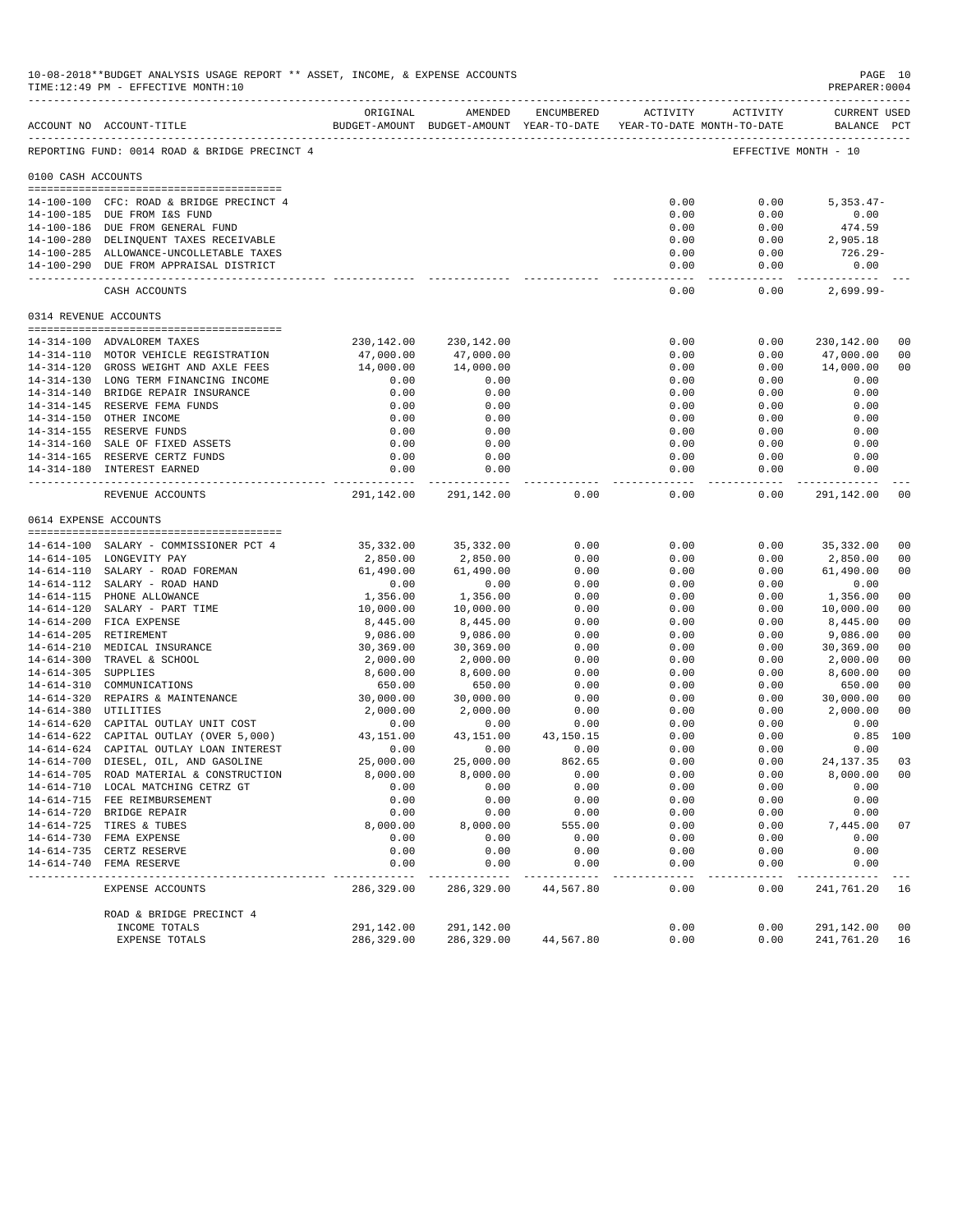|                       | 10-08-2018**BUDGET ANALYSIS USAGE REPORT ** ASSET, INCOME, & EXPENSE ACCOUNTS<br>TIME: 12:49 PM - EFFECTIVE MONTH: 10 |            |                                                     |            |                                        |          | PAGE 11<br>PREPARER:0004    |                |
|-----------------------|-----------------------------------------------------------------------------------------------------------------------|------------|-----------------------------------------------------|------------|----------------------------------------|----------|-----------------------------|----------------|
|                       | ACCOUNT NO ACCOUNT-TITLE                                                                                              | ORIGINAL   | AMENDED<br>BUDGET-AMOUNT BUDGET-AMOUNT YEAR-TO-DATE | ENCUMBERED | ACTIVITY<br>YEAR-TO-DATE MONTH-TO-DATE | ACTIVITY | CURRENT USED<br>BALANCE PCT |                |
|                       | REPORTING FUND: 0020 JAIL BOND I&S                                                                                    |            |                                                     |            |                                        |          | EFFECTIVE MONTH - 10        |                |
| 0100 CASH ACCOUNT     |                                                                                                                       |            |                                                     |            |                                        |          |                             |                |
|                       |                                                                                                                       |            |                                                     |            |                                        |          |                             |                |
|                       | 20-100-190 I&S ACCOUNT JAIL BOND                                                                                      |            |                                                     |            | 0.00                                   | 0.00     | 310,886.06                  |                |
|                       | 20-100-280 DELINQUENT TAXES RECEIVABLE                                                                                |            |                                                     |            | 0.00                                   | 0.00     | 14,558.70                   |                |
|                       | 20-100-285 ALLOWANCE-UNCOLLETABLE TAXES                                                                               |            |                                                     |            | 0.00                                   | 0.00     | $3,639.67-$                 |                |
|                       | 20-100-290 DUE FROM APPRAISAL DISTRICT                                                                                |            |                                                     |            | 0.00                                   | 0.00     | 0.00                        |                |
|                       | 20-100-295 DUE FROM GENERAL FUND                                                                                      |            |                                                     |            | 0.00                                   | 0.00     | 25,369.42<br>-----------    |                |
|                       | CASH ACCOUNT                                                                                                          |            |                                                     |            | 0.00                                   | 0.00     | 347,174.51                  |                |
|                       | 0315 JAIL BOND I&S REVENUE                                                                                            |            |                                                     |            |                                        |          |                             |                |
|                       |                                                                                                                       |            |                                                     |            |                                        |          |                             |                |
|                       | 20-315-100 BOND TAXES                                                                                                 |            | 461,769.00 461,769.00                               |            | 0.00                                   |          | $0.00$ $461.769.00$ 00      |                |
|                       | 20-315-180 BOND TAXES INTEREST                                                                                        | 0.00       | 0.00<br>--------------                              |            | 0.00                                   | 0.00     | 0.00<br>------------        |                |
|                       | JAIL BOND I&S REVENUE                                                                                                 |            | 461.769.00 461.769.00 0.00                          |            | 0.00                                   |          | $0.00$ $461.769.00$         | 0 <sup>0</sup> |
| 0615 EXPENSE ACCOUNTS |                                                                                                                       |            |                                                     |            |                                        |          |                             |                |
|                       |                                                                                                                       |            |                                                     |            |                                        |          |                             |                |
|                       | 20-615-622 BOND PAYMENT PRINCIPAL                                                                                     | 305,000.00 | 305,000.00                                          | 0.00       | 0.00                                   |          | $0.00$ 305,000.00           | 00             |
|                       | 20-615-624 BOND PAYMENT INTEREST                                                                                      | 156,769.00 | 156,769.00                                          | 0.00       | 0.00                                   | 0.00     | 156,769.00                  | 0 <sup>0</sup> |
|                       | EXPENSE ACCOUNTS                                                                                                      | 461,769.00 | 461,769.00                                          | 0.00       | 0.00                                   | 0.00     | 461,769.00                  | 0 <sup>0</sup> |
|                       | JAIL BOND I&S                                                                                                         |            |                                                     |            |                                        |          |                             |                |
|                       | INCOME TOTALS                                                                                                         |            | 461.769.00 461.769.00                               |            | 0.00                                   | 0.00     | 461,769.00                  | 00             |
|                       | <b>EXPENSE TOTALS</b>                                                                                                 | 461,769.00 | 461,769.00                                          | 0.00       | 0.00                                   | 0.00     | 461,769.00                  | 0 <sub>0</sub> |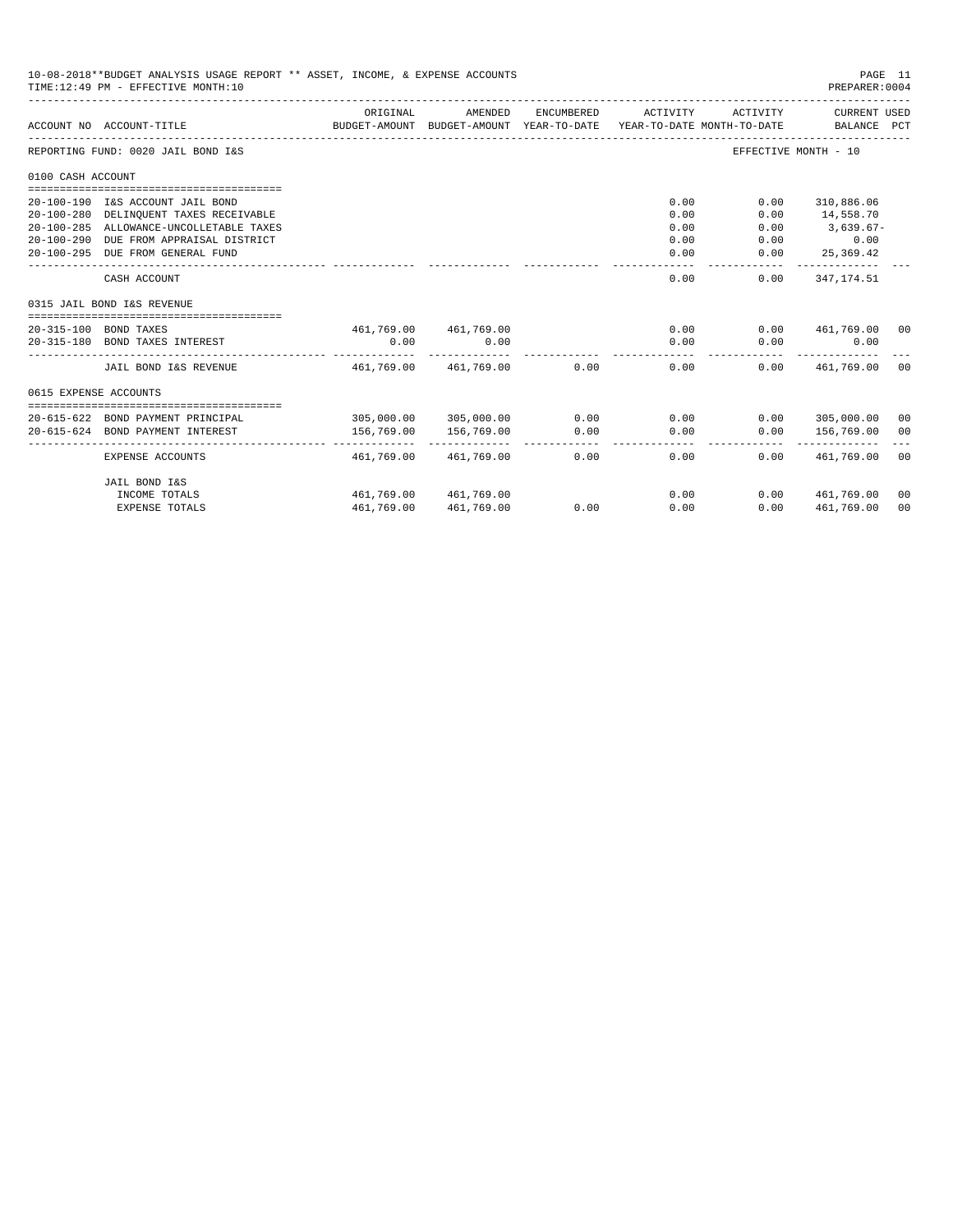|                       | 10-08-2018**BUDGET ANALYSIS USAGE REPORT ** ASSET, INCOME, & EXPENSE ACCOUNTS<br>PAGE 12<br>TIME: 12:49 PM - EFFECTIVE MONTH: 10<br>PREPARER: 0004 |                                          |                   |               |                     |              |                         |                |  |  |
|-----------------------|----------------------------------------------------------------------------------------------------------------------------------------------------|------------------------------------------|-------------------|---------------|---------------------|--------------|-------------------------|----------------|--|--|
|                       | ACCOUNT NO ACCOUNT-TITLE CONTROL SUDGET-AMOUNT BUDGET-AMOUNT YEAR-TO-DATE YEAR-TO-DATE MONTH-TO-DATE BALANCE PCT                                   | ORIGINAL                                 | AMENDED           |               | ENCUMBERED ACTIVITY | ACTIVITY     | CURRENT USED            |                |  |  |
|                       | REPORTING FUND: 0021 LATERAL ROAD PRECINCT 1                                                                                                       |                                          |                   |               |                     |              | EFFECTIVE MONTH - 10    |                |  |  |
| 0100 CASH ACCOUNTS    |                                                                                                                                                    |                                          |                   |               |                     |              |                         |                |  |  |
|                       | 21-100-100 CFC: LATERAL ROAD PRECINCT 1                                                                                                            |                                          |                   |               | 0.00                |              | 0.00<br>0.06            |                |  |  |
|                       | CASH ACCOUNTS                                                                                                                                      |                                          |                   |               | 0.00                | 0.00         | 0.06                    |                |  |  |
| 0321 REVENUE ACCOUNTS | ----------------------------------                                                                                                                 |                                          |                   |               |                     |              |                         |                |  |  |
|                       | 21-321-190 STATE ROAD FUND                                                                                                                         |                                          | 5,146.00 5,146.00 |               |                     | $0.00$ 0.00  | 5,146.00 00             |                |  |  |
|                       | REVENUE ACCOUNTS                                                                                                                                   | 5,146,00                                 |                   | 5,146.00 0.00 | 0.00                | $0.00 -$     | 5,146.00                | 0 <sub>0</sub> |  |  |
| 0621 EXPENSE ACCOUNTS |                                                                                                                                                    |                                          |                   |               |                     |              |                         |                |  |  |
|                       | 21-621-700 DIESEL, OIL, AND GASOLINE<br>21-621-705 ROAD MATERIAL & CONSTRUCTION                                                                    | $2.573.00$ $2.573.00$ $0.00$<br>2,573.00 | 2,573.00          | 0.00          | 0.00<br>0.00        | 0.00<br>0.00 | 2,573.00<br>2,573.00 00 | 00             |  |  |
|                       | EXPENSE ACCOUNTS                                                                                                                                   | 5,146.00                                 | 5,146,00          | 0.00          | -------<br>$0.00 -$ | 0.00         | 5,146,00 00             |                |  |  |
|                       | LATERAL ROAD PRECINCT 1                                                                                                                            |                                          |                   |               |                     |              |                         |                |  |  |
|                       | INCOME TOTALS                                                                                                                                      |                                          | 5,146.00 5,146.00 |               | 0.00                | 0.00         | 5,146.00                | 00             |  |  |
|                       | <b>EXPENSE TOTALS</b>                                                                                                                              | 5,146.00                                 | 5.146.00          | 0.00          | 0.00                | 0.00         | 5,146.00                | 00             |  |  |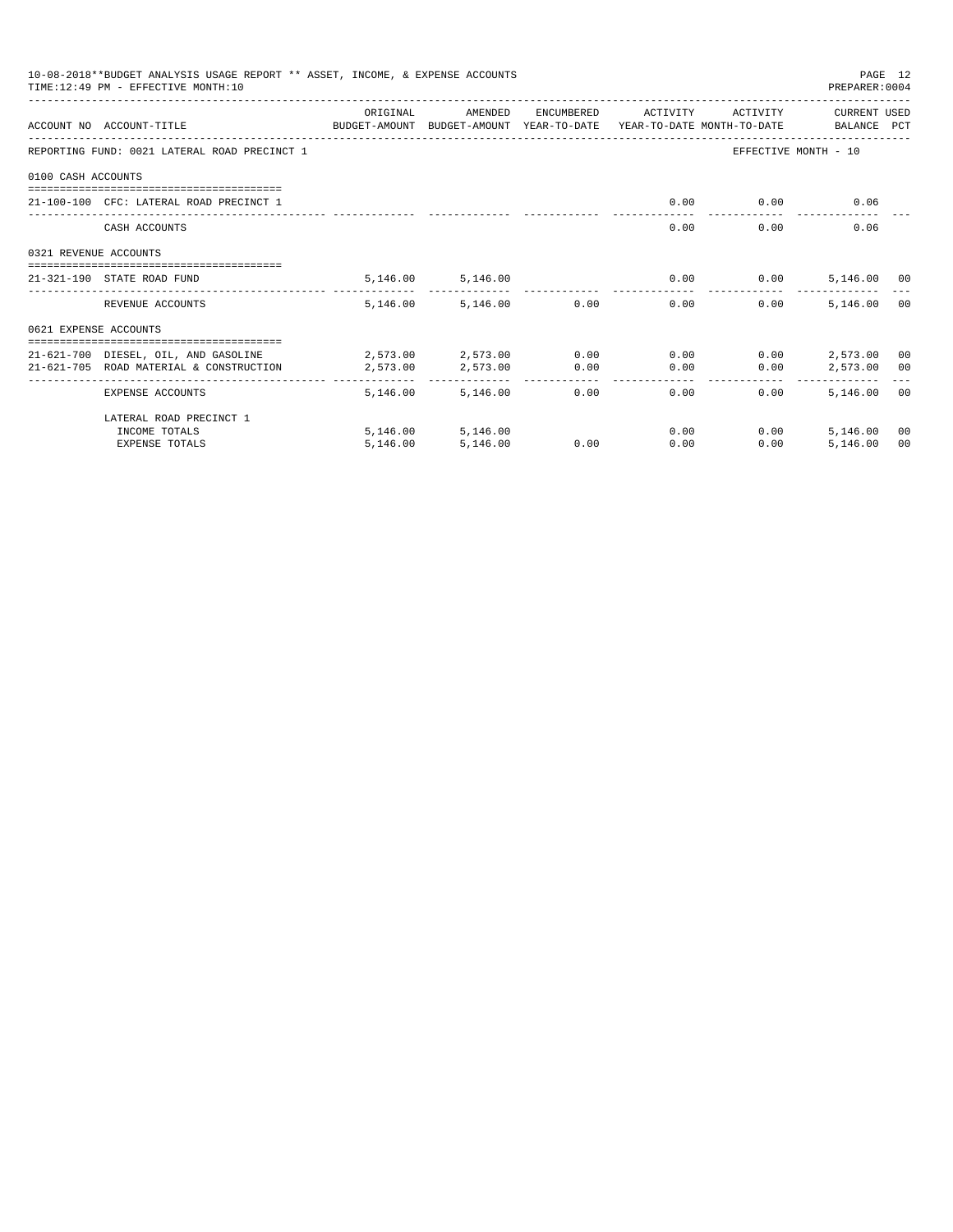|                       | 10-08-2018**BUDGET ANALYSIS USAGE REPORT ** ASSET, INCOME, & EXPENSE ACCOUNTS<br>TIME: 12:49 PM - EFFECTIVE MONTH: 10 |                               |                                     |              |              |              | PREPARER: 0004          | PAGE 13 |
|-----------------------|-----------------------------------------------------------------------------------------------------------------------|-------------------------------|-------------------------------------|--------------|--------------|--------------|-------------------------|---------|
|                       | ACCOUNT NO ACCOUNT-TITLE CONTROL SUDGET-AMOUNT BUDGET-AMOUNT YEAR-TO-DATE YEAR-TO-DATE MONTH-TO-DATE BALANCE PCT      | ORIGINAL                      | AMENDED                             | ENCUMBERED   | ACTIVITY     | ACTIVITY     | CURRENT USED            |         |
|                       | REPORTING FUND: 0022 LATERAL ROAD PRECINCT 2                                                                          |                               |                                     |              |              |              | EFFECTIVE MONTH - 10    |         |
| 0100 CASH ACCOUNTS    |                                                                                                                       |                               |                                     |              |              |              |                         |         |
|                       | 22-100-100 CFC: LATERAL ROAD PRECINCT 2                                                                               |                               |                                     |              | 0.00         |              | $0.00$ 1,253.07         |         |
|                       | CASH ACCOUNTS                                                                                                         |                               |                                     |              | 0.00         |              | 1,253.07<br>0.00        |         |
| 0322 REVENUE ACCOUNTS |                                                                                                                       |                               |                                     |              |              |              |                         |         |
|                       | ====================================<br>22-322-190 STATE ROAD FUND                                                    |                               | 5,146.00 5,146.00                   |              |              | $0.00$ 0.00  | 5,146.00 00             |         |
|                       | REVENUE ACCOUNTS                                                                                                      |                               | 5,146.00 5,146.00                   | 0.00         | 0.00         | 0.00         | 5,146.00                | 00      |
| 0622 EXPENSE ACCOUNTS |                                                                                                                       |                               |                                     |              |              |              |                         |         |
|                       | 22-622-700 DIESEL, OIL, AND GASOLINE<br>22-622-705 ROAD MATERIAL & CONSTRUCTION                                       | 2,573.00 2,573.00<br>2,573.00 | 2,573.00                            | 0.00<br>0.00 | 0.00<br>0.00 | 0.00<br>0.00 | 2,573.00<br>2,573.00 00 | 00      |
|                       | EXPENSE ACCOUNTS                                                                                                      | --------                      | . <u>.</u><br>5, 146, 00 5, 146, 00 | 0.00         | 0.00         | 0.00         | 5,146.00 00             |         |
|                       | LATERAL ROAD PRECINCT 2                                                                                               |                               |                                     |              |              |              |                         |         |
|                       | INCOME TOTALS                                                                                                         |                               | 5,146.00 5,146.00                   |              | 0.00         | 0.00         | 5,146.00                | 00      |
|                       | <b>EXPENSE TOTALS</b>                                                                                                 | 5,146.00                      | 5,146.00                            | 0.00         | 0.00         | 0.00         | 5.146.00                | 00      |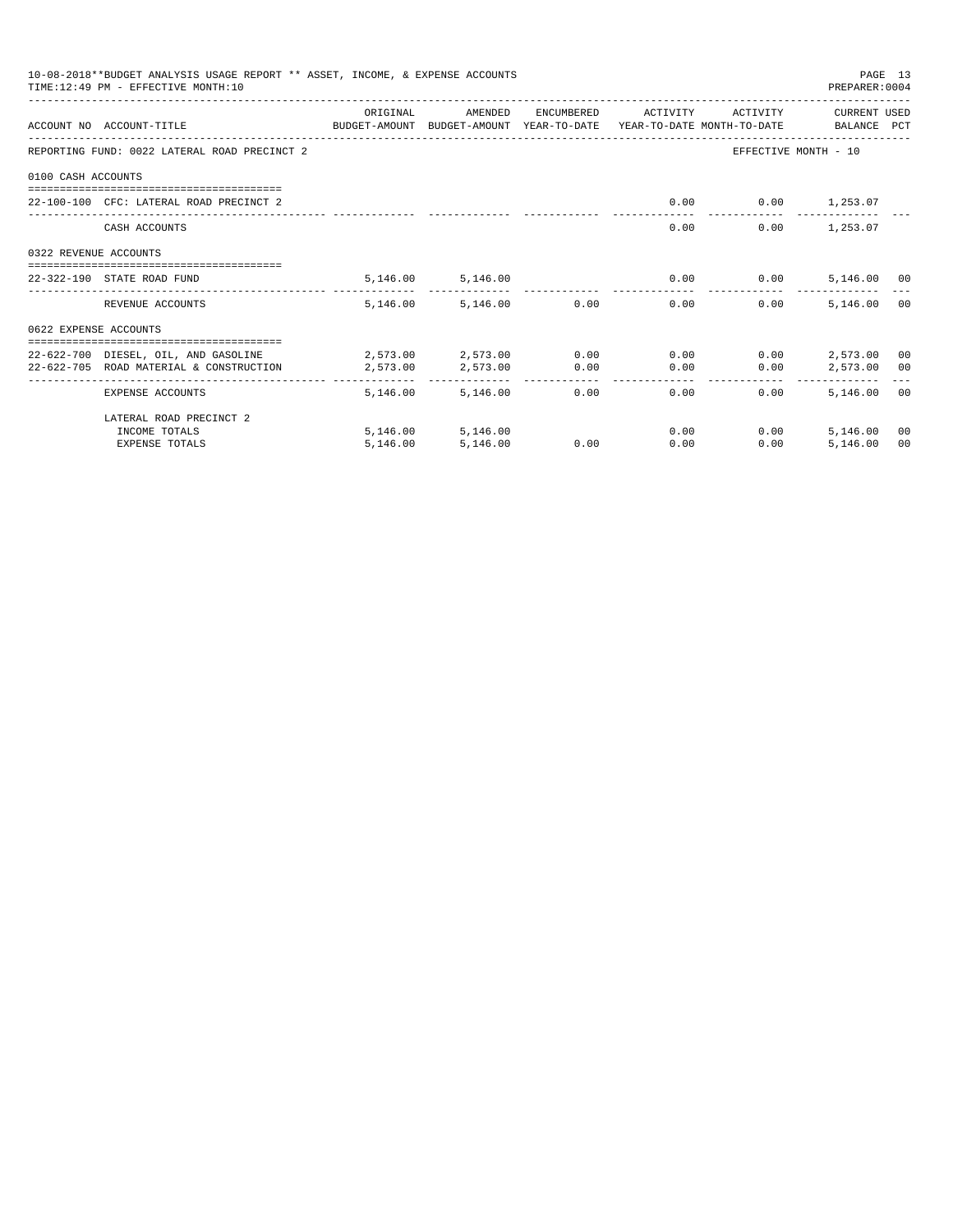|                       | 10-08-2018**BUDGET ANALYSIS USAGE REPORT ** ASSET, INCOME, & EXPENSE ACCOUNTS<br>TIME: 12:49 PM - EFFECTIVE MONTH: 10 |                                          |                   |               |                     |              | PAGE 14<br>PREPARER: 0004 |                |
|-----------------------|-----------------------------------------------------------------------------------------------------------------------|------------------------------------------|-------------------|---------------|---------------------|--------------|---------------------------|----------------|
|                       | ACCOUNT NO ACCOUNT-TITLE CONTROL SUDGET-AMOUNT BUDGET-AMOUNT YEAR-TO-DATE YEAR-TO-DATE MONTH-TO-DATE BALANCE PCT      | ORIGINAL                                 | AMENDED           |               | ENCUMBERED ACTIVITY | ACTIVITY     | CURRENT USED              |                |
|                       | REPORTING FUND: 0023 LATERAL ROAD PRECINCT 3                                                                          |                                          |                   |               |                     |              | EFFECTIVE MONTH - 10      |                |
| 0100 CASH ACCOUNTS    |                                                                                                                       |                                          |                   |               |                     |              |                           |                |
|                       | 23-100-100 CFC: LATERAL ROAD PRECINCT 3                                                                               |                                          |                   |               | 0.00                |              | 0.00<br>0.06              |                |
|                       | CASH ACCOUNTS                                                                                                         |                                          |                   |               | 0.00                | 0.00         | 0.06                      |                |
| 0323 REVENUE ACCOUNTS | ----------------------------------                                                                                    |                                          |                   |               |                     |              |                           |                |
|                       | 23-323-190 STATE ROAD FUND                                                                                            |                                          | 5,146.00 5,146.00 |               |                     | $0.00$ 0.00  | 5,146.00 00               |                |
|                       | REVENUE ACCOUNTS                                                                                                      | 5,146,00                                 |                   | 5,146.00 0.00 | 0.00                | $0.00 -$     | 5,146.00                  | 0 <sub>0</sub> |
| 0623 EXPENSE ACCOUNTS |                                                                                                                       |                                          |                   |               |                     |              |                           |                |
|                       | 23-623-700 DIESEL, OIL, AND GASOLINE<br>23-623-705 ROAD MATERIAL & CONSTRUCTION                                       | $2.573.00$ $2.573.00$ $0.00$<br>2,573.00 | 2,573.00          | 0.00          | 0.00<br>0.00        | 0.00<br>0.00 | 2,573.00<br>2,573.00 00   | 00             |
|                       | EXPENSE ACCOUNTS                                                                                                      | 5,146.00                                 | 5,146,00          | 0.00          | -------<br>$0.00 -$ | 0.00         | 5,146,00 00               |                |
|                       | LATERAL ROAD PRECINCT 3                                                                                               |                                          |                   |               |                     |              |                           |                |
|                       | INCOME TOTALS                                                                                                         |                                          | 5,146.00 5,146.00 |               | 0.00                | 0.00         | 5,146.00                  | 00             |
|                       | <b>EXPENSE TOTALS</b>                                                                                                 | 5,146.00                                 | 5.146.00          | 0.00          | 0.00                | 0.00         | 5,146.00                  | 00             |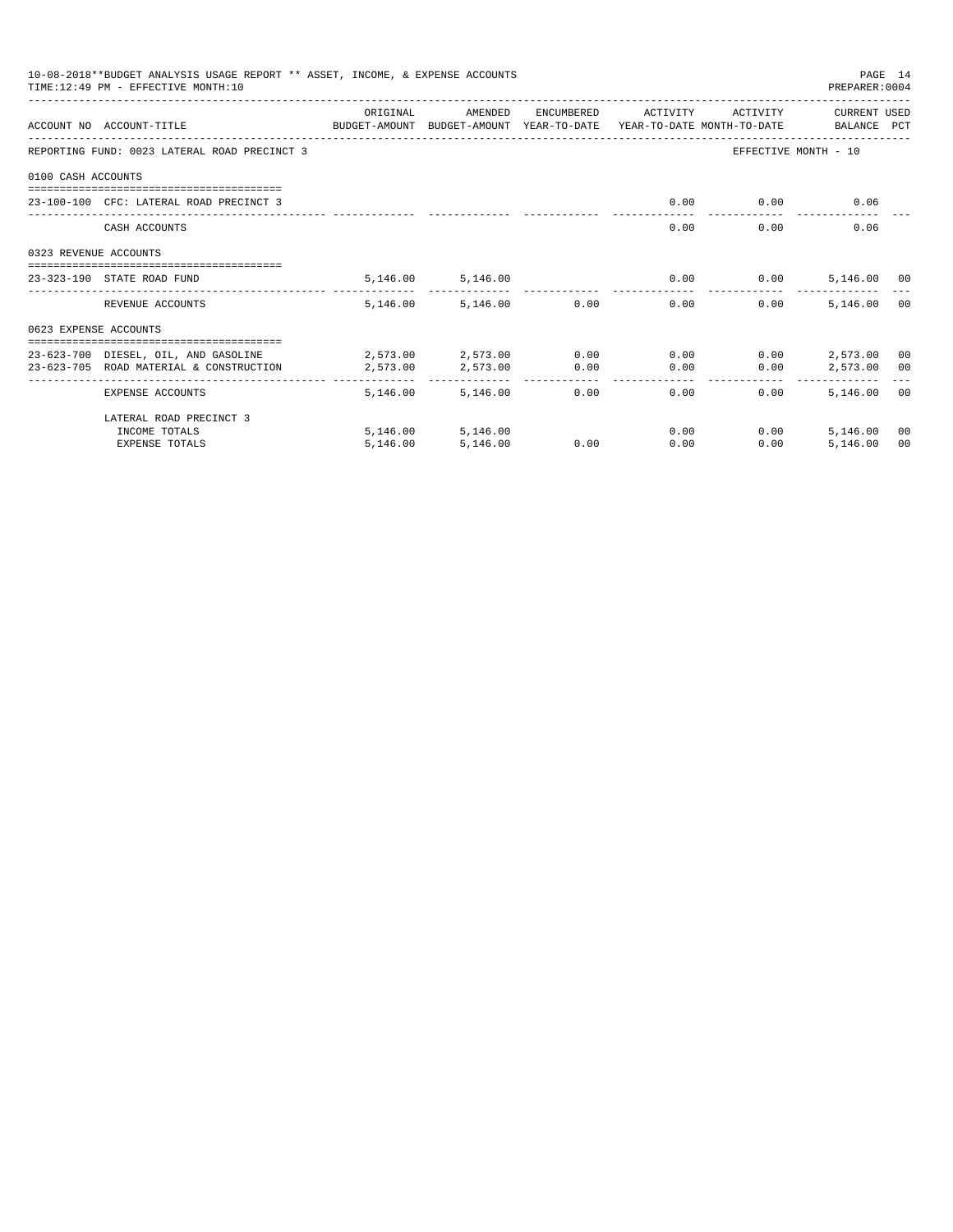|                       | 10-08-2018**BUDGET ANALYSIS USAGE REPORT ** ASSET, INCOME, & EXPENSE ACCOUNTS<br>TIME: 12:49 PM - EFFECTIVE MONTH: 10 |                               |                        |              |              |              | PREPARER: 0004          | PAGE 15 |
|-----------------------|-----------------------------------------------------------------------------------------------------------------------|-------------------------------|------------------------|--------------|--------------|--------------|-------------------------|---------|
|                       | ACCOUNT NO ACCOUNT-TITLE CONTROL SUDGET-AMOUNT BUDGET-AMOUNT YEAR-TO-DATE YEAR-TO-DATE MONTH-TO-DATE BALANCE PCT      | ORIGINAL                      | AMENDED                | ENCUMBERED   | ACTIVITY     | ACTIVITY     | CURRENT USED            |         |
|                       | REPORTING FUND: 0024 LATERAL ROAD PRECINCT 4                                                                          |                               |                        |              |              |              | EFFECTIVE MONTH - 10    |         |
| 0100 CASH ACCOUNTS    |                                                                                                                       |                               |                        |              |              |              |                         |         |
|                       | 24-100-100 CFC: LATERAL ROAD PRECINCT 4                                                                               |                               |                        |              | 0.00         |              | $0.00$ 1,527.08         |         |
|                       | CASH ACCOUNTS                                                                                                         |                               |                        |              | 0.00         |              | 1,527.08<br>0.00        |         |
| 0324 REVENUE ACCOUNTS |                                                                                                                       |                               |                        |              |              |              |                         |         |
|                       | ====================================<br>24-324-190 STATE ROAD FUND                                                    |                               | 5,146.00 5,146.00      |              | 0.00         | 0.00         | 5,146.00 00             |         |
|                       | REVENUE ACCOUNTS                                                                                                      |                               | 5,146.00 5,146.00      | 0.00         | 0.00         | 0.00         | 5,146.00                | 00      |
| 0624 EXPENSE ACCOUNTS |                                                                                                                       |                               |                        |              |              |              |                         |         |
|                       | 24-624-700 DIESEL, OIL, AND GASOLINE<br>24-624-705 ROAD MATERIAL & CONSTRUCTION                                       | 2,573.00 2,573.00<br>2,573.00 | 2,573.00               | 0.00<br>0.00 | 0.00<br>0.00 | 0.00<br>0.00 | 2,573.00<br>2,573.00 00 | 00      |
|                       | EXPENSE ACCOUNTS                                                                                                      | --------<br>5,146.00          | . <u>.</u><br>5,146.00 | 0.00         | 0.00         | 0.00         | 5,146.00 00             |         |
|                       | LATERAL ROAD PRECINCT 4                                                                                               |                               |                        |              |              |              |                         |         |
|                       | INCOME TOTALS                                                                                                         |                               | 5,146.00 5,146.00      |              | 0.00         | 0.00         | 5,146.00                | 00      |
|                       | <b>EXPENSE TOTALS</b>                                                                                                 | 5,146.00                      | 5,146.00               | 0.00         | 0.00         | 0.00         | 5.146.00                | 00      |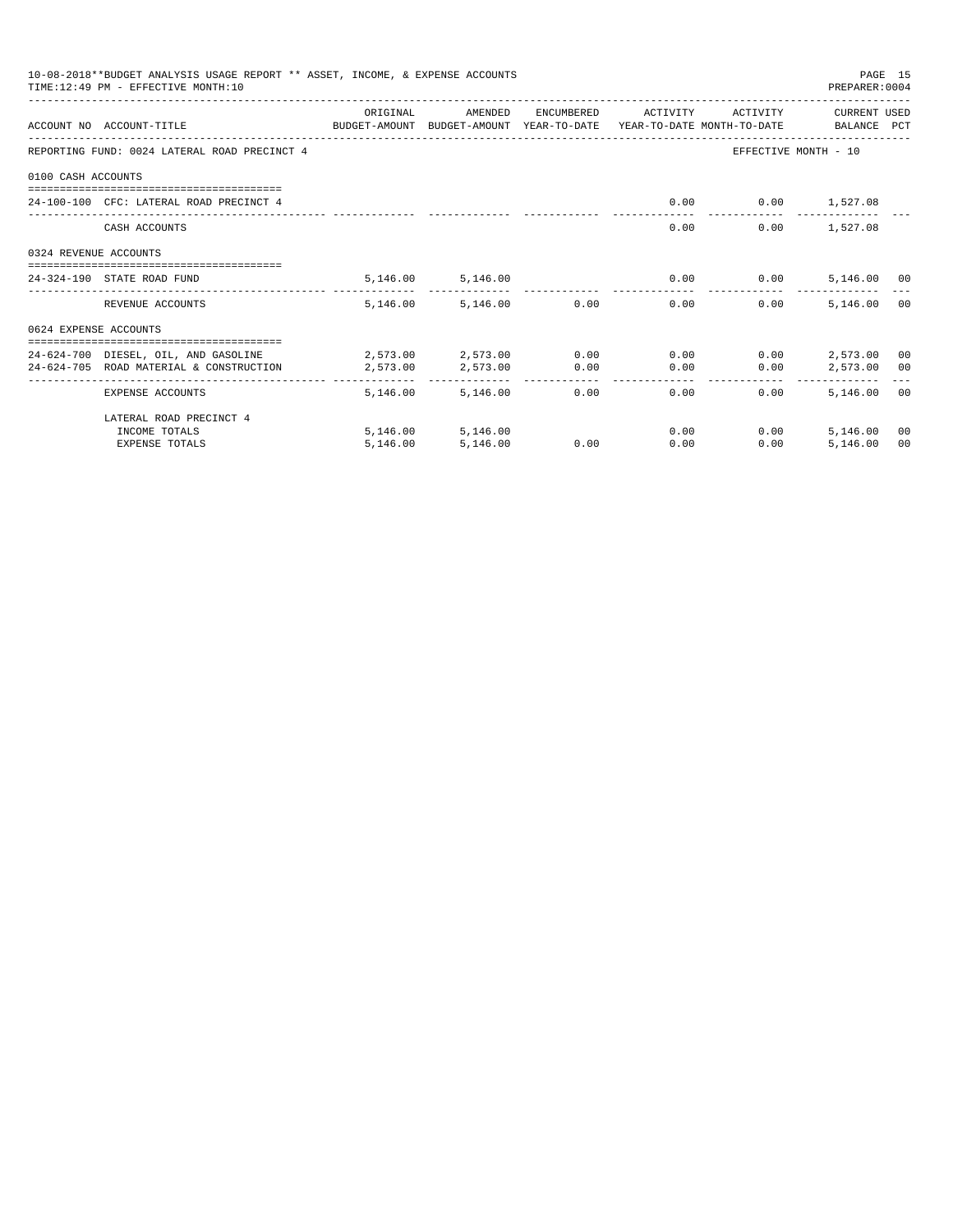|                       | 10-08-2018**BUDGET ANALYSIS USAGE REPORT ** ASSET, INCOME, & EXPENSE ACCOUNTS<br>TIME: 12:49 PM - EFFECTIVE MONTH: 10 |          |         |              |                      |                 | PREPARER: 0004        | PAGE 16 |
|-----------------------|-----------------------------------------------------------------------------------------------------------------------|----------|---------|--------------|----------------------|-----------------|-----------------------|---------|
|                       | ACCOUNT NO ACCOUNT-TITLE<br>BUDGET-AMOUNT BUDGET-AMOUNT YEAR-TO-DATE YEAR-TO-DATE MONTH-TO-DATE BALANCE PCT           | ORIGINAL | AMENDED |              | ENCUMBERED ACTIVITY  |                 | ACTIVITY CURRENT USED |         |
|                       | REPORTING FUND: 0030 COURT RECORDS PRESERVATION FUND                                                                  |          |         |              |                      |                 | EFFECTIVE MONTH - 10  |         |
| 0100 CASH ACCOUNTS    |                                                                                                                       |          |         |              |                      |                 |                       |         |
|                       | 30-100-100 CFC: COURT RECORDS PRES FUND                                                                               |          |         |              | 0.00                 | $0.00$ 4,351.92 |                       |         |
|                       | CASH ACCOUNTS                                                                                                         |          |         |              | 0.00                 | 0.00            | 4,351.92              |         |
| 0330 REVENUE ACCOUNTS |                                                                                                                       |          |         |              |                      |                 |                       |         |
|                       | 30-330-180 INTEREST EARNED                                                                                            | 0.00     | 0.00    |              |                      | 0.00            | $0.00$ 0.00           |         |
|                       | 30-330-730 RECORDS PRESERVATION FEES                                                                                  | 500.00   | 500.00  |              | 0.00<br>------------ | 0.00            | 500.00 00             |         |
|                       | REVENUE ACCOUNTS                                                                                                      | 500.00   | 500.00  | 0.00         | 0.00                 |                 | 0.00<br>500.00        | - 0.0   |
| 0730 EXPENSE ACCOUNTS |                                                                                                                       |          |         |              |                      |                 |                       |         |
|                       | ==============================<br>30-730-730 RECORDS PRES EXPENSES                                                    | 0.00     | 0.00    | 0.00         | 0.00                 |                 | 0.00<br>0.00          |         |
|                       | EXPENSE ACCOUNTS                                                                                                      | 0.00     | 0.00    | ------------ | ------------<br>0.00 | 0.00<br>0.00    | 0.00                  |         |
|                       | COURT RECORDS PRESERVATION FUND                                                                                       |          |         |              |                      |                 |                       |         |
|                       | INCOME TOTALS                                                                                                         | 500.00   | 500.00  |              | 0.00                 |                 | 0.00<br>500.00 00     |         |
|                       | <b>EXPENSE TOTALS</b>                                                                                                 | 0.00     | 0.00    | 0.00         | 0.00                 | 0.00            | 0.00                  |         |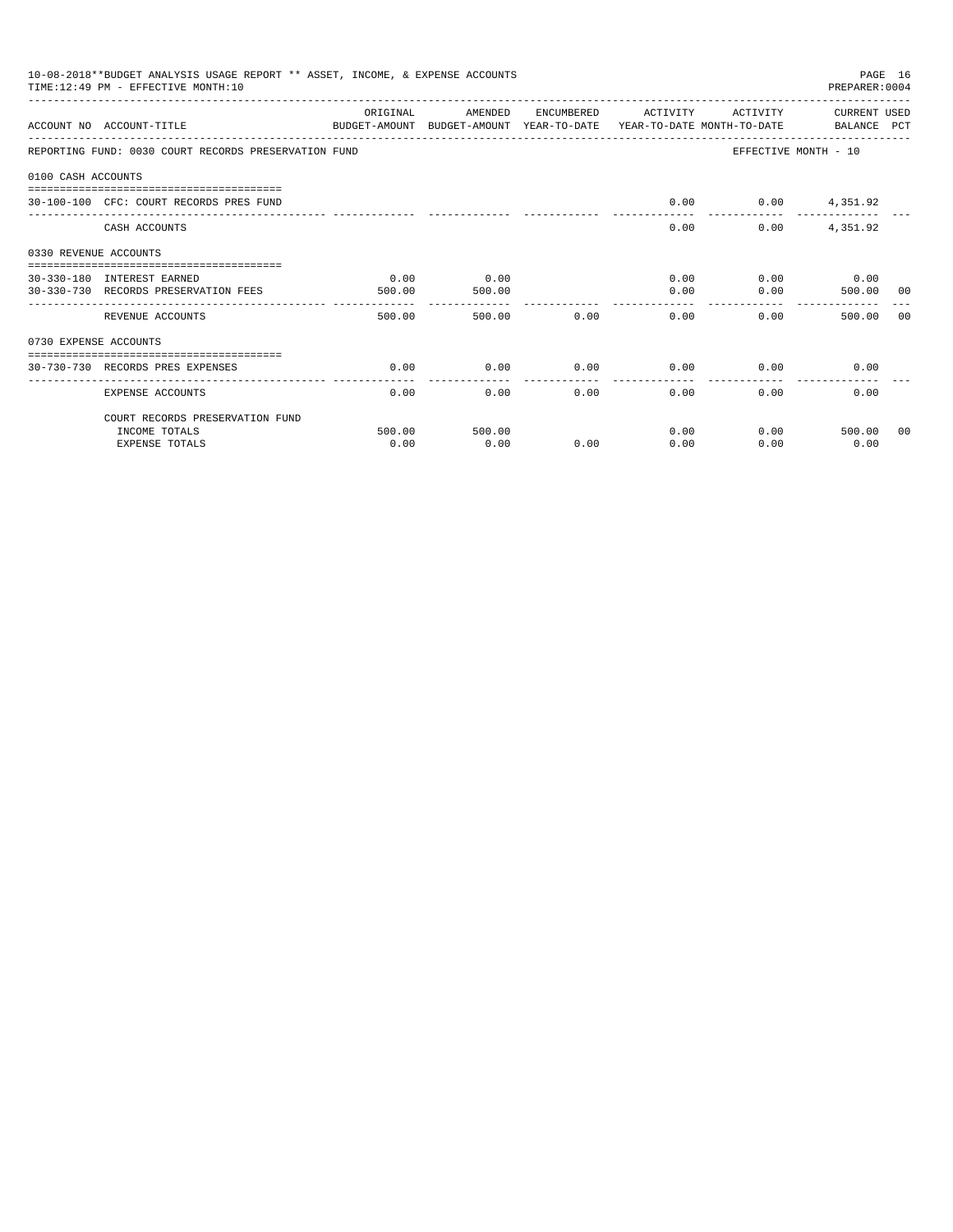|                       | 10-08-2018**BUDGET ANALYSIS USAGE REPORT ** ASSET, INCOME, & EXPENSE ACCOUNTS<br>TIME: 12:49 PM - EFFECTIVE MONTH: 10 |           |         |                      |                         |          | PAGE 17<br>PREPARER: 0004 |    |
|-----------------------|-----------------------------------------------------------------------------------------------------------------------|-----------|---------|----------------------|-------------------------|----------|---------------------------|----|
|                       | ACCOUNT NO ACCOUNT-TITLE<br>BUDGET-AMOUNT BUDGET-AMOUNT YEAR-TO-DATE YEAR-TO-DATE MONTH-TO-DATE BALANCE PCT           | OR TGTNAL | AMENDED | ENCUMBERED           | ACTIVITY                | ACTIVITY | CURRENT USED              |    |
|                       | REPORTING FUND: 0033 C&D COURT TECHNOLOGY FUND                                                                        |           |         |                      |                         |          | EFFECTIVE MONTH - 10      |    |
| 0100 CASH ACCOUNTS    |                                                                                                                       |           |         |                      |                         |          |                           |    |
|                       | 33-100-100 CFC: C&D COURT TECHNOLOGY FUND                                                                             |           |         |                      | 0.00                    |          | $0.00$ 470.56             |    |
|                       | CASH ACCOUNTS                                                                                                         |           |         |                      | 0.00                    |          | 0.00<br>470.56            |    |
| 0333 REVENUE ACCOUNTS |                                                                                                                       |           |         |                      |                         |          |                           |    |
|                       | 33-333-180 INTEREST EARNED                                                                                            | 0.00      | 0.00    |                      | 0.00                    |          | $0.00$ 0.00               |    |
|                       | 33-333-733 C&D COURT TECH FEES                                                                                        | 50.00     | 50.00   |                      | 0.00                    | 0.00     | 50.00 00                  |    |
|                       | REVENUE ACCOUNTS                                                                                                      | 50.00     | 50.00   | 0.00                 | ---------------<br>0.00 | $0.00 -$ | 50.00                     | 00 |
| 0733 EXPENSE ACCOUNTS |                                                                                                                       |           |         |                      |                         |          |                           |    |
|                       | ------------------------------------<br>33-733-733 C&D COURT TECH EXPENSES                                            | 0.00      | 0.00    | 0.00                 | 0.00                    | 0.00     | 0.00                      |    |
|                       | EXPENSE ACCOUNTS                                                                                                      | 0.00      | 0.00    | ------------<br>0.00 | -------<br>0.00         | 0.00     | 0.00                      |    |
|                       | C&D COURT TECHNOLOGY FUND                                                                                             |           |         |                      |                         |          |                           |    |
|                       | INCOME TOTALS                                                                                                         | 50.00     | 50.00   |                      | 0.00                    |          | 0.00<br>50.00 00          |    |
|                       | <b>EXPENSE TOTALS</b>                                                                                                 | 0.00      | 0.00    | 0.00                 | 0.00                    | 0.00     | 0.00                      |    |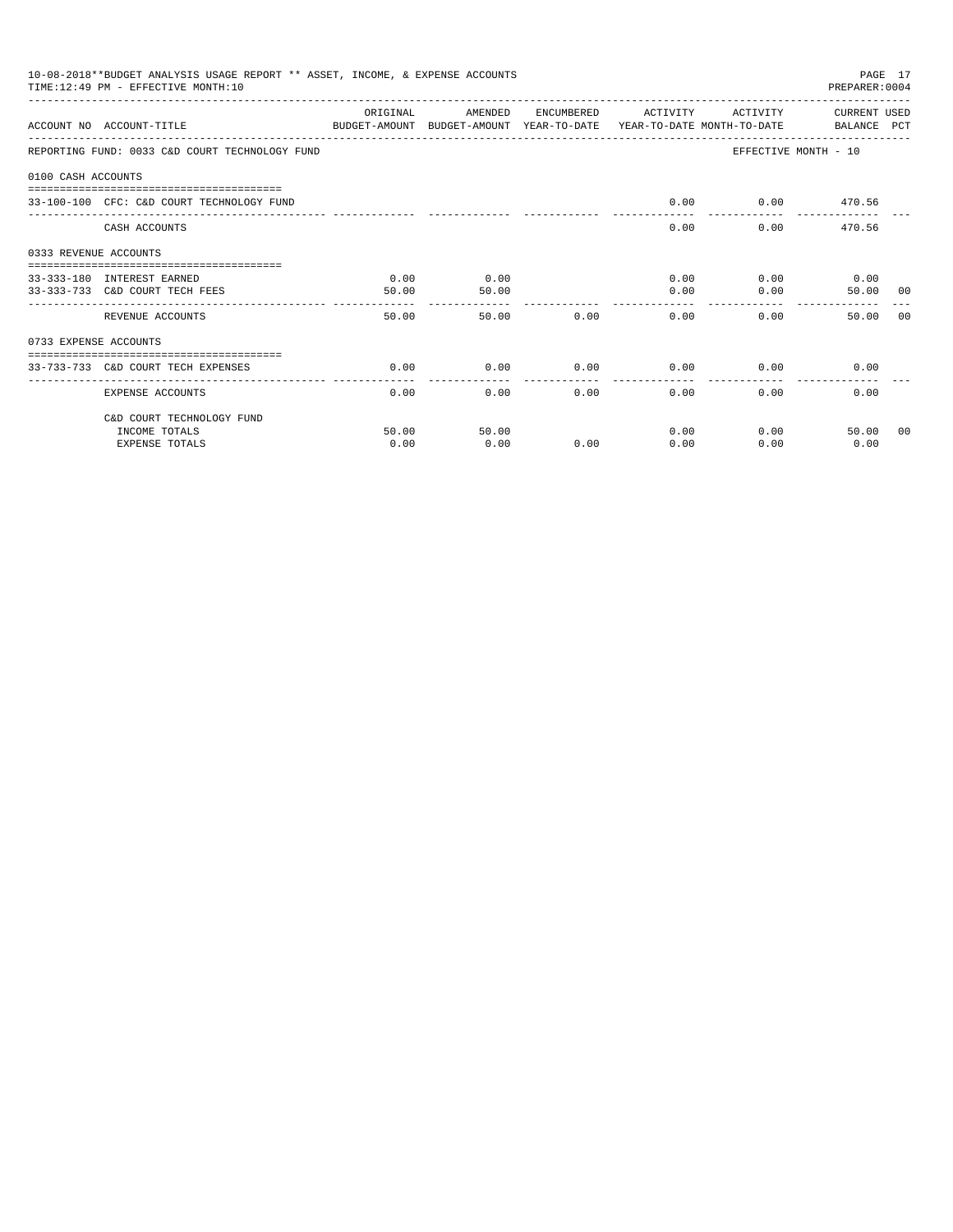|                       | 10-08-2018**BUDGET ANALYSIS USAGE REPORT ** ASSET, INCOME, & EXPENSE ACCOUNTS<br>TIME: 12:49 PM - EFFECTIVE MONTH: 10 |                       |         |                       |                       |                      | PAGE 18<br>PREPARER: 0004 |  |
|-----------------------|-----------------------------------------------------------------------------------------------------------------------|-----------------------|---------|-----------------------|-----------------------|----------------------|---------------------------|--|
|                       | ACCOUNT NO ACCOUNT-TITLE<br>BUDGET-AMOUNT BUDGET-AMOUNT YEAR-TO-DATE YEAR-TO-DATE MONTH-TO-DATE BALANCE PCT           | ORIGINAL              | AMENDED |                       | ENCUMBERED ACTIVITY   | ACTIVITY             | CURRENT USED              |  |
|                       | REPORTING FUND: 0036 DISTRICT COURT RECORDS TECH FUND                                                                 |                       |         |                       |                       | EFFECTIVE MONTH - 10 |                           |  |
| 0100 CASH ACCOUNTS    |                                                                                                                       |                       |         |                       |                       |                      |                           |  |
|                       | 36-100-100 CFC: DIST COURT RECORDS TECH FUND                                                                          |                       |         |                       | 0.00                  | $0.00$ 3,696.85      |                           |  |
|                       | CASH ACCOUNTS                                                                                                         |                       |         |                       |                       | 0.00<br>0.00         | 3,696.85                  |  |
| 0336 REVENUE ACCOUNTS |                                                                                                                       |                       |         |                       |                       |                      |                           |  |
|                       | 36-336-180 INTEREST EARNED                                                                                            | 3.00                  | 3.00    |                       |                       | 0.00                 | $0.00$ 3.00 00            |  |
|                       | 36-336-736 DIST COURT REC TECH FEES                                                                                   | 415.00                | 415.00  |                       | 0.00<br>. <u>.</u>    |                      | $0.00$ 415.00 00          |  |
|                       | REVENUE ACCOUNTS                                                                                                      | 418.00                |         | 0.00<br>418.00        | 0.00                  | 0.00                 | 418.00 00                 |  |
| 0736 EXPENSE ACCOUNTS |                                                                                                                       |                       |         |                       |                       |                      |                           |  |
|                       | 36-736-736 DIST COURT REC TECH EXPENSES                                                                               | 0.00                  | 0.00    | 0.00                  |                       | $0.00$ 0.00          | 0.00                      |  |
|                       | EXPENSE ACCOUNTS                                                                                                      | _____________<br>0.00 |         | -------------<br>0.00 | -------------<br>0.00 | 0.00                 | 0.00<br>0.00              |  |
|                       | DISTRICT COURT RECORDS TECH FUND                                                                                      |                       |         |                       |                       |                      |                           |  |
|                       | INCOME TOTALS                                                                                                         | 418.00                | 418.00  |                       |                       | 0.00                 | $0.00$ 418.00 00          |  |
|                       | <b>EXPENSE TOTALS</b>                                                                                                 | 0.00                  | 0.00    | 0.00                  | 0.00                  | 0.00                 | 0.00                      |  |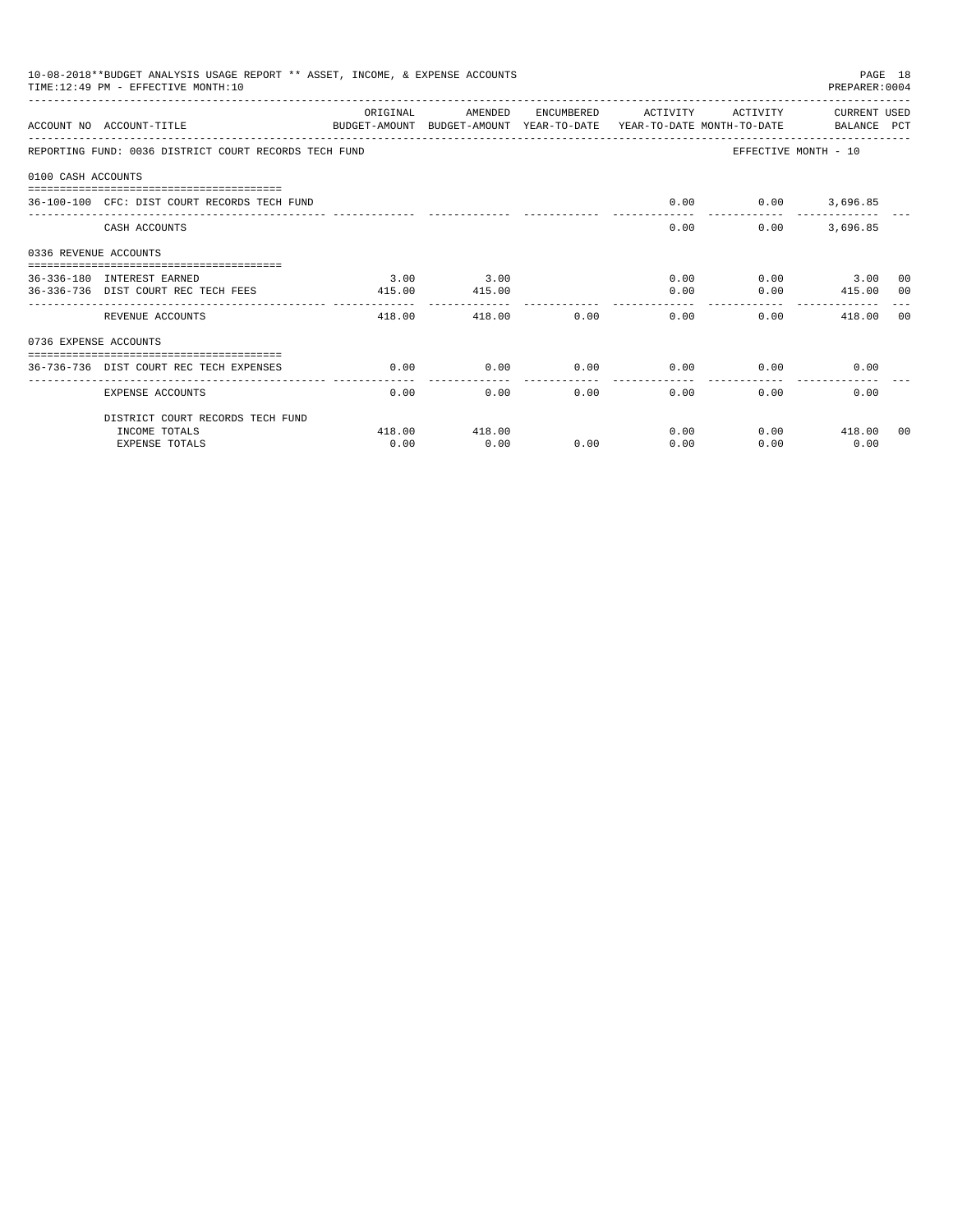|                         | 10-08-2018**BUDGET ANALYSIS USAGE REPORT ** ASSET, INCOME, & EXPENSE ACCOUNTS<br>TIME:12:49 PM - EFFECTIVE MONTH:10 |          |               |      |                |                              | PAGE 19<br>PREPARER: 0004   |
|-------------------------|---------------------------------------------------------------------------------------------------------------------|----------|---------------|------|----------------|------------------------------|-----------------------------|
|                         | ACCOUNT NO ACCOUNT-TITLE<br>BUDGET-AMOUNT BUDGET-AMOUNT YEAR-TO-DATE YEAR-TO-DATE MONTH-TO-DATE                     | ORIGINAL | AMENDED       |      |                | ENCUMBERED ACTIVITY ACTIVITY | CURRENT USED<br>BALANCE PCT |
|                         | REPORTING FUND: 0038 FEMA FUND                                                                                      |          |               |      |                | EFFECTIVE MONTH - 10         |                             |
| 0100 CASH ACCOUNTS      |                                                                                                                     |          |               |      |                |                              |                             |
|                         | 38-100-160 FEMA CHECKING                                                                                            |          |               |      | 0.00           | 0.00                         | 529.42                      |
|                         | CASH ACCOUNTS                                                                                                       |          |               |      | 0.00           | 0.00                         | 529.42                      |
| 0300 FEMA REVENUE       |                                                                                                                     |          |               |      |                |                              |                             |
| 38-300-110 REVENUE PCT1 |                                                                                                                     | 0.00     | 0.00          |      | 0.00           | 0.00                         | 0.00                        |
|                         | 38-300-120 REVENUE PCT 2                                                                                            | 0.00     | 0.00          |      | 0.00           | 0.00                         | 0.00                        |
|                         | 38-300-130 REVENUE PCT 3                                                                                            | 0.00     | 0.00          |      | 0.00           | 0.00                         | 0.00                        |
|                         | 38-300-140 REVENUE PCT 4                                                                                            | 0.00     | 0.00          |      | 0.00           | 0.00                         | 0.00                        |
|                         | 38-300-150 FEMA INTEREST EARNED                                                                                     | 0.00     | 0.00<br>----- |      | 0.00<br>------ | 0.00                         | 0.00                        |
|                         | FEMA REVENUE                                                                                                        | 0.00     | 0.00          | 0.00 | 0.00           | 0.00                         | 0.00                        |
|                         | 0400 FEMA EXPENSE ACCOUNT                                                                                           |          |               |      |                |                              |                             |
|                         | 38-400-305 EXPENSE PCT 1                                                                                            | 0.00     | 0.00          | 0.00 | 0.00           | 0.00                         | 0.00                        |
|                         | 38-400-306 EXPENSE PCT 2                                                                                            | 0.00     | 0.00          | 0.00 | 0.00           | 0.00                         | 0.00                        |
|                         | 38-400-307 EXPENSE PCT 3                                                                                            | 0.00     | 0.00          | 0.00 | 0.00           | 0.00                         | 0.00                        |
|                         | 38-400-308 EXPENSE PCT 4                                                                                            | 0.00     | 0.00          | 0.00 | 0.00           | 0.00                         | 0.00                        |
|                         | FEMA EXPENSE ACCOUNT                                                                                                | 0.00     | 0.00          | 0.00 | 0.00           | 0.00                         | 0.00                        |
|                         | FEMA FUND                                                                                                           |          |               |      |                |                              |                             |
|                         | INCOME TOTALS                                                                                                       | 0.00     | 0.00          |      | 0.00           | 0.00                         | 0.00                        |
|                         | <b>EXPENSE TOTALS</b>                                                                                               | 0.00     | 0.00          | 0.00 | 0.00           | 0.00                         | 0.00                        |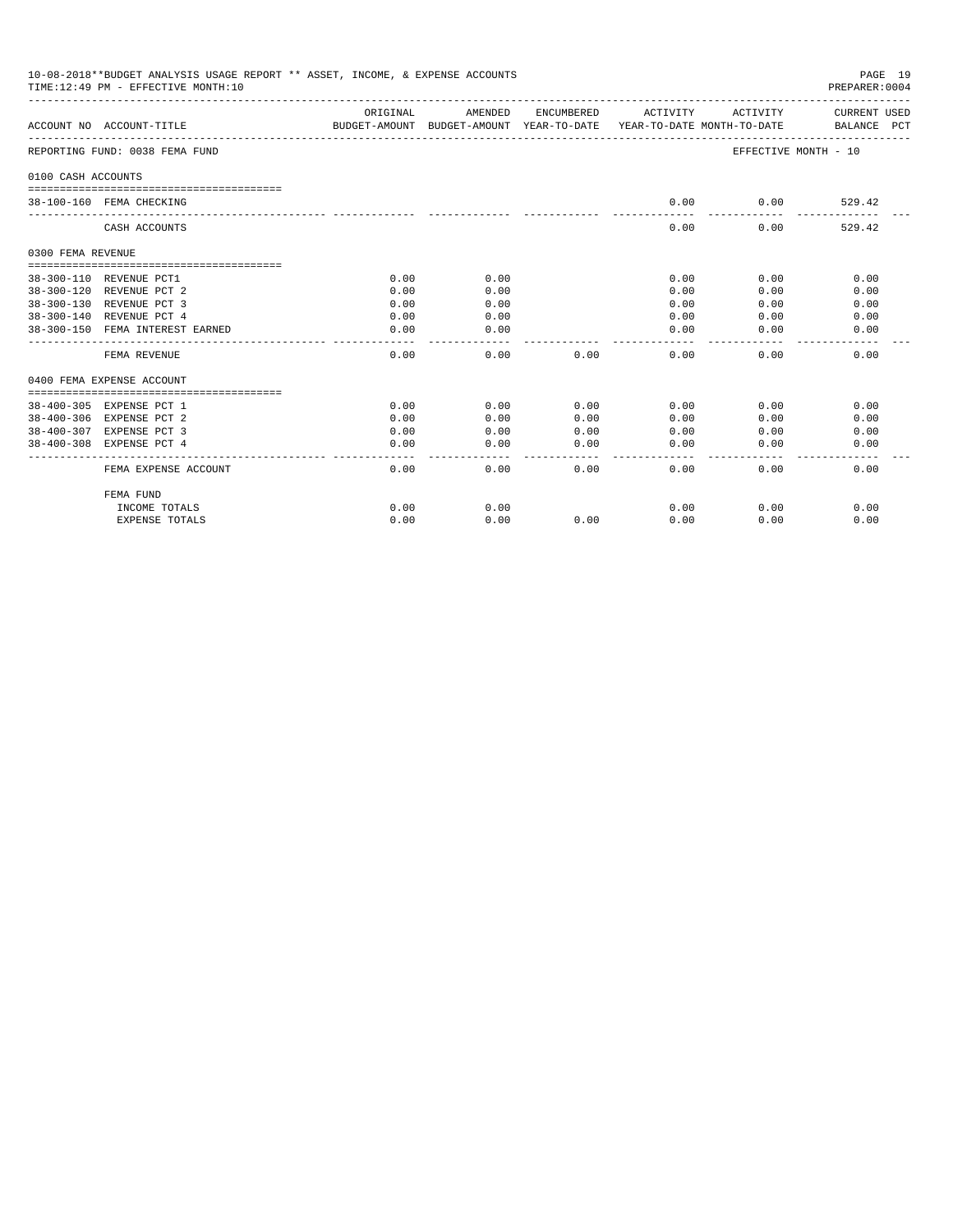|                    | 10-08-2018**BUDGET ANALYSIS USAGE REPORT ** ASSET, INCOME, & EXPENSE ACCOUNTS<br>TIME: 12:49 PM - EFFECTIVE MONTH: 10 |                       |                   |            |                       |                                         | PAGE 20<br>PREPARER: 0004 |  |
|--------------------|-----------------------------------------------------------------------------------------------------------------------|-----------------------|-------------------|------------|-----------------------|-----------------------------------------|---------------------------|--|
|                    | ACCOUNT NO ACCOUNT-TITLE CONTROL TO BUDGET-AMOUNT BUDGET-AMOUNT YEAR-TO-DATE YEAR-TO-DATE MONTH-TO-DATE BALANCE PCT   | ORIGINAL              | AMENDED           | ENCUMBERED | <b>ACTIVITY</b>       | ACTIVITY                                | CURRENT USED              |  |
|                    | REPORTING FUND: 0039 COMMISSARY PROFIT ACCOUNT                                                                        |                       |                   |            |                       | EFFECTIVE MONTH - 10                    |                           |  |
| 0100 CASH ACCOUNTS |                                                                                                                       |                       |                   |            |                       |                                         |                           |  |
|                    | 39-100-170 COMMISSARY CHECKING                                                                                        |                       |                   |            | 0.00                  |                                         | $0.00$ 2,116.63           |  |
|                    | CASH ACCOUNTS                                                                                                         |                       |                   |            | 0.00                  | 0.00                                    | 2,116.63                  |  |
|                    | 0300 COMMISSARY REVENUE ACCOUNT<br>==============================                                                     |                       |                   |            |                       |                                         |                           |  |
|                    | 39-300-110 REVENUE COMMISSARY                                                                                         |                       | 1,242.00 1,242.00 |            | 0.00                  |                                         | $0.00$ 1,242.00 00        |  |
|                    | 39-300-120 INTEREST EARNED                                                                                            | 0.00                  | 0.00              |            | 0.00                  | 0.00                                    | 0.00                      |  |
|                    | COMMISSARY REVENUE ACCOUNT                                                                                            | $1,242,00$ $1,242,00$ |                   | 0.00       | -------------<br>0.00 | _______________________________<br>0.00 | 1,242.00 00               |  |
|                    | 0400 COMMISSARY EXPENSE                                                                                               |                       |                   |            |                       |                                         |                           |  |
| 39-400-110 EXPENSE |                                                                                                                       | 0.00                  | 0.00              | 0.00       | 0.00                  | 0.00                                    | 0.00                      |  |
|                    | COMMISSARY EXPENSE                                                                                                    | 0.00                  | 0.00              | 0.00       | 0.00                  | 0.00                                    | 0.00                      |  |
|                    | COMMISSARY PROFIT ACCOUNT                                                                                             |                       |                   |            |                       |                                         |                           |  |
|                    | INCOME TOTALS                                                                                                         |                       | 1,242.00 1,242.00 |            | 0.00                  | 0.00                                    | 1,242.00 00               |  |
|                    | <b>EXPENSE TOTALS</b>                                                                                                 | 0.00                  | 0.00              | 0.00       | 0.00                  | 0.00                                    | 0.00                      |  |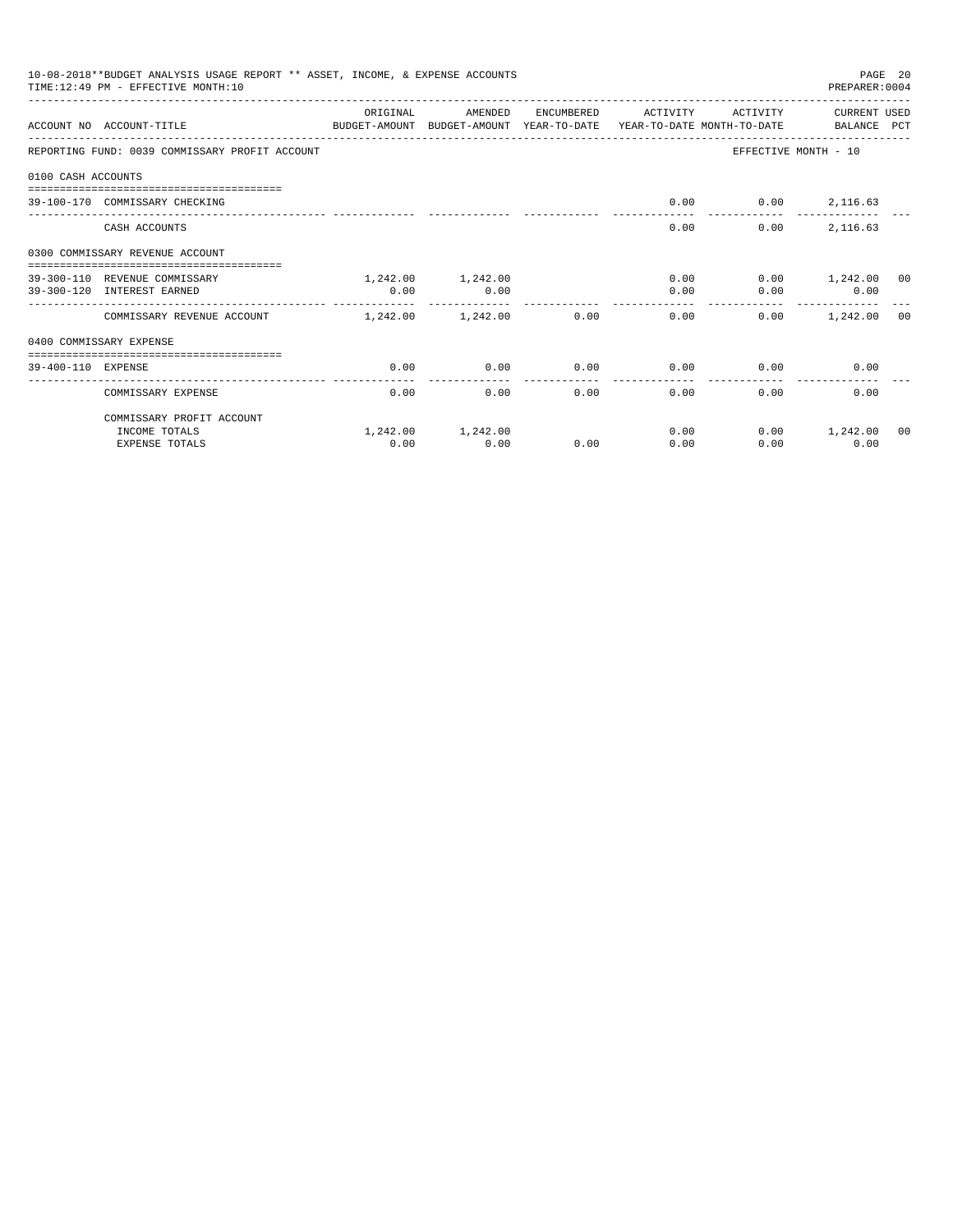|                       | 10-08-2018**BUDGET ANALYSIS USAGE REPORT ** ASSET, INCOME, & EXPENSE ACCOUNTS<br>TIME: 12:49 PM - EFFECTIVE MONTH: 10 |          |                        |              |                        |              | PREPARER: 0004       | PAGE 21        |
|-----------------------|-----------------------------------------------------------------------------------------------------------------------|----------|------------------------|--------------|------------------------|--------------|----------------------|----------------|
|                       | ACCOUNT NO ACCOUNT-TITLE<br>BUDGET-AMOUNT BUDGET-AMOUNT YEAR-TO-DATE YEAR-TO-DATE MONTH-TO-DATE BALANCE PCT           | ORIGINAL | AMENDED                | ENCUMBERED   | ACTIVITY               | ACTIVITY     | CURRENT USED         |                |
|                       | REPORTING FUND: 0040 ELECTION SERVICE CONTRACT FUND                                                                   |          |                        |              |                        |              | EFFECTIVE MONTH - 10 |                |
| 0100 CASH ACCOUNTS    |                                                                                                                       |          |                        |              |                        |              |                      |                |
|                       | 40-100-100 CFC: ELECTION SERVICES CONT FUND                                                                           |          |                        |              | 0.00                   |              | $0.00$ 964.51        |                |
|                       | CASH ACCOUNTS                                                                                                         |          |                        |              | 0.00                   |              | 964.51<br>0.00       |                |
| 0340 REVENUE ACCOUNTS |                                                                                                                       |          |                        |              |                        |              |                      |                |
|                       | 40-340-180 INTEREST EARNED                                                                                            | 0.00     | 0.00                   |              |                        | 0.00         | $0.00$ 0.00          |                |
|                       | 40-340-740 ELECTION SERVICE REVENUES                                                                                  | 800.00   | 800.00                 |              | 0.00                   | 0.00         | 800.00 00            |                |
|                       | REVENUE ACCOUNTS                                                                                                      | 800.00   | 800.00                 | 0.00         | 0.00                   |              | 0.00<br>800.00       | - 0.0          |
| 0740 EXPENSE ACCOUNTS |                                                                                                                       |          |                        |              |                        |              |                      |                |
|                       | 40-740-740 ELECTION SERVICE EXPENSES                                                                                  | 800.00   | 800.00                 | $0.00$ 0.00  |                        |              | 0.00<br>800.00 00    |                |
|                       | -------------------- --------------<br>EXPENSE ACCOUNTS                                                               | 800.00   | . <b>.</b> .<br>800.00 | ------------ | --------------<br>0.00 | 0.00<br>0.00 | 800.00 00            |                |
|                       | ELECTION SERVICE CONTRACT FUND                                                                                        |          |                        |              |                        |              |                      |                |
|                       | INCOME TOTALS                                                                                                         | 800.00   | 800.00                 |              | 0.00                   |              | $0.00$ 800.00        | 0 <sub>0</sub> |
|                       | <b>EXPENSE TOTALS</b>                                                                                                 | 800.00   | 800.00                 | 0.00         | 0.00                   | 0.00         | 800.00               | 00             |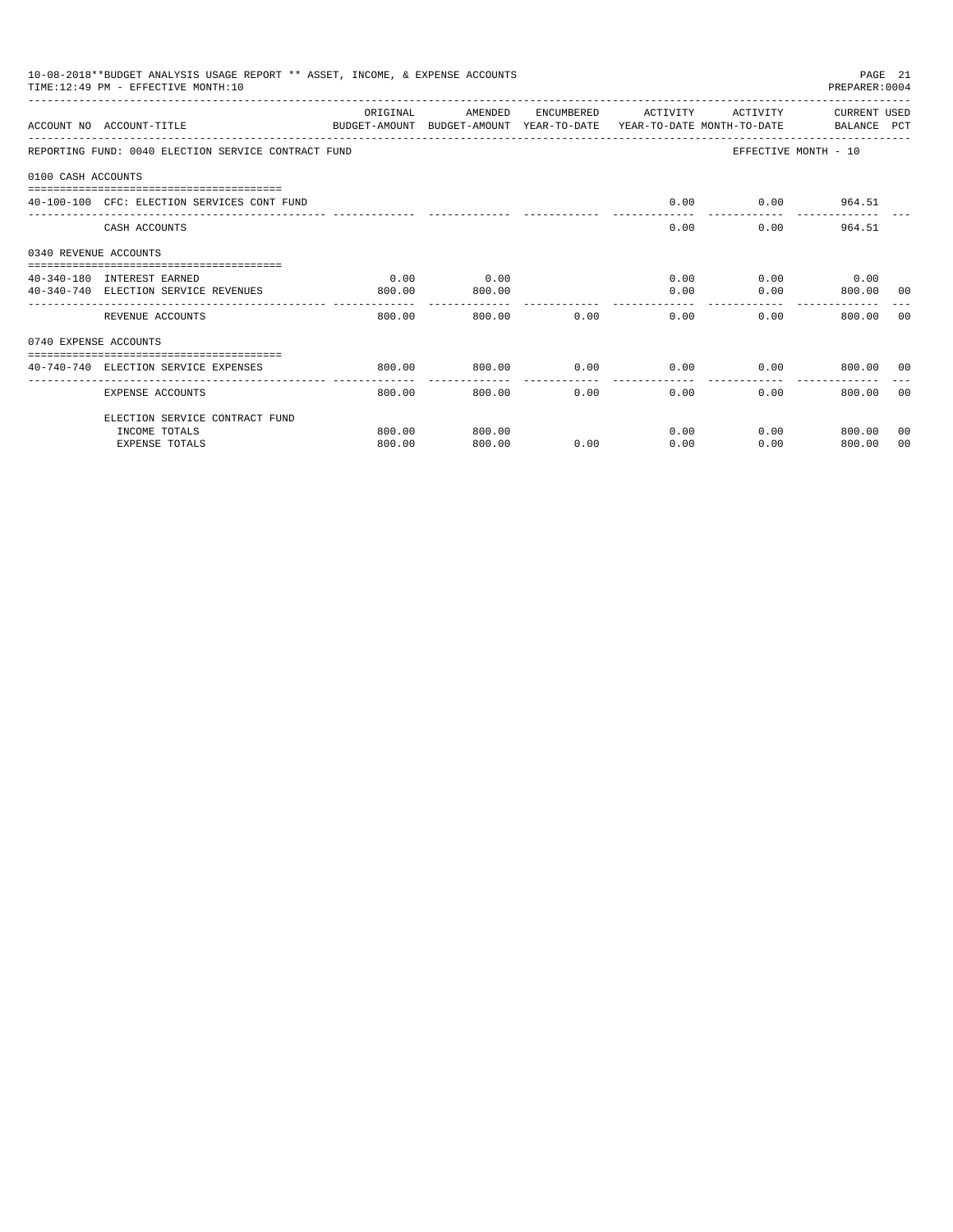|                       | 10-08-2018**BUDGET ANALYSIS USAGE REPORT ** ASSET, INCOME, & EXPENSE ACCOUNTS<br>TIME:12:49 PM - EFFECTIVE MONTH:10 |           |         |                       |                                                                                                                                                                                                                                                                                                                                                                                                      |                      | PAGE 22<br>PREPARER: 0004   |
|-----------------------|---------------------------------------------------------------------------------------------------------------------|-----------|---------|-----------------------|------------------------------------------------------------------------------------------------------------------------------------------------------------------------------------------------------------------------------------------------------------------------------------------------------------------------------------------------------------------------------------------------------|----------------------|-----------------------------|
|                       | ACCOUNT NO ACCOUNT-TITLE                                                                                            | OR TGTNAL | AMENDED | ENCUMBERED            | ACTIVITY<br>BUDGET-AMOUNT BUDGET-AMOUNT YEAR-TO-DATE YEAR-TO-DATE MONTH-TO-DATE                                                                                                                                                                                                                                                                                                                      | ACTIVITY             | CURRENT USED<br>BALANCE PCT |
|                       | REPORTING FUND: 0043 COUNTY ESCROW FUND                                                                             |           |         |                       |                                                                                                                                                                                                                                                                                                                                                                                                      | EFFECTIVE MONTH - 10 |                             |
| 0100 CASH ACCOUNTS    |                                                                                                                     |           |         |                       |                                                                                                                                                                                                                                                                                                                                                                                                      |                      |                             |
|                       | 43-100-100 CFC: COUNTY ESCROW FUND                                                                                  |           |         |                       | 0.00                                                                                                                                                                                                                                                                                                                                                                                                 | $0.00$ 18,679.18     | ------------                |
|                       | CASH ACCOUNTS                                                                                                       |           |         |                       | $- - - - -$<br>0.00                                                                                                                                                                                                                                                                                                                                                                                  |                      | $0.00$ 18,679.18            |
| 0343 REVENUE ACCOUNTS |                                                                                                                     |           |         |                       |                                                                                                                                                                                                                                                                                                                                                                                                      |                      |                             |
|                       | 43-343-180 INTEREST EARNED                                                                                          | 0.00      | 0.00    |                       | 0.00                                                                                                                                                                                                                                                                                                                                                                                                 | 0.00                 | 0.00                        |
|                       | 43-343-743 HOMELAND SECURITY INCOME                                                                                 | 0.00      | 0.00    |                       | 0.00                                                                                                                                                                                                                                                                                                                                                                                                 | 0.00                 | 0.00                        |
|                       | 43-343-744 CHAPTER 19 INCOME                                                                                        | 0.00      | 0.00    |                       | 0.00                                                                                                                                                                                                                                                                                                                                                                                                 | 0.00                 | 0.00                        |
|                       | 43-343-745 EXTRADITION INCOME                                                                                       | 0.00      | 0.00    |                       | 0.00<br>$\frac{1}{2} \frac{1}{2} \frac{1}{2} \frac{1}{2} \frac{1}{2} \frac{1}{2} \frac{1}{2} \frac{1}{2} \frac{1}{2} \frac{1}{2} \frac{1}{2} \frac{1}{2} \frac{1}{2} \frac{1}{2} \frac{1}{2} \frac{1}{2} \frac{1}{2} \frac{1}{2} \frac{1}{2} \frac{1}{2} \frac{1}{2} \frac{1}{2} \frac{1}{2} \frac{1}{2} \frac{1}{2} \frac{1}{2} \frac{1}{2} \frac{1}{2} \frac{1}{2} \frac{1}{2} \frac{1}{2} \frac{$ | 0.00                 | 0.00                        |
|                       | REVENUE ACCOUNTS                                                                                                    | 0.00      | 0.00    | 0.00                  | 0.00                                                                                                                                                                                                                                                                                                                                                                                                 | 0.00                 | 0.00                        |
| 0743 EXPENSE ACCOUNTS |                                                                                                                     |           |         |                       |                                                                                                                                                                                                                                                                                                                                                                                                      |                      |                             |
|                       | 43-743-743 HOMELAND SECURITY EXPENSES                                                                               | 0.00      | 0.00    | 0.00                  | 0.00                                                                                                                                                                                                                                                                                                                                                                                                 | 0.00                 | 0.00                        |
|                       | 43-743-744 CHAPTER 19 EXPENSES                                                                                      | 0.00      | 0.00    | 0.00                  | 0.00                                                                                                                                                                                                                                                                                                                                                                                                 | 0.00                 | 0.00                        |
|                       | 43-743-745 EXTRADITION EXPENSES                                                                                     | 0.00      | 0.00    | 0.00                  | 0.00                                                                                                                                                                                                                                                                                                                                                                                                 | 0.00                 | 0.00                        |
|                       | EXPENSE ACCOUNTS                                                                                                    | 0.00      | 0.00    | $- - - - - -$<br>0.00 | $- - - - - -$<br>0.00                                                                                                                                                                                                                                                                                                                                                                                | 0.00                 | 0.00                        |
|                       | COUNTY ESCROW FUND                                                                                                  |           |         |                       |                                                                                                                                                                                                                                                                                                                                                                                                      |                      |                             |
|                       | INCOME TOTALS                                                                                                       | 0.00      | 0.00    |                       | 0.00                                                                                                                                                                                                                                                                                                                                                                                                 | 0.00                 | 0.00                        |
|                       | <b>EXPENSE TOTALS</b>                                                                                               | 0.00      | 0.00    | 0.00                  | 0.00                                                                                                                                                                                                                                                                                                                                                                                                 | 0.00                 | 0.00                        |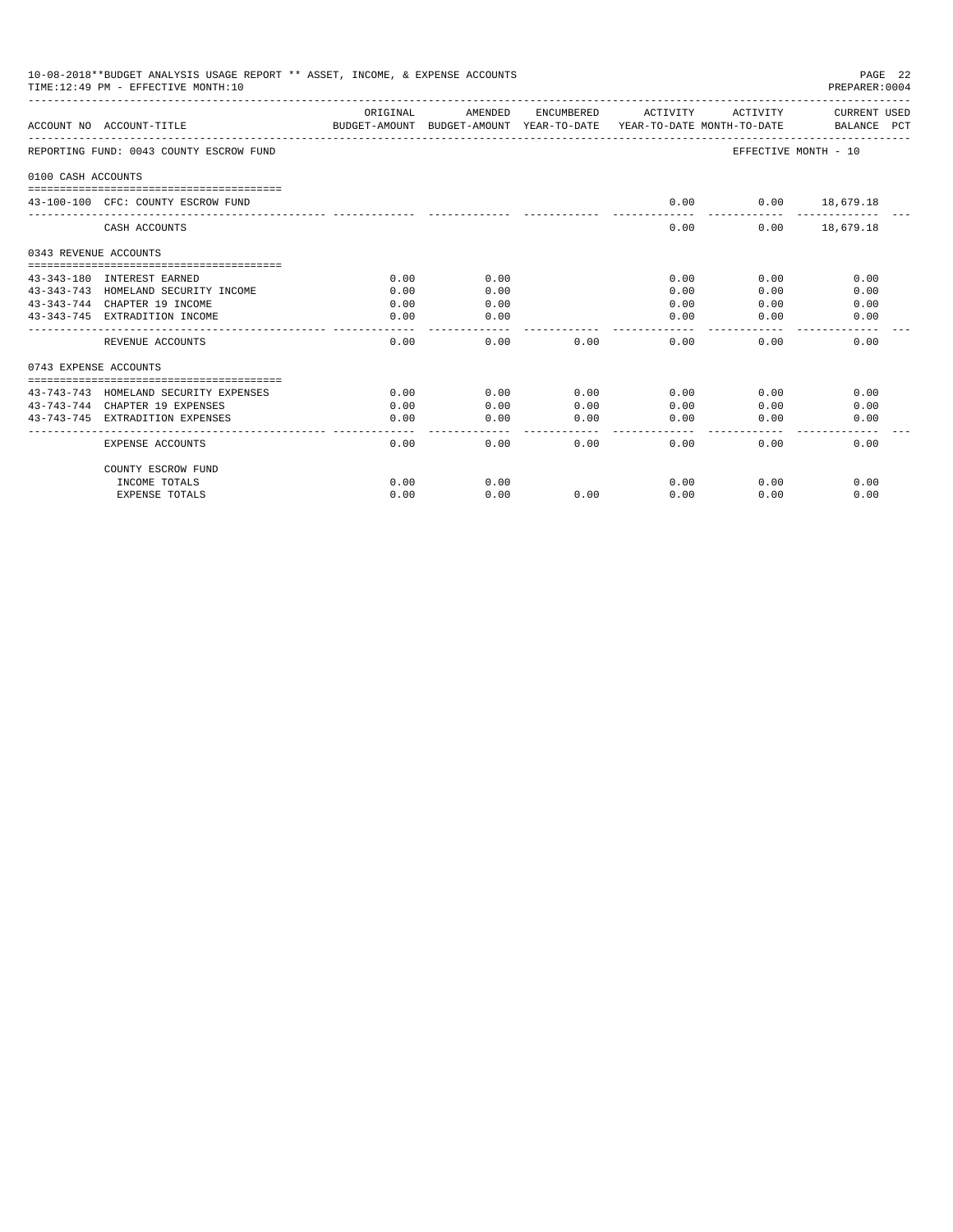|                       | 10-08-2018**BUDGET ANALYSIS USAGE REPORT ** ASSET, INCOME, & EXPENSE ACCOUNTS<br>TIME: 12:49 PM - EFFECTIVE MONTH: 10 |           |                              |      |                                           |                           | PAGE 23<br>PREPARER: 0004 |                |
|-----------------------|-----------------------------------------------------------------------------------------------------------------------|-----------|------------------------------|------|-------------------------------------------|---------------------------|---------------------------|----------------|
|                       | ACCOUNT NO ACCOUNT-TITLE<br>BUDGET-AMOUNT BUDGET-AMOUNT YEAR-TO-DATE YEAR-TO-DATE MONTH-TO-DATE BALANCE PCT           | ORIGINAL  | AMENDED                      |      | ENCUMBERED ACTIVITY ACTIVITY CURRENT USED |                           |                           |                |
|                       | REPORTING FUND: 0050 COUNTY CLERK ARCHIVES FUND                                                                       |           |                              |      |                                           | EFFECTIVE MONTH - 10      |                           |                |
| 0100 CASH ACCOUNTS    |                                                                                                                       |           |                              |      |                                           |                           |                           |                |
|                       | 50-100-100 CFC: COUNTY CLERK ARCHIVES FUND                                                                            |           |                              |      |                                           | $0.00$ $0.00$ $74,790.96$ |                           |                |
|                       | CASH ACCOUNTS                                                                                                         |           |                              |      | 0.00                                      |                           | $0.00$ $74,790.96$        |                |
| 0350 REVENUE ACCOUNTS |                                                                                                                       |           |                              |      |                                           |                           |                           |                |
|                       | 50-350-180 INTEREST EARNED                                                                                            |           | 65.00 65.00                  |      |                                           | 0.00                      | $0.00$ 65.00 00           |                |
|                       | 50-350-750 COUNTY CLERK ARCHIVE FEES 16,956.00 16,956.00                                                              |           |                              |      |                                           | 0.00                      | $0.00$ 16,956.00 00       |                |
|                       | REVENUE ACCOUNTS                                                                                                      |           | $17.021.00$ $17.021.00$ 0.00 |      | 0.00                                      |                           | $0.00$ $17.021.00$ 00     |                |
| 0750 EXPENSE ACCOUNTS |                                                                                                                       |           |                              |      |                                           |                           |                           |                |
|                       | 50-750-110 COUNTY CLERK ADMIN ASSISTANT                                                                               | 0.00      | 0.00                         | 0.00 | 0.00                                      | 0.00                      | 0.00                      |                |
|                       | 50-750-200 FICA EXPENSE                                                                                               | 0.00      | 0.00                         | 0.00 | 0.00                                      | 0.00                      | 0.00                      |                |
|                       | 50-750-205 RETIREMENT EXPENSE                                                                                         | 0.00      | 0.00                         | 0.00 | 0.00                                      | 0.00                      | 0.00                      |                |
|                       | 50-750-750 COUNTY CLERK ARCHIVE EXPENSES                                                                              | 52,000.00 | 52,000.00                    | 0.00 | 0.00                                      | 0.00                      | 52,000.00                 | 00             |
|                       | EXPENSE ACCOUNTS                                                                                                      | 52,000.00 | 52,000.00                    | 0.00 | ______________________________<br>0.00    | $0.00 -$                  | 52,000.00 00              |                |
|                       | COUNTY CLERK ARCHIVES FUND                                                                                            |           |                              |      |                                           |                           |                           |                |
|                       | INCOME TOTALS                                                                                                         |           | 17,021.00 17,021.00          |      | 0.00                                      |                           | $0.00$ 17,021.00          | 00             |
|                       | <b>EXPENSE TOTALS</b>                                                                                                 | 52,000.00 | 52,000.00                    | 0.00 | 0.00                                      | 0.00                      | 52,000.00                 | 0 <sup>0</sup> |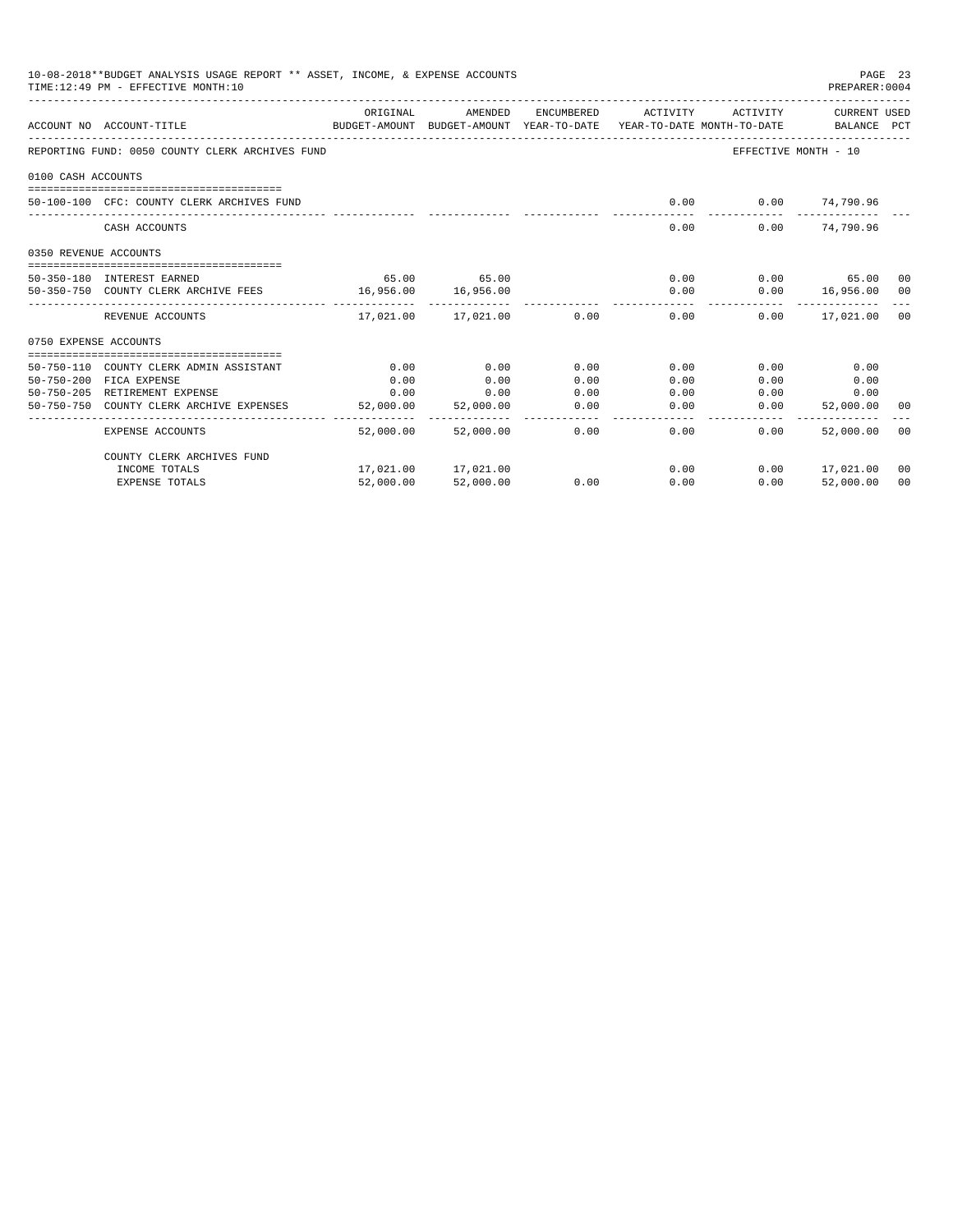|                       | 10-08-2018**BUDGET ANALYSIS USAGE REPORT ** ASSET, INCOME, & EXPENSE ACCOUNTS<br>TIME: 12:49 PM - EFFECTIVE MONTH: 10 |          |                        |      |                     |                      | PREPARER: 0004             | PAGE 24 |
|-----------------------|-----------------------------------------------------------------------------------------------------------------------|----------|------------------------|------|---------------------|----------------------|----------------------------|---------|
|                       | ACCOUNT NO ACCOUNT-TITLE CONTROL BUDGET-AMOUNT BUDGET-AMOUNT YEAR-TO-DATE YEAR-TO-DATE MONTH-TO-DATE BALANCE PCT      | ORIGINAL | AMENDED                |      | ENCUMBERED ACTIVITY | ACTIVITY             | CURRENT USED               |         |
|                       | REPORTING FUND: 0053 JUDICIAL TRAINING FUND                                                                           |          |                        |      |                     | EFFECTIVE MONTH - 10 |                            |         |
| 0100 CASH ACCOUNTS    |                                                                                                                       |          |                        |      |                     |                      |                            |         |
|                       | 53-100-100 JUDICIAL TRAINING FUND                                                                                     |          |                        |      | 0.00                |                      | $0.00$ 846.01              |         |
|                       | CASH ACCOUNTS                                                                                                         |          |                        |      | 0.00                | $0.00$ and $0.00$    | 846.01                     |         |
| 0353 REVENUE ACCOUNTS | . =============================                                                                                       |          |                        |      |                     |                      |                            |         |
|                       | 53-353-180 INTEREST EARNED                                                                                            | 0.00     | 0.00                   |      | 0.00                |                      | $0.00$ 0.00                |         |
|                       | 53-353-753 JUDICIAL TRAINING FEES                                                                                     | 85.00    | 85.00                  |      | 0.00                | 0.00                 | 85.00                      | 00      |
|                       | REVENUE ACCOUNTS                                                                                                      | 85.00    | -------------<br>85.00 | 0.00 | 0.00                | 0.00                 | 85.00                      | n n     |
| 0753 EXPENSE ACCOUNTS |                                                                                                                       |          |                        |      |                     |                      |                            |         |
|                       | --------------------------------------<br>53-753-753 JUDICIAL TRAINING EXPENSES                                       | 60.00    | 60.00                  | 0.00 | 0.00                | 0.00                 | 60.00 00                   |         |
|                       | EXPENSE ACCOUNTS                                                                                                      | 60.00    | 60.00                  | 0.00 | 0.00                | $0.00 -$             | 60.00 00                   |         |
|                       | JUDICIAL TRAINING FUND                                                                                                |          |                        |      |                     |                      |                            |         |
|                       | INCOME TOTALS                                                                                                         | 85.00    | 85.00                  |      | 0.00                |                      | $0.00$ and $0.00$<br>85.00 | 00      |
|                       | <b>EXPENSE TOTALS</b>                                                                                                 | 60.00    | 60.00                  | 0.00 | 0.00                | 0.00                 | 60.00                      | 00      |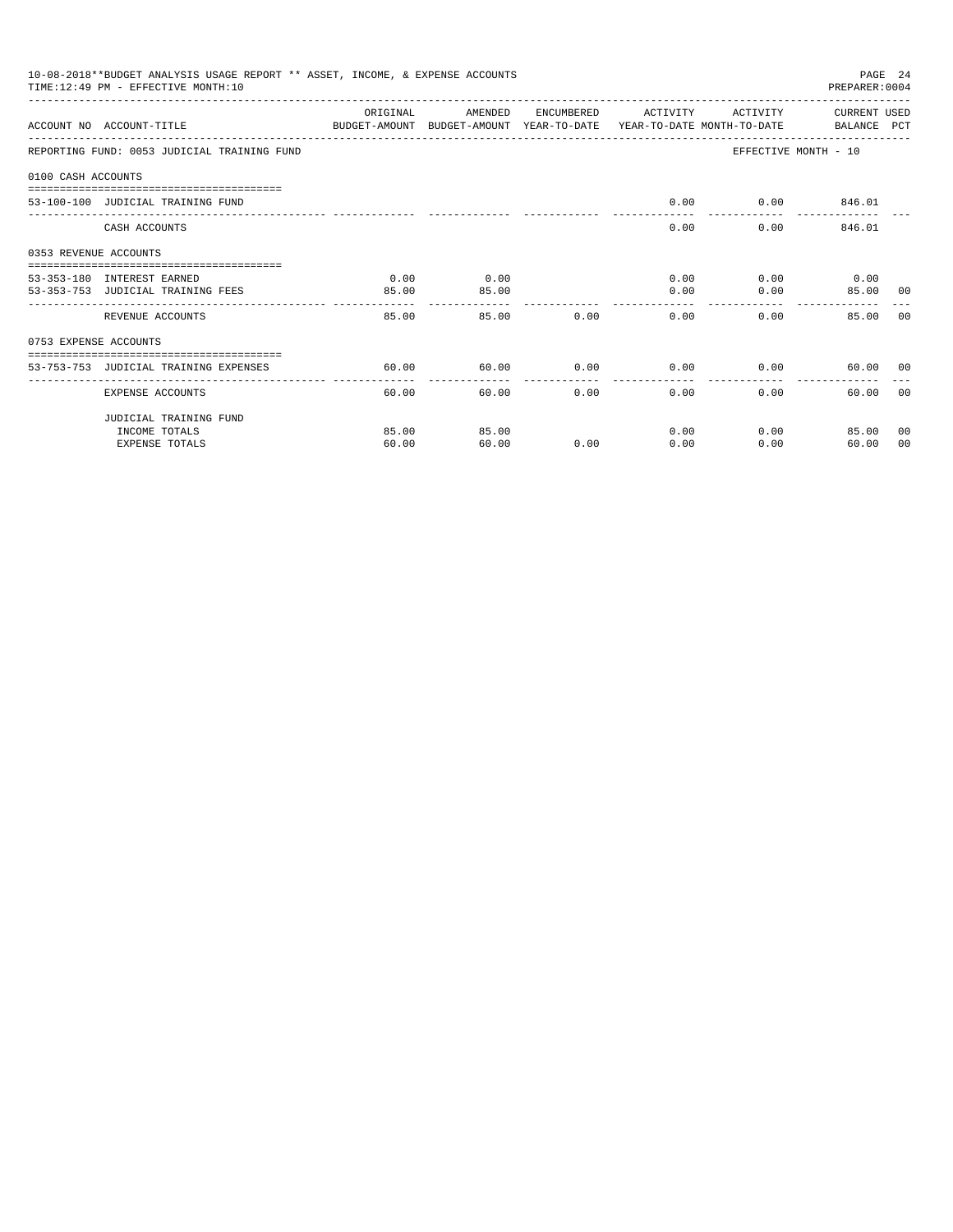|                       | 10-08-2018**BUDGET ANALYSIS USAGE REPORT ** ASSET, INCOME, & EXPENSE ACCOUNTS<br>TIME: 12:49 PM - EFFECTIVE MONTH: 10 |           |                          |            |                                                                                 |                      | PAGE 25<br>PREPARER: 0004   |                |
|-----------------------|-----------------------------------------------------------------------------------------------------------------------|-----------|--------------------------|------------|---------------------------------------------------------------------------------|----------------------|-----------------------------|----------------|
|                       | ACCOUNT NO ACCOUNT-TITLE                                                                                              | ORIGINAL  | AMENDED                  | ENCUMBERED | ACTIVITY<br>BUDGET-AMOUNT BUDGET-AMOUNT YEAR-TO-DATE YEAR-TO-DATE MONTH-TO-DATE | ACTIVITY             | CURRENT USED<br>BALANCE PCT |                |
|                       | REPORTING FUND: 0056 COUNTY CLERK PRESERVATION FUND                                                                   |           |                          |            |                                                                                 | EFFECTIVE MONTH - 10 |                             |                |
| 0100 CASH ACCOUNTS    |                                                                                                                       |           |                          |            |                                                                                 |                      |                             |                |
|                       |                                                                                                                       |           |                          |            |                                                                                 |                      |                             |                |
|                       | 56-100-100 CFC: COUNTY CLERK PRESERVATION                                                                             |           |                          |            | 0.00                                                                            |                      | $0.00$ 14,576.35            |                |
|                       | CASH ACCOUNTS                                                                                                         |           |                          |            | 0.00                                                                            |                      | $0.00$ 14,576.35            |                |
| 0356 REVENUE ACCOUNTS |                                                                                                                       |           |                          |            |                                                                                 |                      |                             |                |
|                       |                                                                                                                       |           |                          |            |                                                                                 |                      |                             |                |
|                       | 56-356-180 INTEREST EARNED                                                                                            |           | 247.00 247.00            |            | 0.00                                                                            |                      | $0.00$ 247.00               | 00             |
|                       | 56-356-756 COUNTY CLERK PRESERVATION FEES 11,000.00 11,000.00                                                         |           |                          |            |                                                                                 | 0.00                 | 0.00 11,000.00              | 00             |
|                       | 56-356-757 PRESERVATION VS HB 1744                                                                                    | 2,059.00  | 2,059.00                 |            | 0.00<br>-----------                                                             | 0.00                 | 2,059.00 00                 | $- - -$        |
|                       | REVENUE ACCOUNTS                                                                                                      |           | 13,306.00 13,306.00 0.00 |            | 0.00                                                                            | 0.00                 | 13,306.00 00                |                |
| 0756 EXPENSE ACCOUNTS |                                                                                                                       |           |                          |            |                                                                                 |                      |                             |                |
|                       | 56-756-110 COUNTY CLERK ADMIN ASSISTANT                                                                               | 10,000.00 | 10,000.00                | 0.00       | 0.00                                                                            |                      | 0.00 10,000.00              | 00             |
|                       | 56-756-200 FICA EXPENSE                                                                                               | 700.00    | 700.00                   | 0.00       | 0.00                                                                            | 0.00                 | 700.00                      | 0 <sup>0</sup> |
|                       | 56-756-205 RETIREMENT EXPENSE                                                                                         | 700.00    | 700.00                   | 0.00       | 0.00                                                                            | 0.00                 | 700.00                      | 00             |
|                       | 56-756-756 COUNTY CLERK PRESERVATION EXPENSE 11,000.00                                                                |           | 11,000.00                | 202.00     | 0.00                                                                            | 0.00                 | 10,798.00                   | 02             |
|                       | 56-756-757 PRESERVATION VS HB 1744                                                                                    | 0.00      | 0.00                     | 0.00       | 0.00                                                                            | 0.00                 | 0.00                        |                |
|                       | <b>EXPENSE ACCOUNTS</b>                                                                                               | 22,400.00 | 22,400.00                | 202.00     | 0.00                                                                            | 0.00                 | 22,198.00 01                |                |
|                       | COUNTY CLERK PRESERVATION FUND                                                                                        |           |                          |            |                                                                                 |                      |                             |                |
|                       | INCOME TOTALS                                                                                                         |           | 13,306.00 13,306.00      |            | 0.00                                                                            |                      | $0.00$ 13,306.00 00         |                |
|                       | <b>EXPENSE TOTALS</b>                                                                                                 | 22,400.00 | 22,400.00                | 202.00     | 0.00                                                                            | 0.00                 | 22,198.00                   | 01             |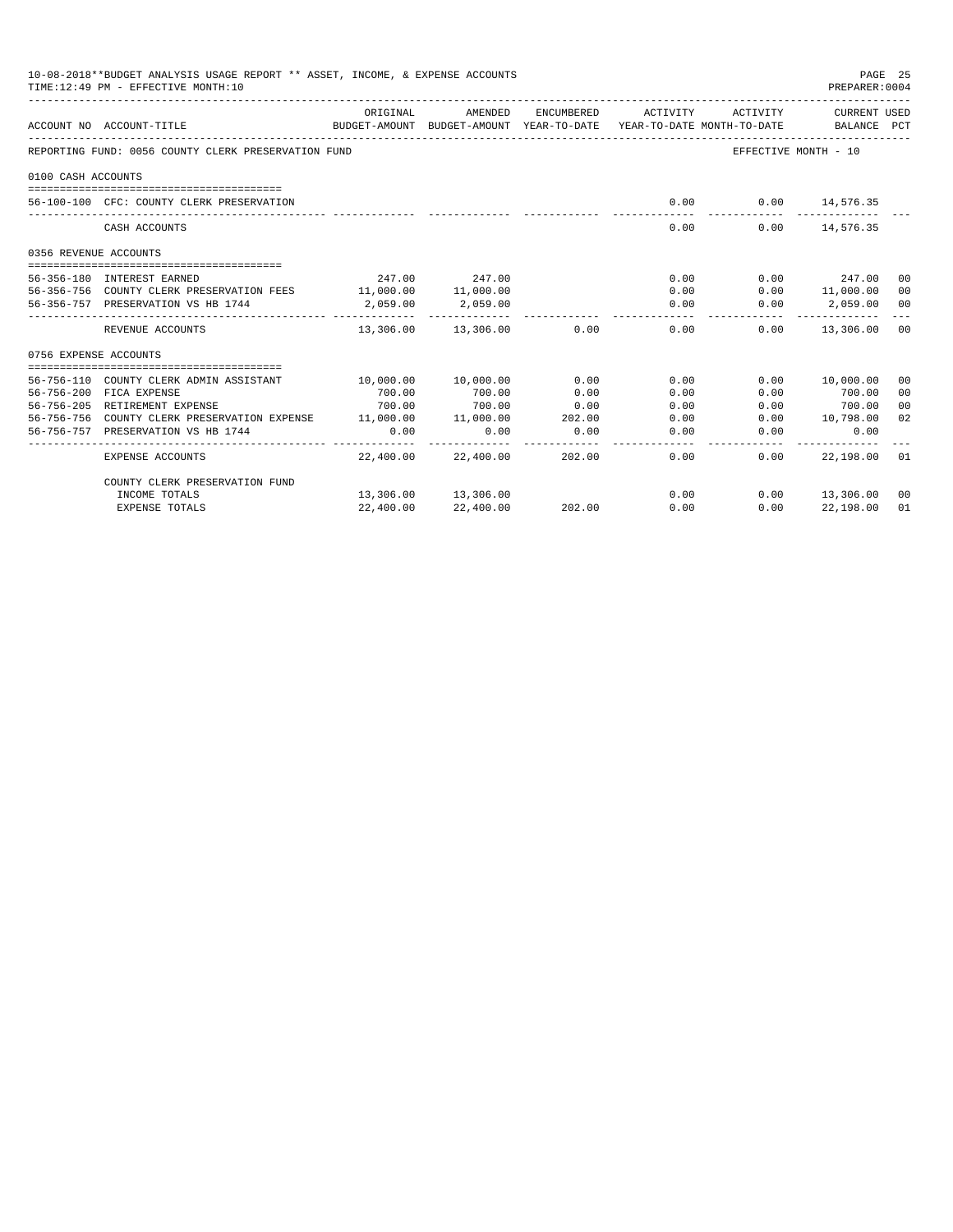|                       | 10-08-2018**BUDGET ANALYSIS USAGE REPORT ** ASSET, INCOME, & EXPENSE ACCOUNTS<br>PAGE 26<br>TIME: 12:49 PM - EFFECTIVE MONTH: 10<br>PREPARER: 0004 |          |                          |            |                    |          |                      |    |  |  |
|-----------------------|----------------------------------------------------------------------------------------------------------------------------------------------------|----------|--------------------------|------------|--------------------|----------|----------------------|----|--|--|
|                       | ACCOUNT NO ACCOUNT-TITLE CONTROL SUDGET-AMOUNT BUDGET-AMOUNT YEAR-TO-DATE YEAR-TO-DATE MONTH-TO-DATE BALANCE PCT                                   | ORIGINAL | AMENDED                  | ENCUMBERED | ACTIVITY           | ACTIVITY | CURRENT USED         |    |  |  |
|                       | REPORTING FUND: 0060 LAW LIBRARY FUND                                                                                                              |          |                          |            |                    |          | EFFECTIVE MONTH - 10 |    |  |  |
| 0100 CASH ACCOUNTS    |                                                                                                                                                    |          |                          |            |                    |          |                      |    |  |  |
|                       | 60-100-100 CFC: LAW LIBRARY                                                                                                                        |          |                          |            | 0.00               |          | $0.00$ 10,036.51     |    |  |  |
|                       | CASH ACCOUNTS                                                                                                                                      |          |                          |            | 0.00               |          | $0.00$ 10,036.51     |    |  |  |
| 0360 REVENUE ACCOUNTS |                                                                                                                                                    |          |                          |            |                    |          |                      |    |  |  |
|                       | 60-360-180 INTEREST EARNED                                                                                                                         | 0.00     | 0.00                     |            | 0.00               |          | $0.00$ 0.00          |    |  |  |
|                       | 60-360-760 LAW LIBRARY FEES                                                                                                                        | 1,750.00 | 1,750.00                 |            | 0.00               |          | $0.00$ 1,750.00 00   |    |  |  |
|                       | REVENUE ACCOUNTS                                                                                                                                   |          | 1,750.00 1,750.00 0.00   |            | 0.00               | 0.00     | 1,750.00 00          |    |  |  |
| 0760 EXPENSE ACCOUNTS |                                                                                                                                                    |          |                          |            |                    |          |                      |    |  |  |
|                       | 60-760-760 LAW LIBRARY EXPENSES                                                                                                                    |          | 1,500.00  1,500.00  0.00 |            | 0.00               |          | $0.00$ 1,500.00 00   |    |  |  |
|                       | --------------------- -<br>EXPENSE ACCOUNTS                                                                                                        | -------- | 1,500.00 1,500.00        | 0.00       | . <u>.</u><br>0.00 | 0.00     | 1,500.00 00          |    |  |  |
|                       | LAW LIBRARY FUND                                                                                                                                   |          |                          |            |                    |          |                      |    |  |  |
|                       | INCOME TOTALS                                                                                                                                      |          | 1,750.00 1,750.00        |            | 0.00               |          | $0.00$ 1,750.00      | 00 |  |  |
|                       | <b>EXPENSE TOTALS</b>                                                                                                                              | 1,500.00 | 1,500.00                 | 0.00       | 0.00               | 0.00     | 1,500.00             | 00 |  |  |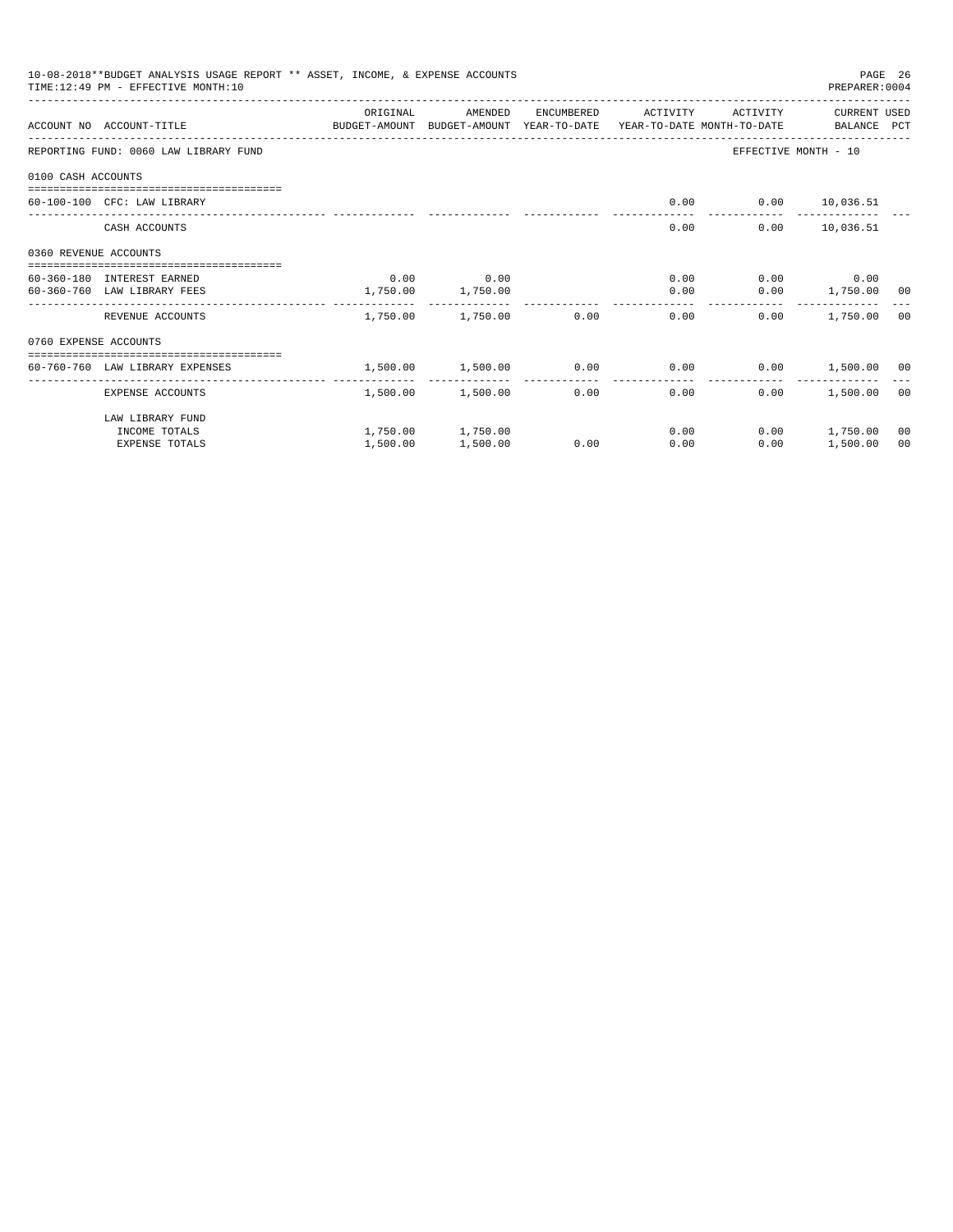|                       | 10-08-2018**BUDGET ANALYSIS USAGE REPORT ** ASSET, INCOME, & EXPENSE ACCOUNTS<br>TIME: 12:49 PM - EFFECTIVE MONTH: 10 |          |              |              |                                                                                 |                      | PAGE 27<br>PREPARER: 0004   |       |
|-----------------------|-----------------------------------------------------------------------------------------------------------------------|----------|--------------|--------------|---------------------------------------------------------------------------------|----------------------|-----------------------------|-------|
|                       | ACCOUNT NO ACCOUNT-TITLE                                                                                              | ORIGINAL | AMENDED      | ENCUMBERED   | ACTIVITY<br>BUDGET-AMOUNT BUDGET-AMOUNT YEAR-TO-DATE YEAR-TO-DATE MONTH-TO-DATE | ACTIVITY             | CURRENT USED<br>BALANCE PCT |       |
|                       | REPORTING FUND: 0063 DISTRICT CLERK PRESERVATION FUND                                                                 |          |              |              |                                                                                 | EFFECTIVE MONTH - 10 |                             |       |
| 0100 CASH ACCOUNTS    |                                                                                                                       |          |              |              |                                                                                 |                      |                             |       |
|                       | 63-100-100 CFC: DISTRICT CLERK PRESERVATION                                                                           |          |              |              | 0.00                                                                            |                      | $0.00$ 1,315.75             |       |
|                       | CASH ACCOUNTS                                                                                                         |          |              |              | 0.00                                                                            | 0.00                 | 1,315.75                    |       |
| 0363 REVENUE ACCOUNTS |                                                                                                                       |          |              |              |                                                                                 |                      |                             |       |
|                       | 63-363-180 INTEREST EARNED                                                                                            | 87.00    | 87.00        |              | 0.00                                                                            | 0.00                 | 87.00                       | 00    |
|                       | 63-363-763 DIST CLERK PRESERVATION FEES                                                                               | 211.00   | 211.00       |              | 0.00                                                                            | 0.00                 | 211.00                      | 00    |
|                       | 63-363-764 DIST CLERK CHILD SUPPORT                                                                                   | 0.00     | 0.00         |              | 0.00                                                                            | 0.00                 | 0.00                        |       |
|                       | 63-363-765 UNALLOCATED COURT COSTS BEFORE 03                                                                          | 0.00     | 0.00         |              | 0.00                                                                            | 0.00                 | 0.00                        |       |
|                       | REVENUE ACCOUNTS                                                                                                      | 298.00   | 298.00       | 0.00         | 0.00                                                                            | 0.00                 | 298.00                      | - 0.0 |
| 0763 EXPENSE ACCOUNTS |                                                                                                                       |          |              |              |                                                                                 |                      |                             |       |
|                       |                                                                                                                       |          |              |              |                                                                                 |                      |                             |       |
|                       | 63-763-763 DIST CLERK PRESERVATION EXPENSE                                                                            | 0.00     | 0.00         | 0.00         | 0.00                                                                            | 0.00                 | 0.00                        |       |
|                       | 63-763-764 DIST CLERK CHILD SUPPORT<br>63-763-765 UNALLOCATED COURT COSTS BEFORE 03                                   | 0.00     | 0.00<br>0.00 | 0.00<br>0.00 | 0.00<br>0.00                                                                    | 0.00<br>0.00         | 0.00<br>0.00                |       |
|                       |                                                                                                                       | 0.00     |              |              | $- - - - - -$                                                                   |                      |                             |       |
|                       | <b>EXPENSE ACCOUNTS</b>                                                                                               | 0.00     | 0.00         | 0.00         | 0.00                                                                            | 0.00                 | 0.00                        |       |
|                       | DISTRICT CLERK PRESERVATION FUND                                                                                      |          |              |              |                                                                                 |                      |                             |       |
|                       | INCOME TOTALS                                                                                                         | 298.00   | 298.00       |              | 0.00                                                                            | 0.00                 | 298.00                      | - 00  |
|                       | <b>EXPENSE TOTALS</b>                                                                                                 | 0.00     | 0.00         | 0.00         | 0.00                                                                            | 0.00                 | 0.00                        |       |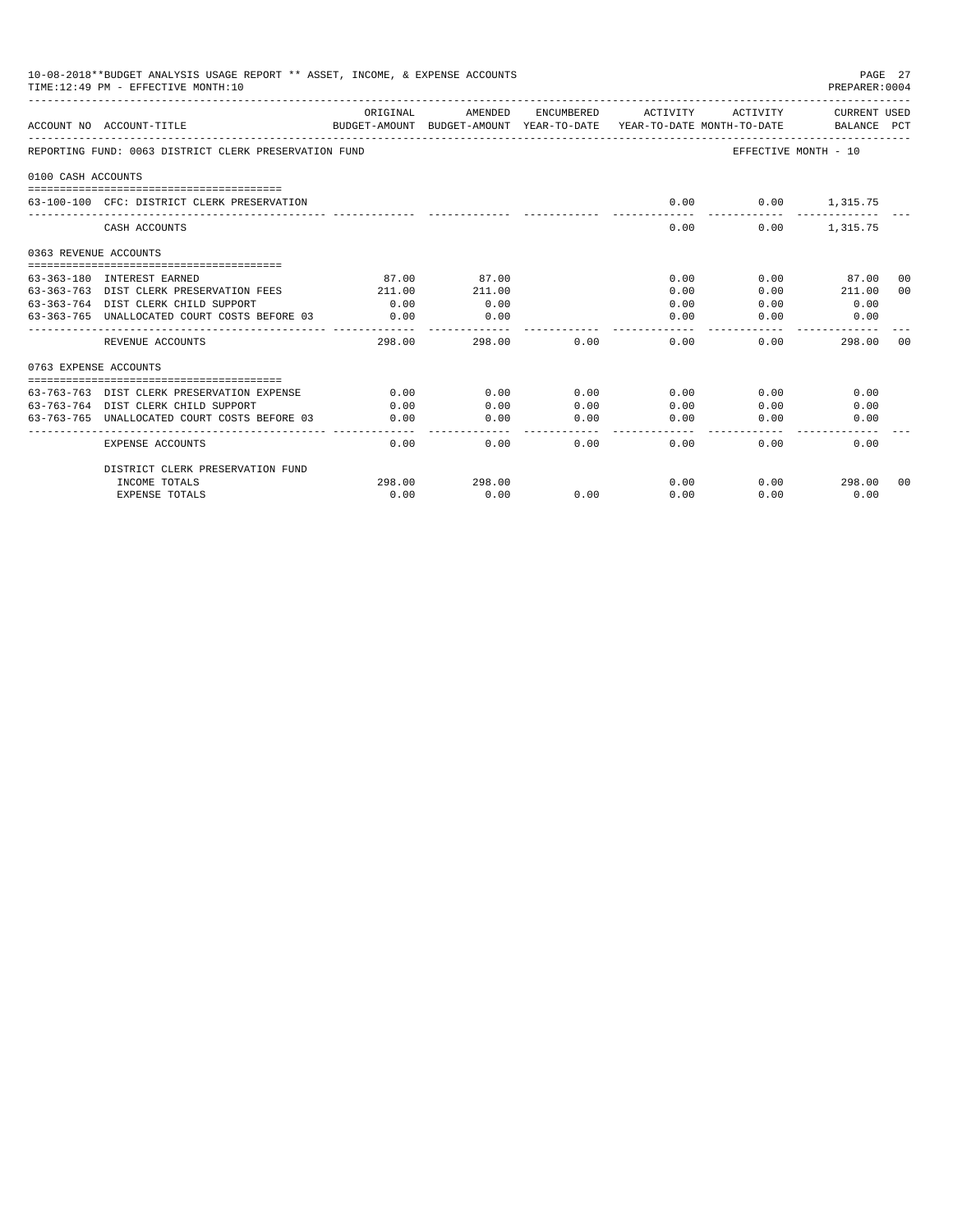|                       | 10-08-2018**BUDGET ANALYSIS USAGE REPORT ** ASSET, INCOME, & EXPENSE ACCOUNTS<br>TIME: 12:49 PM - EFFECTIVE MONTH: 10 |                          |                        |            |                        |          | PREPARER: 0004       | PAGE 28        |
|-----------------------|-----------------------------------------------------------------------------------------------------------------------|--------------------------|------------------------|------------|------------------------|----------|----------------------|----------------|
|                       | BUDGET-AMOUNT BUDGET-AMOUNT YEAR-TO-DATE YEAR-TO-DATE MONTH-TO-DATE BALANCE PCT<br>ACCOUNT NO ACCOUNT-TITLE           | ORIGINAL                 | AMENDED                | ENCUMBERED | ACTIVITY               | ACTIVITY | CURRENT USED         |                |
|                       | REPORTING FUND: 0066 COURTHOUSE SECURITY FUND                                                                         |                          |                        |            |                        |          | EFFECTIVE MONTH - 10 |                |
| 0100 CASH ACCOUNTS    |                                                                                                                       |                          |                        |            |                        |          |                      |                |
|                       | 66-100-100 CFC: COURTHOUSE SECURITY                                                                                   |                          |                        |            | 0.00                   |          | $0.00$ 23, 117.31    |                |
|                       | CASH ACCOUNTS                                                                                                         |                          |                        |            | 0.00                   | 0.00     | 23, 117. 31          |                |
| 0366 REVENUE ACCOUNTS |                                                                                                                       |                          |                        |            |                        |          |                      |                |
|                       | 66-366-180 INTEREST EARNED                                                                                            | 0.00                     | 0.00                   |            | 0.00                   |          | $0.00$ 0.00          |                |
|                       | 66-366-766 COURTHOUSE SECURITY FEES                                                                                   | 3,400.00                 | 3,400.00               |            | 0.00                   |          | $0.00$ $3,400.00$ 00 |                |
|                       | REVENUE ACCOUNTS                                                                                                      |                          | 3,400.00 3,400.00 0.00 |            | --------------<br>0.00 | 0.00     | 3,400.00 00          |                |
| 0766 EXPENSE ACCOUNTS |                                                                                                                       |                          |                        |            |                        |          |                      |                |
|                       | 66-766-766 COURTHOUSE SECURITY EXPENSES                                                                               | 1,000.00                 | $1.000.00$ 0.00        |            | 0.00                   |          | $0.00$ 1,000.00 00   |                |
|                       | EXPENSE ACCOUNTS                                                                                                      | . <u>.</u> .<br>1,000.00 | 1,000.00               | 0.00       | ------------<br>0.00   | 0.00     | 1,000.00 00          |                |
|                       | COURTHOUSE SECURITY FUND                                                                                              |                          |                        |            |                        |          |                      |                |
|                       | INCOME TOTALS                                                                                                         |                          | 3,400.00 3,400.00      |            | 0.00                   | 0.00     | 3,400.00             | 0 <sup>0</sup> |
|                       | <b>EXPENSE TOTALS</b>                                                                                                 | 1,000.00                 | 1,000.00               | 0.00       | 0.00                   | 0.00     | 1,000.00             | 00             |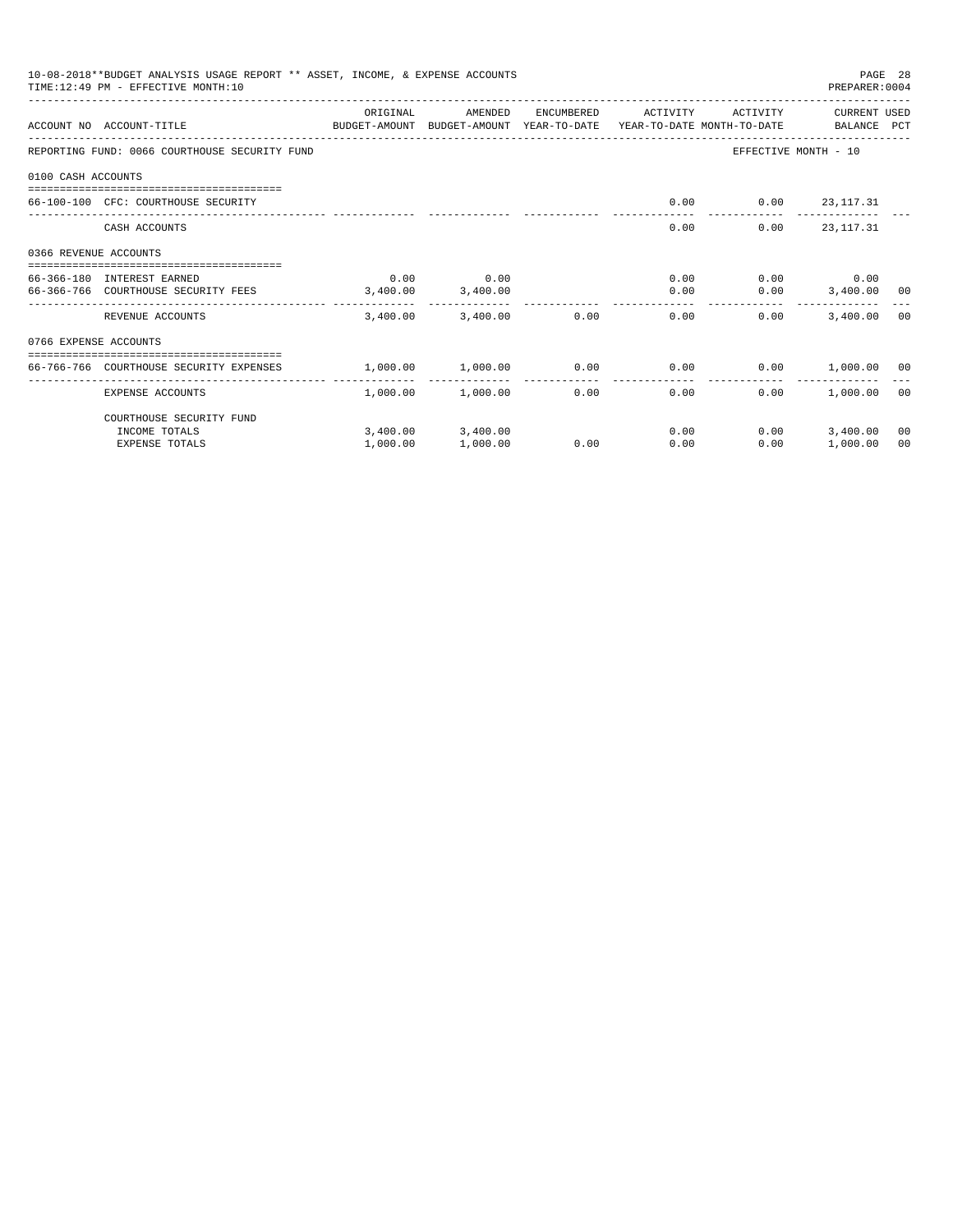|                       | 10-08-2018**BUDGET ANALYSIS USAGE REPORT ** ASSET, INCOME, & EXPENSE ACCOUNTS<br>TIME:12:49 PM - EFFECTIVE MONTH:10 |          |         |                     |                      |          | PAGE 29<br>PREPARER: 0004                                                                                                                                                                                                           |         |
|-----------------------|---------------------------------------------------------------------------------------------------------------------|----------|---------|---------------------|----------------------|----------|-------------------------------------------------------------------------------------------------------------------------------------------------------------------------------------------------------------------------------------|---------|
|                       | ACCOUNT NO ACCOUNT-TITLE<br>BUDGET-AMOUNT BUDGET-AMOUNT YEAR-TO-DATE  YEAR-TO-DATE MONTH-TO-DATE      BALANCE PCT   | ORIGINAL | AMENDED |                     | ENCUMBERED ACTIVITY  | ACTIVITY | CURRENT USED                                                                                                                                                                                                                        |         |
|                       | REPORTING FUND: 0068 COUNTY PRESERVATION FUND                                                                       |          |         |                     |                      |          | EFFECTIVE MONTH - 10                                                                                                                                                                                                                |         |
| 0100 CASH ACCOUNTS    |                                                                                                                     |          |         |                     |                      |          |                                                                                                                                                                                                                                     |         |
|                       | 68-100-100 CFC: COUNTY PRESERVATION                                                                                 |          |         |                     | 0.00                 |          | $0.00$ 2,829.74                                                                                                                                                                                                                     |         |
|                       | CASH ACCOUNTS                                                                                                       |          |         |                     | 0.00                 | 0.00     | 2,829.74                                                                                                                                                                                                                            |         |
| 0368 REVENUE ACCOUNTS |                                                                                                                     |          |         |                     |                      |          |                                                                                                                                                                                                                                     |         |
|                       | 68-368-180 INTEREST EARNED                                                                                          | 11.00    | 11.00   |                     |                      | 0.00     | $0.00$ 11.00 00                                                                                                                                                                                                                     |         |
|                       | 68-368-768 COUNTY PRESERVATION FEES                                                                                 | 794.00   | 794.00  |                     | 0.00                 | 0.00     | 794.00                                                                                                                                                                                                                              | $_{00}$ |
|                       | REVENUE ACCOUNTS                                                                                                    | 805.00   | 805.00  | 0.00                | ------------<br>0.00 | 0.00     | 805.00                                                                                                                                                                                                                              | 00      |
| 0768 EXPENSE ACCOUNTS |                                                                                                                     |          |         |                     |                      |          |                                                                                                                                                                                                                                     |         |
|                       | 68-768-768 COUNTY PRESERVATION EXPENSES                                                                             | 0.00     | 0.00    | 0.00                | 0.00                 |          | 0.00<br>$0.00$ and $0.00$ and $0.00$ and $0.00$ and $0.00$ and $0.00$ and $0.00$ and $0.00$ and $0.00$ and $0.00$ and $0.00$ and $0.00$ and $0.00$ and $0.00$ and $0.00$ and $0.00$ and $0.00$ and $0.00$ and $0.00$ and $0.00$ and |         |
|                       | EXPENSE ACCOUNTS                                                                                                    | 0.00     | 0.00    | -----------<br>0.00 | ------------<br>0.00 | 0.00     | 0.00                                                                                                                                                                                                                                |         |
|                       | COUNTY PRESERVATION FUND                                                                                            |          |         |                     |                      |          |                                                                                                                                                                                                                                     |         |
|                       | INCOME TOTALS                                                                                                       | 805.00   | 805.00  |                     | 0.00                 |          | $0.00$ 805.00 00                                                                                                                                                                                                                    |         |
|                       | <b>EXPENSE TOTALS</b>                                                                                               | 0.00     | 0.00    | 0.00                | 0.00                 | 0.00     | 0.00                                                                                                                                                                                                                                |         |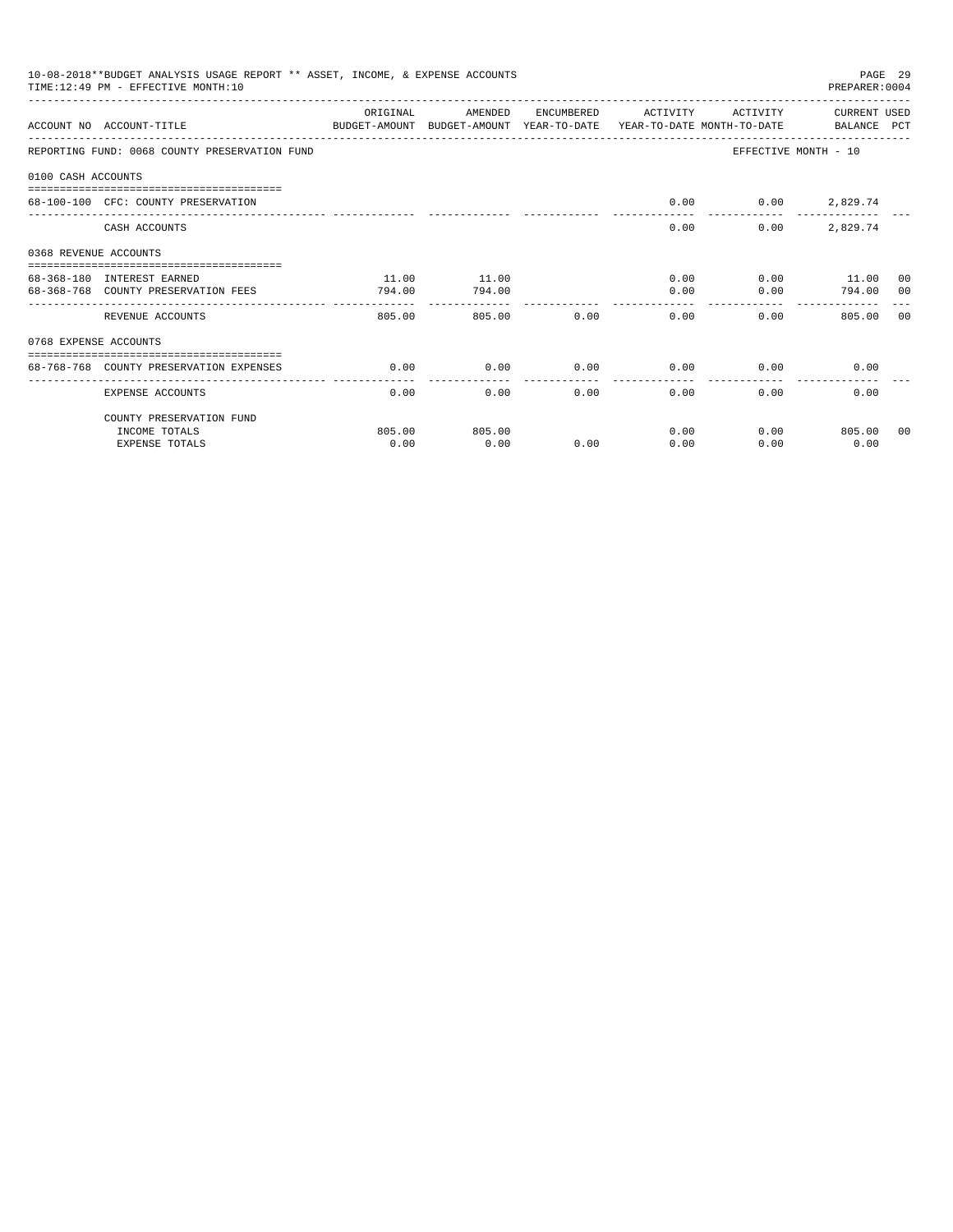|                       | 10-08-2018**BUDGET ANALYSIS USAGE REPORT ** ASSET, INCOME, & EXPENSE ACCOUNTS<br>TIME: 12:49 PM - EFFECTIVE MONTH: 10 |          |                       |            |          |          | PREPARER: 0004              | PAGE 30 |
|-----------------------|-----------------------------------------------------------------------------------------------------------------------|----------|-----------------------|------------|----------|----------|-----------------------------|---------|
|                       | ACCOUNT NO ACCOUNT-TITLE<br>BUDGET-AMOUNT BUDGET-AMOUNT YEAR-TO-DATE YEAR-TO-DATE MONTH-TO-DATE                       | ORIGINAL | AMENDED               | ENCUMBERED | ACTIVITY | ACTIVITY | CURRENT USED<br>BALANCE PCT |         |
|                       | REPORTING FUND: 0070 INMATE PHONE FUND PROFIT ACCOUNT                                                                 |          |                       |            |          |          | EFFECTIVE MONTH - 10        |         |
| 0100 CASH ACCOUNTS    |                                                                                                                       |          |                       |            |          |          |                             |         |
|                       | 70-100-100 CFC: INMATE PHONE FUND                                                                                     |          |                       |            | 0.00     |          | $0.00$ 1,165.98             |         |
|                       | 70-100-110 INMATE PHONE CHECKING                                                                                      |          |                       |            | 0.00     | 0.00     | 949.06                      |         |
|                       | CASH ACCOUNTS                                                                                                         |          |                       |            | 0.00     |          | 0.00<br>2,115.04            |         |
| 0370 REVENUE ACCOUNTS |                                                                                                                       |          |                       |            |          |          |                             |         |
|                       | 70-370-180 INTEREST EARNED                                                                                            | 0.00     | 0.00                  |            | 0.00     |          | 0.00<br>0.00                |         |
|                       | 70-370-770 INMATE PHONE REVENUES                                                                                      | 1,000.00 | 1,000.00              |            | 0.00     |          | $0.00$ 1,000.00 00          |         |
|                       | REVENUE ACCOUNTS                                                                                                      |          | $1.000.00$ $1.000.00$ | 0.00       | 0.00     | 0.00     | 1,000.00 00                 |         |
| 0770 EXPENSE ACCOUNTS |                                                                                                                       |          |                       |            |          |          |                             |         |
|                       | 70-770-770 INMATE PHONE EXPENSES                                                                                      | 0.00     | 0.00                  | 0.00       | 0.00     | 0.00     | 0.00                        |         |
|                       |                                                                                                                       |          |                       |            |          |          |                             |         |
|                       | EXPENSE ACCOUNTS                                                                                                      | 0.00     | 0.00                  | 0.00       | 0.00     | 0.00     | 0.00                        |         |
|                       | INMATE PHONE FUND PROFIT ACCOUNT                                                                                      |          |                       |            |          |          |                             |         |
|                       | INCOME TOTALS                                                                                                         |          | 1,000.00 1,000.00     |            | 0.00     |          | $0.00$ 1,000.00             | 00      |
|                       | <b>EXPENSE TOTALS</b>                                                                                                 | 0.00     | 0.00                  | 0.00       | 0.00     | 0.00     | 0.00                        |         |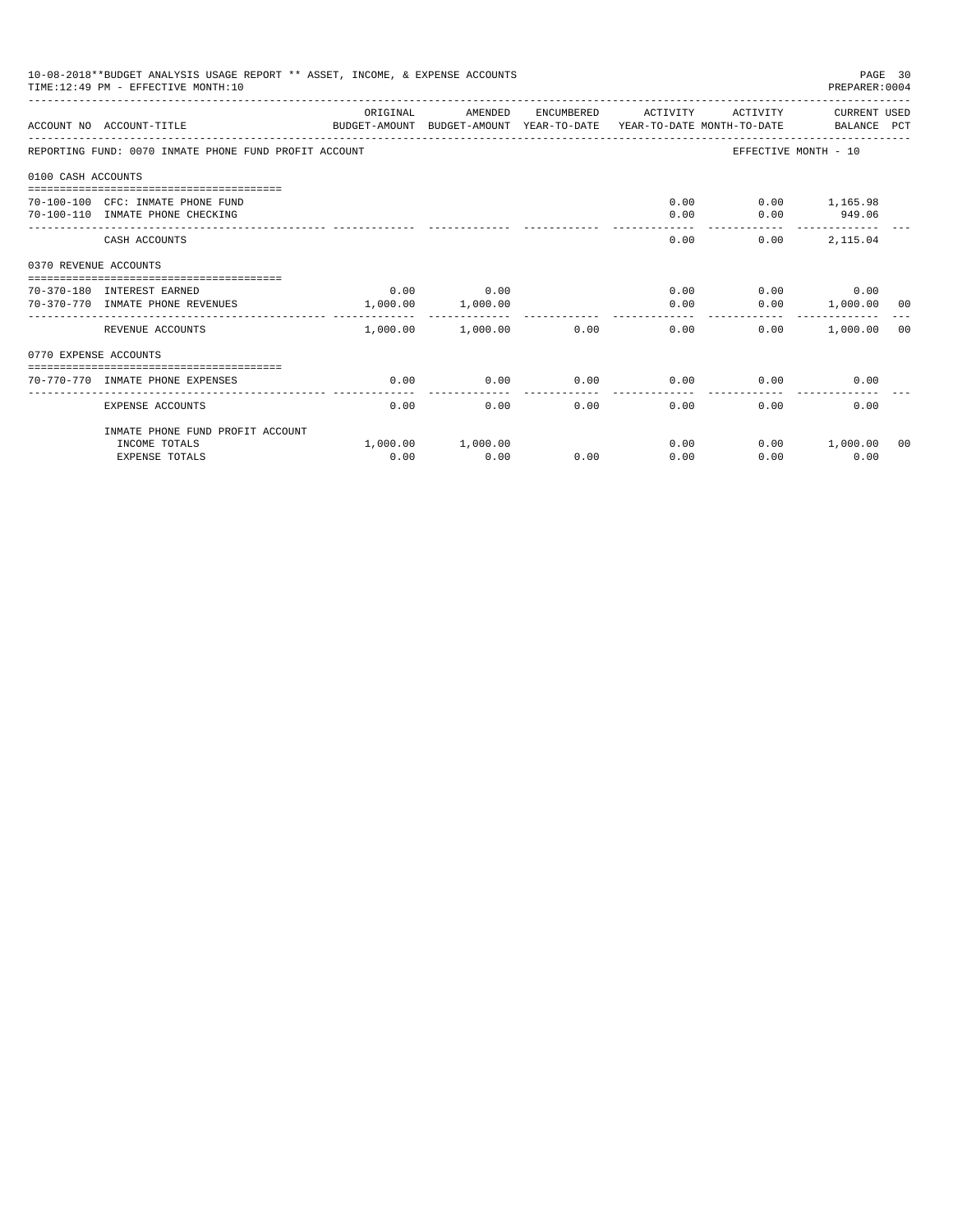|                       | 10-08-2018**BUDGET ANALYSIS USAGE REPORT ** ASSET, INCOME, & EXPENSE ACCOUNTS<br>TIME: 12:49 PM - EFFECTIVE MONTH: 10 |          |                                                |       |                                                              |                          | PAGE 31<br>PREPARER: 0004 |    |
|-----------------------|-----------------------------------------------------------------------------------------------------------------------|----------|------------------------------------------------|-------|--------------------------------------------------------------|--------------------------|---------------------------|----|
|                       | ACCOUNT NO ACCOUNT-TITLE COMPUTER ANOUNT BUDGET-AMOUNT HEAR-TO-DATE YEAR-TO-DATE MONTH-TO-DATE BALANCE PCT            | ORIGINAL | AMENDED                                        |       | ENCUMBERED ACTIVITY                                          |                          | ACTIVITY CURRENT USED     |    |
|                       | REPORTING FUND: 0072 HOT CHECK FUND                                                                                   |          |                                                |       |                                                              | EFFECTIVE MONTH - 10     |                           |    |
| 0100 CASH ACCOUNTS    |                                                                                                                       |          |                                                |       |                                                              |                          |                           |    |
|                       | 72-100-100 CFC: HOT CHECK FUND                                                                                        |          |                                                |       |                                                              | $0.00$ $0.00$ $2,708.83$ |                           |    |
|                       | 72-100-180 HOT CHECK CHECKING                                                                                         |          |                                                |       | 0.00                                                         |                          | $0.00$ 0.00               |    |
|                       | CASH ACCOUNTS                                                                                                         |          |                                                |       | 0.00                                                         | 0.00                     | 2,708.83                  |    |
| 0372 REVENUE ACCOUNTS |                                                                                                                       |          |                                                |       |                                                              |                          |                           |    |
|                       | 72-372-180 INTEREST EARNED                                                                                            |          | 35.00 35.00                                    |       |                                                              | $0.00$ $0.00$ $35.00$ 00 |                           |    |
|                       | 72-372-772 HOT CHECK REVENUES                                                                                         |          | 1,686.00 1,686.00                              |       | 0.00                                                         |                          | $0.00$ 1,686.00 00        |    |
|                       | REVENUE ACCOUNTS                                                                                                      |          | _________________________<br>1,721.00 1,721.00 | 0.00  | 0.00                                                         |                          | $0.00$ 1,721.00 00        |    |
| 0772 EXPENSE ACCOUNTS |                                                                                                                       |          |                                                |       |                                                              |                          |                           |    |
|                       | 72-772-772 HOT CHECK EXPENSES                                                                                         |          |                                                |       | $1,600.00$ $1,600.00$ $43.00$ $0.00$ $0.00$ $1,557.00$ $0.3$ |                          |                           |    |
|                       |                                                                                                                       |          |                                                |       |                                                              |                          |                           |    |
|                       | EXPENSE ACCOUNTS                                                                                                      |          | 1,600.00 1,600.00                              | 43.00 | 0.00                                                         | 0.00                     | 1,557.00 03               |    |
|                       | HOT CHECK FUND                                                                                                        |          |                                                |       |                                                              |                          |                           |    |
|                       | INCOME TOTALS                                                                                                         |          | 1,721.00 1,721.00                              |       | $0.00$ and $0.00$                                            |                          | $0.00$ 1,721.00           | 00 |
|                       | <b>EXPENSE TOTALS</b>                                                                                                 | 1,600.00 | 1,600.00                                       | 43.00 | 0.00                                                         | 0.00                     | 1,557.00                  | 03 |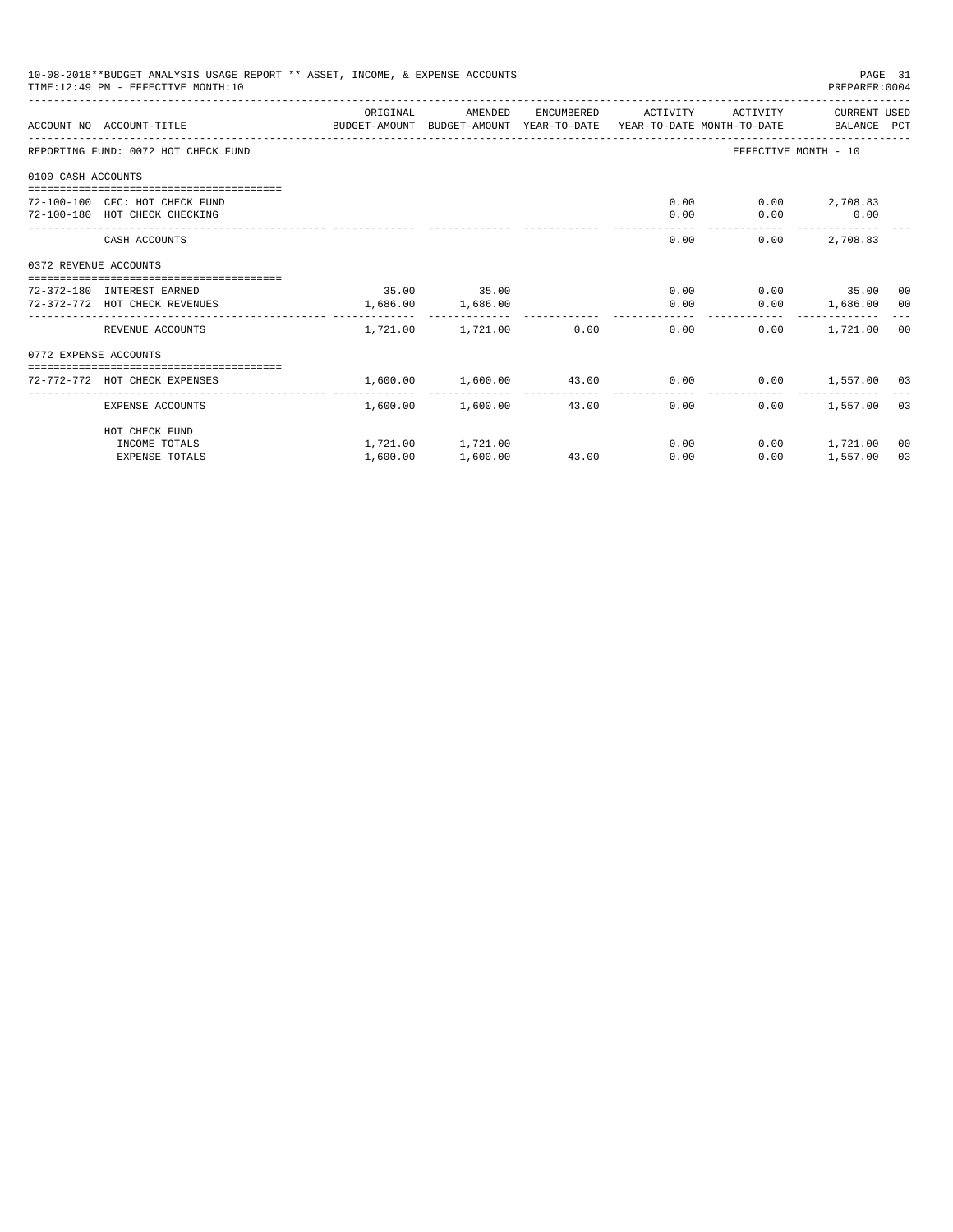|                       | 10-08-2018**BUDGET ANALYSIS USAGE REPORT ** ASSET, INCOME, & EXPENSE ACCOUNTS<br>TIME: 12:49 PM - EFFECTIVE MONTH: 10 |          |                                                                                |                 |                 |                  | PAGE 32<br>PREPARER: 0004   |                |
|-----------------------|-----------------------------------------------------------------------------------------------------------------------|----------|--------------------------------------------------------------------------------|-----------------|-----------------|------------------|-----------------------------|----------------|
|                       | ACCOUNT NO ACCOUNT-TITLE                                                                                              | ORIGINAL | AMENDED<br>BUDGET-AMOUNT BUDGET-AMOUNT YEAR-TO-DATE YEAR-TO-DATE MONTH-TO-DATE | ENCUMBERED      | ACTIVITY        | ACTIVITY         | CURRENT USED<br>BALANCE PCT |                |
|                       | REPORTING FUND: 0074 BAIL BOND FUND                                                                                   |          |                                                                                |                 |                 |                  | EFFECTIVE MONTH - 10        |                |
| 0100 CASH ACCOUNTS    |                                                                                                                       |          |                                                                                |                 |                 |                  |                             |                |
|                       | 74-100-100 CFC: BAIL BOND FUND                                                                                        |          |                                                                                |                 | 0.00            | $0.00$ 34,538.88 |                             |                |
|                       | CASH ACCOUNTS                                                                                                         |          |                                                                                |                 | 0.00            |                  | $0.00$ $34,538.88$          |                |
| 0374 REVENUE ACCOUNTS |                                                                                                                       |          |                                                                                |                 |                 |                  |                             |                |
|                       | 74-374-180 INTEREST EARNED                                                                                            | 0.00     | 0.00                                                                           |                 | 0.00            | 0.00             | 0.00                        |                |
|                       | 74-374-774 BAIL BOND FEES                                                                                             | 640.00   | 640.00                                                                         |                 | 0.00            | 0.00             | 640.00                      | 00             |
|                       | 74-374-775 SALE OF ESTRAY                                                                                             | 0.00     | 0.00                                                                           |                 | 0.00            | 0.00             | 0.00                        |                |
|                       | 74-374-776 CASH BAIL BOND'S                                                                                           | 4,400.00 | 4,400.00                                                                       |                 | 0.00            | 0.00             | 4,400.00 00                 |                |
|                       | REVENUE ACCOUNTS                                                                                                      | 5.040.00 | 5.040.00                                                                       | 0.00            | 0.00            | 0.00             | 5,040.00                    | - 0.0          |
| 0774 EXPENSE ACCOUNTS |                                                                                                                       |          |                                                                                |                 |                 |                  |                             |                |
|                       | 74-774-774 BAIL BOND EXPENSES                                                                                         | 600.00   | 600.00                                                                         | 0.00            | 0.00            | 0.00             | 600.00                      | ററ             |
|                       | 74-774-775 SALE OF ESTRAY                                                                                             | 0.00     | 0.00                                                                           | 0.00            | 0.00            | 0.00             | 0.00                        |                |
|                       | 74-774-776 CASH BOND EXPENSES                                                                                         | 0.00     | 0.00                                                                           | 0.00<br>------- | 0.00<br>------- | 0.00             | 0.00                        |                |
|                       | <b>EXPENSE ACCOUNTS</b>                                                                                               | 600.00   | 600.00                                                                         | 0.00            | 0.00            | 0.00             | 600.00                      | ററ             |
|                       | <b>BAIL BOND FUND</b>                                                                                                 |          |                                                                                |                 |                 |                  |                             |                |
|                       | INCOME TOTALS                                                                                                         |          | 5,040.00 5,040.00                                                              |                 | 0.00            | 0.00             | 5,040.00                    | 00             |
|                       | <b>EXPENSE TOTALS</b>                                                                                                 | 600.00   | 600.00                                                                         | 0.00            | 0.00            | 0.00             | 600.00                      | 0 <sup>0</sup> |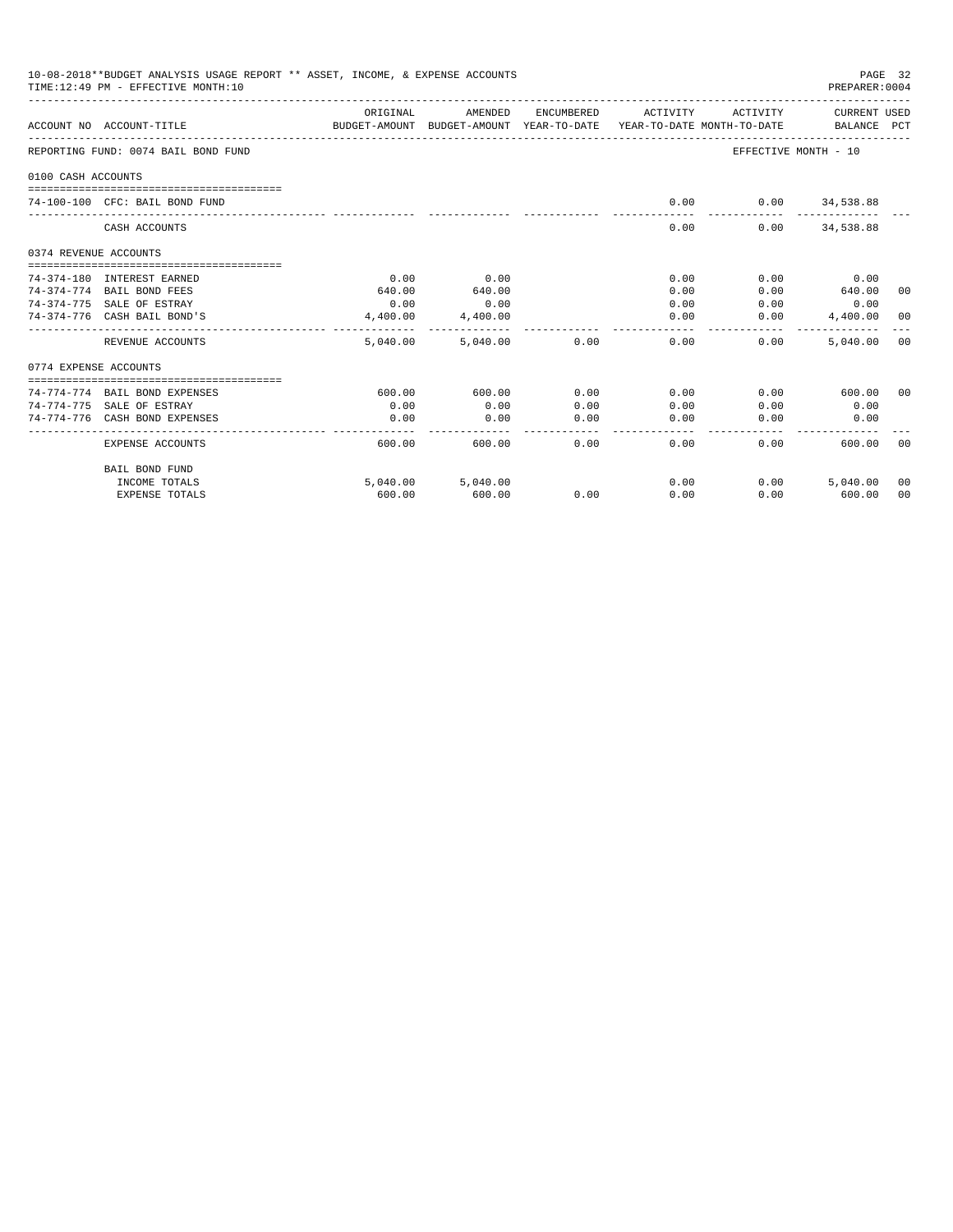|                       | 10-08-2018**BUDGET ANALYSIS USAGE REPORT ** ASSET, INCOME, & EXPENSE ACCOUNTS<br>PAGE 33<br>TIME: 12:49 PM - EFFECTIVE MONTH: 10<br>PREPARER: 0004 |               |                           |                |                                                                                             |                             |                         |                |  |  |
|-----------------------|----------------------------------------------------------------------------------------------------------------------------------------------------|---------------|---------------------------|----------------|---------------------------------------------------------------------------------------------|-----------------------------|-------------------------|----------------|--|--|
|                       | ACCOUNT NO ACCOUNT-TITLE                                                                                                                           | ORIGINAL      | AMENDED                   | ENCUMBERED     | ACTIVITY<br>BUDGET-AMOUNT BUDGET-AMOUNT YEAR-TO-DATE YEAR-TO-DATE MONTH-TO-DATE BALANCE PCT | ACTIVITY                    | CURRENT USED            |                |  |  |
|                       | REPORTING FUND: 0076 STATE CRIMINAL & CIVIL FEES FUND                                                                                              |               |                           |                |                                                                                             | EFFECTIVE MONTH - 10        |                         |                |  |  |
| 0100 CASH ACCOUNTS    |                                                                                                                                                    |               |                           |                |                                                                                             |                             |                         |                |  |  |
|                       | 76-100-100 CFC: STATE CRIMINAL & CIVIL FEES                                                                                                        |               |                           |                | 0.00                                                                                        |                             | $0.00$ 92,387.14        |                |  |  |
|                       | CASH ACCOUNTS                                                                                                                                      |               |                           |                | 0.00                                                                                        | . _ _ _ _ _ _ _ _ _<br>0.00 | 92,387.14               |                |  |  |
| 0376 REVENUE ACCOUNTS |                                                                                                                                                    |               |                           |                |                                                                                             |                             |                         |                |  |  |
|                       |                                                                                                                                                    |               |                           |                |                                                                                             |                             |                         |                |  |  |
|                       | 76-376-180 INTEREST EARNED                                                                                                                         | 0.00          | 0.00                      |                | 0.00                                                                                        | 0.00                        | 0.00                    |                |  |  |
|                       | 76-376-701 DELINQUENT CASES                                                                                                                        | 0.00          | 0.00<br>380.00            |                | 0.00                                                                                        | 0.00                        | 0.00                    |                |  |  |
|                       | 76-376-702 GUARDIANSHIP                                                                                                                            | 380.00        |                           |                | 0.00                                                                                        | 0.00                        | 380.00                  | 0 <sup>0</sup> |  |  |
|                       | 76-376-703 DC-CAR-BVS TO TX VITAL STATISTICS                                                                                                       | 6.00          | 6.00<br>2,000.00 2,000.00 |                | 0.00<br>0.00                                                                                | 0.00                        | 6.00<br>$0.00$ 2,000.00 | 0 <sup>0</sup> |  |  |
|                       | 76-376-704 PARKS & WILDLIFE<br>76-376-776 STATE FEE CRIMINAL & CIVIL                                                                               | 52,125.00     | 52,125.00                 |                | 0.00                                                                                        | 0.00                        | 52,125.00               | 0 <sup>0</sup> |  |  |
|                       |                                                                                                                                                    | -----------   |                           |                |                                                                                             |                             |                         | 00             |  |  |
|                       | REVENUE ACCOUNTS                                                                                                                                   | 54, 511, 00   | 54,511.00                 | 0.00           | 0.00                                                                                        | 0.00                        | 54,511.00 00            |                |  |  |
| 0776 EXPENSE ACCOUNTS |                                                                                                                                                    |               |                           |                |                                                                                             |                             |                         |                |  |  |
|                       | 76-776-701 DELINQUENT CASES                                                                                                                        | 1,000.00      | 1,000.00                  | 0.00           | 0.00                                                                                        |                             | 0.00 1,000.00           | 00             |  |  |
|                       | 76-776-703 DC-CAR-BVS TO TX VITAL STATISTICS                                                                                                       | 75.00         | 75.00                     | 0.00           | 0.00                                                                                        | 0.00                        | 75.00                   | 0 <sup>0</sup> |  |  |
|                       | 76-776-704 PARKS & WILDLIFE                                                                                                                        | 2,700.00      | 2,700.00                  | 0.00           | 0.00                                                                                        | 0.00                        | 2,700.00 00             |                |  |  |
|                       | 76-776-776 STATE FEE CRIMINAL & CIVIL                                                                                                              | 42,000.00     | 42,000.00                 | 0.00           | 0.00                                                                                        | 0.00                        | 42,000.00 00            |                |  |  |
|                       | EXPENSE ACCOUNTS                                                                                                                                   | ------------- | 45,775,00 45,775,00       | ------<br>0.00 | $- - - - - -$<br>0.00                                                                       | 0.00                        | 45,775,00 00            |                |  |  |
|                       | STATE CRIMINAL & CIVIL FEES FUND                                                                                                                   |               |                           |                |                                                                                             |                             |                         |                |  |  |
|                       | INCOME TOTALS                                                                                                                                      |               | 54,511.00 54,511.00       |                | 0.00                                                                                        | 0.00                        | 54,511.00 00            |                |  |  |
|                       | <b>EXPENSE TOTALS</b>                                                                                                                              | 45,775.00     | 45,775.00                 | 0.00           | 0.00                                                                                        | 0.00                        | 45,775.00               | 0 <sup>0</sup> |  |  |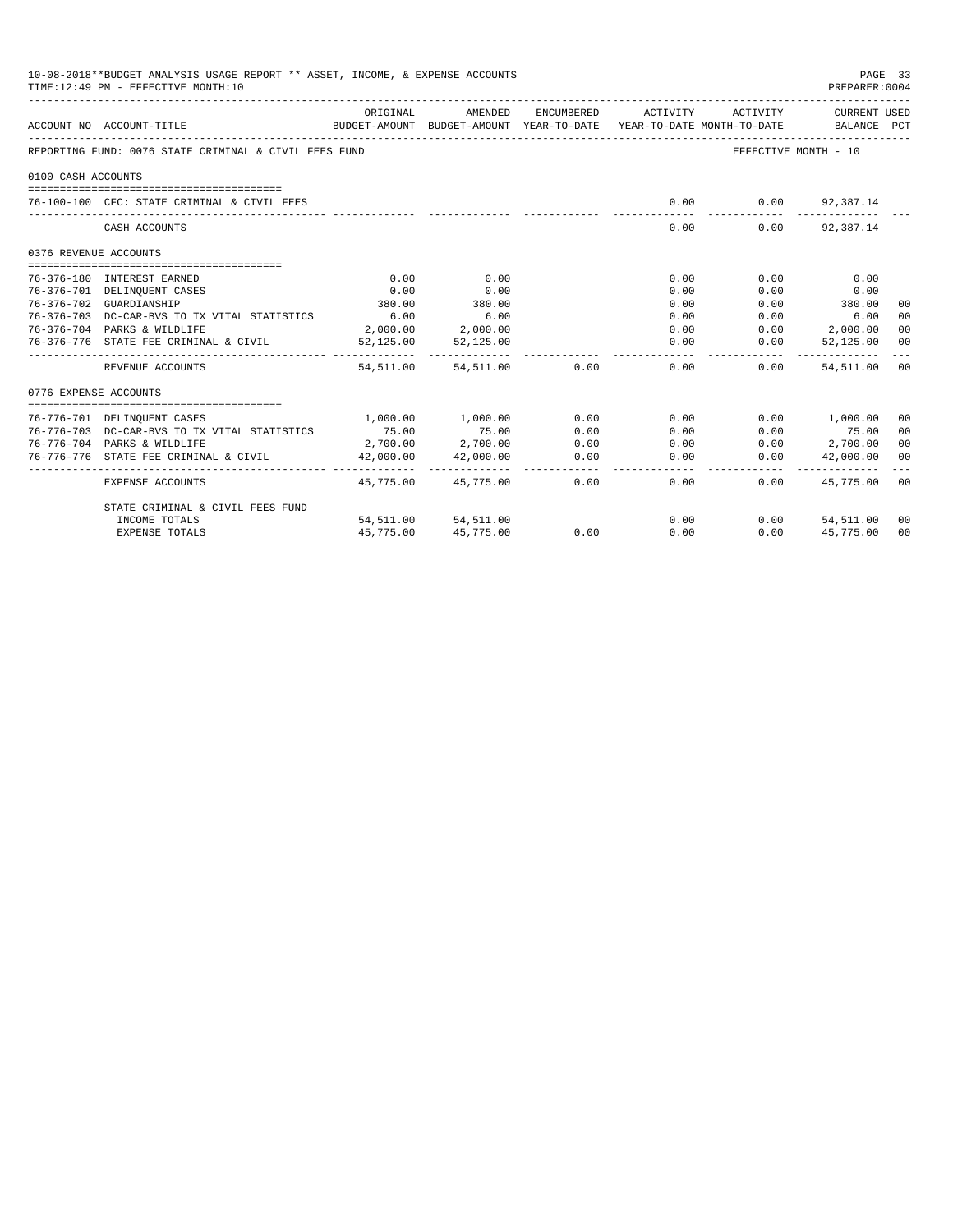|                       | 10-08-2018**BUDGET ANALYSIS USAGE REPORT ** ASSET, INCOME, & EXPENSE ACCOUNTS<br>TIME:12:49 PM - EFFECTIVE MONTH:10 |                        |                                                     |            |                   |                                        | PAGE 34<br>PREPARER: 0004          |                |
|-----------------------|---------------------------------------------------------------------------------------------------------------------|------------------------|-----------------------------------------------------|------------|-------------------|----------------------------------------|------------------------------------|----------------|
|                       | ___________________________<br>ACCOUNT NO ACCOUNT-TITLE                                                             | ORIGINAL               | AMENDED<br>BUDGET-AMOUNT BUDGET-AMOUNT YEAR-TO-DATE | ENCUMBERED | ACTIVITY          | ACTIVITY<br>YEAR-TO-DATE MONTH-TO-DATE | <b>CURRENT USED</b><br>BALANCE PCT |                |
|                       | REPORTING FUND: 0078 SENIOR CITIZENS FUND                                                                           |                        |                                                     |            |                   | EFFECTIVE MONTH - 10                   |                                    |                |
| 0100 CASH ACCOUNTS    |                                                                                                                     |                        |                                                     |            |                   |                                        |                                    |                |
|                       |                                                                                                                     |                        |                                                     |            |                   |                                        |                                    |                |
|                       | 78-100-100 CFC: SENIOR CITIZENS                                                                                     |                        |                                                     |            | 0.00              | 0.00                                   | $50, 383.38 -$                     |                |
|                       | CASH ACCOUNTS                                                                                                       |                        |                                                     |            | 0.00              | 0.00                                   | $50, 383.38 -$                     |                |
| 0378 REVENUE ACCOUNTS |                                                                                                                     |                        |                                                     |            |                   |                                        |                                    |                |
|                       |                                                                                                                     |                        |                                                     |            |                   |                                        |                                    |                |
|                       | 78-378-160 SALE OF FIXED ASSETS                                                                                     | 0.00                   | 0.00                                                |            | 0.00              | 0.00                                   | 0.00                               |                |
|                       | 78-378-180 INTEREST EARNED                                                                                          | 0.00                   | 0.00                                                |            | 0.00              | 0.00                                   | 0.00                               |                |
|                       | 78-378-710 WCTCOG PROGRAM                                                                                           | 22,000.00              | 22,000.00                                           |            | 0.00              | 0.00                                   | 22,000.00                          | 0 <sup>0</sup> |
|                       | 78-378-711 DEPT OF HUMAN RESOURCES                                                                                  | 0.00                   | 0.00                                                |            | 0.00              | 0.00                                   | 0.00                               |                |
|                       | 78-378-712 FOOD DONATIONS                                                                                           | 10,000.00              | 10,000.00                                           |            | 0.00              | 0.00                                   | 10,000.00                          | 0 <sub>0</sub> |
|                       | 78-378-713 BUILDING RENT                                                                                            | 400.00                 | 400.00                                              |            | 0.00              | 0.00                                   | 400.00                             | 00             |
|                       | 78-378-714 DEPT OF AGING & DISABILITY                                                                               | 20,000.00              | 20,000.00                                           |            | 0.00              | 0.00                                   | 20,000.00                          | 0 <sup>0</sup> |
|                       | 78-378-815 INCOME FROM OTHER FUNDS                                                                                  | 36,000.00<br>--------  | 36,000.00<br>-----------                            |            | 0.00              | 0.00                                   | 36,000.00                          | 0 <sup>0</sup> |
|                       | REVENUE ACCOUNTS                                                                                                    | 88,400.00              | 88,400.00                                           | 0.00       | 0.00              | 0.00                                   | 88,400.00                          | 0 <sub>0</sub> |
| 0778 EXPENSE ACCOUNTS |                                                                                                                     |                        |                                                     |            |                   |                                        |                                    |                |
|                       |                                                                                                                     |                        |                                                     |            |                   |                                        |                                    |                |
|                       | 78-778-100 SALARY - GENERAL PAYROLL                                                                                 | 21,912.00              | 21,912.00                                           | 0.00       | 0.00              | 0.00                                   | 21,912.00                          | 00             |
|                       | 78-778-105 LONGEVITY PAY                                                                                            | 0.00                   | 0.00                                                | 0.00       | 0.00              | 0.00                                   | 0.00                               |                |
|                       | 78-778-110 SALARY - FULL TIME (PART TIME)                                                                           | 33,813.00              | 33,813.00                                           | 0.00       | 0.00              | 0.00                                   | 33,813.00                          | 0 <sup>0</sup> |
|                       | 78-778-200 FICA EXPENSE                                                                                             | 4,263.00               | 4,263.00                                            | 0.00       | 0.00              | 0.00                                   | 4,263.00                           | 0 <sup>0</sup> |
|                       | 78-778-205 RETIREMENT                                                                                               | 4,587.00               | 4,587.00                                            | 0.00       | 0.00              | 0.00                                   | 4,587.00                           | 0 <sup>0</sup> |
| 78-778-300 TRAVEL     |                                                                                                                     | 1,500.00               | 1,500.00                                            | 72.49      | 0.00              | 0.00                                   | 1,427.51                           | 05             |
| 78-778-305 SUPPLIES   |                                                                                                                     | 2,000.00               | 2,000.00                                            | 0.00       | 0.00              | 0.00                                   | 2,000.00                           | 0 <sup>0</sup> |
|                       | 78-778-310 COMMUNICATIONS                                                                                           | 960.00                 | 960.00                                              | 60.40      | 0.00              | 0.00                                   | 899.60                             | 06             |
|                       | 78-778-320 REPAIRS & MAINTENANCE                                                                                    | 2,000.00               | 2,000.00                                            | 75.00      | 0.00              | 0.00                                   | 1,925.00                           | 04             |
| 78-778-380 UTILITIES  |                                                                                                                     | 6,500.00               | 6,500.00                                            | 72.74      | 0.00              | 0.00                                   | 6,427.26                           | 01             |
|                       | 78-778-400 NEW EQUIPMENT                                                                                            | 5,450.00               | 5,450.00                                            | 0.00       | 0.00              | 0.00                                   | 5,450.00                           | 0 <sup>0</sup> |
|                       | 78-778-680 VAN EXPENSE                                                                                              | 4,500.00               | 4,500.00                                            | 296.74     | 0.00              | 0.00                                   | 4,203.26                           | 07             |
|                       | 78-778-690 EDIBLE GOODS                                                                                             | 25,000.00              | 25,000.00                                           | 0.00       | 0.00              | 0.00                                   | 25,000.00                          | 0 <sub>0</sub> |
|                       | 78-778-692 PAPER GOODS                                                                                              | 7,900.00<br>---------- | 7,900.00<br>.                                       | 0.00       | 0.00<br>$- - - -$ | 0.00<br>-----                          | 7,900.00<br>-----                  | 00<br>$- - -$  |
|                       | EXPENSE ACCOUNTS                                                                                                    | 120,385.00             | 120,385.00                                          | 577.37     | 0.00              | 0.00                                   | 119,807.63                         | 00             |
|                       | SENIOR CITIZENS FUND                                                                                                |                        |                                                     |            |                   |                                        |                                    |                |
|                       | INCOME TOTALS                                                                                                       | 88,400.00              | 88,400.00                                           |            | 0.00              | 0.00                                   | 88,400.00                          | 00             |
|                       | <b>EXPENSE TOTALS</b>                                                                                               | 120,385.00             | 120,385.00                                          | 577.37     | 0.00              | 0.00                                   | 119,807.63                         | 0 <sub>0</sub> |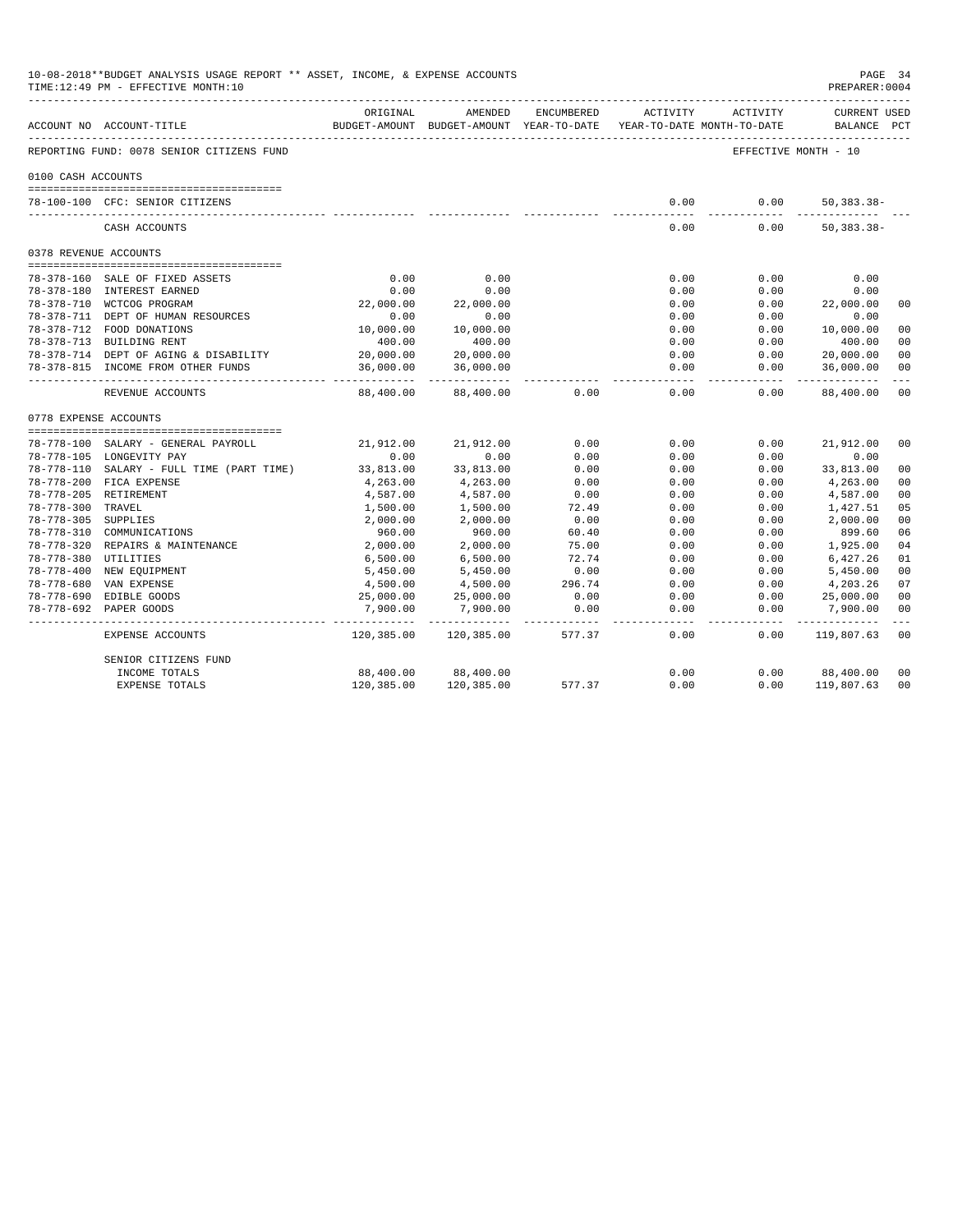| 10-08-2018**BUDGET ANALYSIS USAGE REPORT ** ASSET, INCOME, & EXPENSE ACCOUNTS<br>TIME: 12:49 PM - EFFECTIVE MONTH: 10<br>PREPARER: 0004 |                                                                                                                  |          |                        |            |                                 |          |                                                         |                |
|-----------------------------------------------------------------------------------------------------------------------------------------|------------------------------------------------------------------------------------------------------------------|----------|------------------------|------------|---------------------------------|----------|---------------------------------------------------------|----------------|
|                                                                                                                                         | ACCOUNT NO ACCOUNT-TITLE CONTROL SUDGET-AMOUNT BUDGET-AMOUNT YEAR-TO-DATE YEAR-TO-DATE MONTH-TO-DATE BALANCE PCT | ORIGINAL | AMENDED                | ENCUMBERED | ACTIVITY                        | ACTIVITY | CURRENT USED                                            |                |
|                                                                                                                                         | REPORTING FUND: 0080 LEOSE GRANT FUND                                                                            |          |                        |            |                                 |          | EFFECTIVE MONTH - 10                                    |                |
| 0100 CASH ACCOUNTS                                                                                                                      |                                                                                                                  |          |                        |            |                                 |          |                                                         |                |
|                                                                                                                                         | 80-100-100 CFC: LEOSE GRANT CHECKING                                                                             |          |                        |            | 0.00                            |          | $0.00$ 3,479.85                                         |                |
|                                                                                                                                         | CASH ACCOUNTS                                                                                                    |          |                        |            | 0.00                            | 0.00     | 3,479.85                                                |                |
| 0380 REVENUE ACCOUNTS                                                                                                                   |                                                                                                                  |          |                        |            |                                 |          |                                                         |                |
|                                                                                                                                         | 80-380-180 INTEREST EARNED                                                                                       | 0.00     | 0.00                   |            | 0.00                            |          | $0.00$ 0.00                                             |                |
|                                                                                                                                         | 80-380-800 LEOSE GRANT REVENUES                                                                                  | 1,400.00 | 1,400.00               |            | 0.00                            |          | $0.00$ 1,400.00 00<br>_________________________________ |                |
|                                                                                                                                         | REVENUE ACCOUNTS                                                                                                 |          | 1,400.00 1,400.00 0.00 |            | 0.00                            | 0.00     | 1,400.00 00                                             |                |
| 0800 EXPENSE ACCOUNTS                                                                                                                   |                                                                                                                  |          |                        |            |                                 |          |                                                         |                |
|                                                                                                                                         | 80-800-800 LEOSE GRANT EXPENSES                                                                                  |          | 1,400.00 1,400.00 0.00 |            | 0.00                            |          | $0.00$ 1,400.00 00                                      |                |
|                                                                                                                                         | -------------------- -<br>EXPENSE ACCOUNTS                                                                       | -------  | 1,400.00 1,400.00      | 0.00       | . _ _ _ _ _ _ _ _ _ _ _<br>0.00 | 0.00     | 1,400.00 00                                             |                |
|                                                                                                                                         | LEOSE GRANT FUND                                                                                                 |          |                        |            |                                 |          |                                                         |                |
|                                                                                                                                         | INCOME TOTALS                                                                                                    |          | 1,400.00 1,400.00      |            | 0.00                            |          | $0.00$ 1,400.00                                         | 0 <sup>0</sup> |
|                                                                                                                                         | <b>EXPENSE TOTALS</b>                                                                                            | 1,400.00 | 1,400.00               | 0.00       | 0.00                            | 0.00     | 1,400.00                                                | 00             |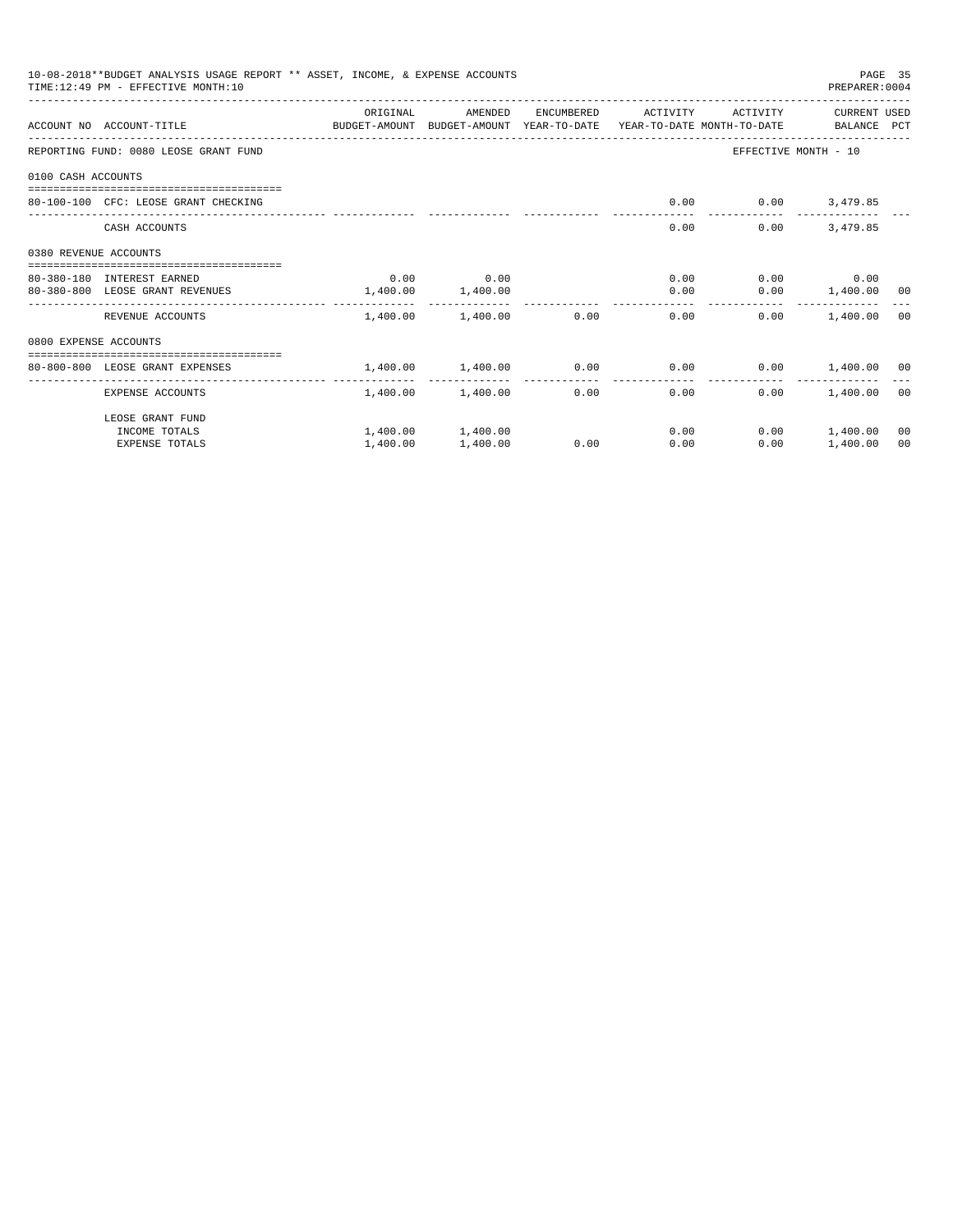| 10-08-2018**BUDGET ANALYSIS USAGE REPORT ** ASSET, INCOME, & EXPENSE ACCOUNTS<br>PAGE 36<br>TIME: 12:49 PM - EFFECTIVE MONTH: 10<br>PREPARER: 0004 |                                                                                                                   |                   |                            |                       |                       |              |                          |  |  |
|----------------------------------------------------------------------------------------------------------------------------------------------------|-------------------------------------------------------------------------------------------------------------------|-------------------|----------------------------|-----------------------|-----------------------|--------------|--------------------------|--|--|
|                                                                                                                                                    | BUDGET-AMOUNT BUDGET-AMOUNT YEAR-TO-DATE  YEAR-TO-DATE MONTH-TO-DATE      BALANCE PCT<br>ACCOUNT NO ACCOUNT-TITLE | ORIGINAL          | AMENDED                    |                       | ENCUMBERED ACTIVITY   |              | ACTIVITY CURRENT USED    |  |  |
|                                                                                                                                                    | REPORTING FUND: 0082 JUSTICE COURT TECHNOLOGY FUND                                                                |                   |                            |                       |                       |              | EFFECTIVE MONTH - 10     |  |  |
| 0100 CASH ACCOUNTS                                                                                                                                 |                                                                                                                   |                   |                            |                       |                       |              |                          |  |  |
|                                                                                                                                                    | 82-100-100 CFC: JUSTICE COURT TECH CHECKING                                                                       |                   |                            |                       | 0.00                  |              | $0.00$ 6,953.72          |  |  |
|                                                                                                                                                    | CASH ACCOUNTS                                                                                                     |                   |                            |                       |                       | 0.00         | 6,953.72<br>0.00         |  |  |
| 0380 REVENUE ACCOUNTS                                                                                                                              |                                                                                                                   |                   |                            |                       |                       |              |                          |  |  |
|                                                                                                                                                    |                                                                                                                   |                   |                            |                       |                       |              |                          |  |  |
|                                                                                                                                                    | 82-380-180 INTEREST EARNED                                                                                        |                   | 12.00 12.00                |                       |                       |              | $0.00$ $0.00$ $12.00$ 00 |  |  |
|                                                                                                                                                    | 82-380-820 JUSTICE COURT TECH FEES                                                                                | 1,916.00 1,916.00 |                            |                       | 0.00                  |              | $0.00$ 1,916.00 00       |  |  |
|                                                                                                                                                    | REVENUE ACCOUNTS                                                                                                  |                   | $1,928.00$ $1,928.00$ 0.00 |                       |                       | 0.00         | $0.00$ 1,928.00 00       |  |  |
| 0820 EXPENSE ACCOUNTS                                                                                                                              |                                                                                                                   |                   |                            |                       |                       |              |                          |  |  |
|                                                                                                                                                    |                                                                                                                   |                   |                            |                       |                       |              |                          |  |  |
|                                                                                                                                                    | 82-820-820 JUSTICE COURT TECH EXPENSES                                                                            | 0.00              | 0.00                       | 0.00<br>------------- | 0.00<br>------------- | 0.00         | 0.00                     |  |  |
|                                                                                                                                                    | EXPENSE ACCOUNTS                                                                                                  | 0.00              | 0.00                       | 0.00                  |                       | 0.00<br>0.00 | 0.00                     |  |  |
|                                                                                                                                                    | JUSTICE COURT TECHNOLOGY FUND                                                                                     |                   |                            |                       |                       |              |                          |  |  |
|                                                                                                                                                    | INCOME TOTALS                                                                                                     |                   | 1,928.00 1,928.00          |                       | 0.00                  |              | $0.00$ 1,928.00<br>00    |  |  |
|                                                                                                                                                    | <b>EXPENSE TOTALS</b>                                                                                             | 0.00              | 0.00                       | 0.00                  | 0.00                  | 0.00         | 0.00                     |  |  |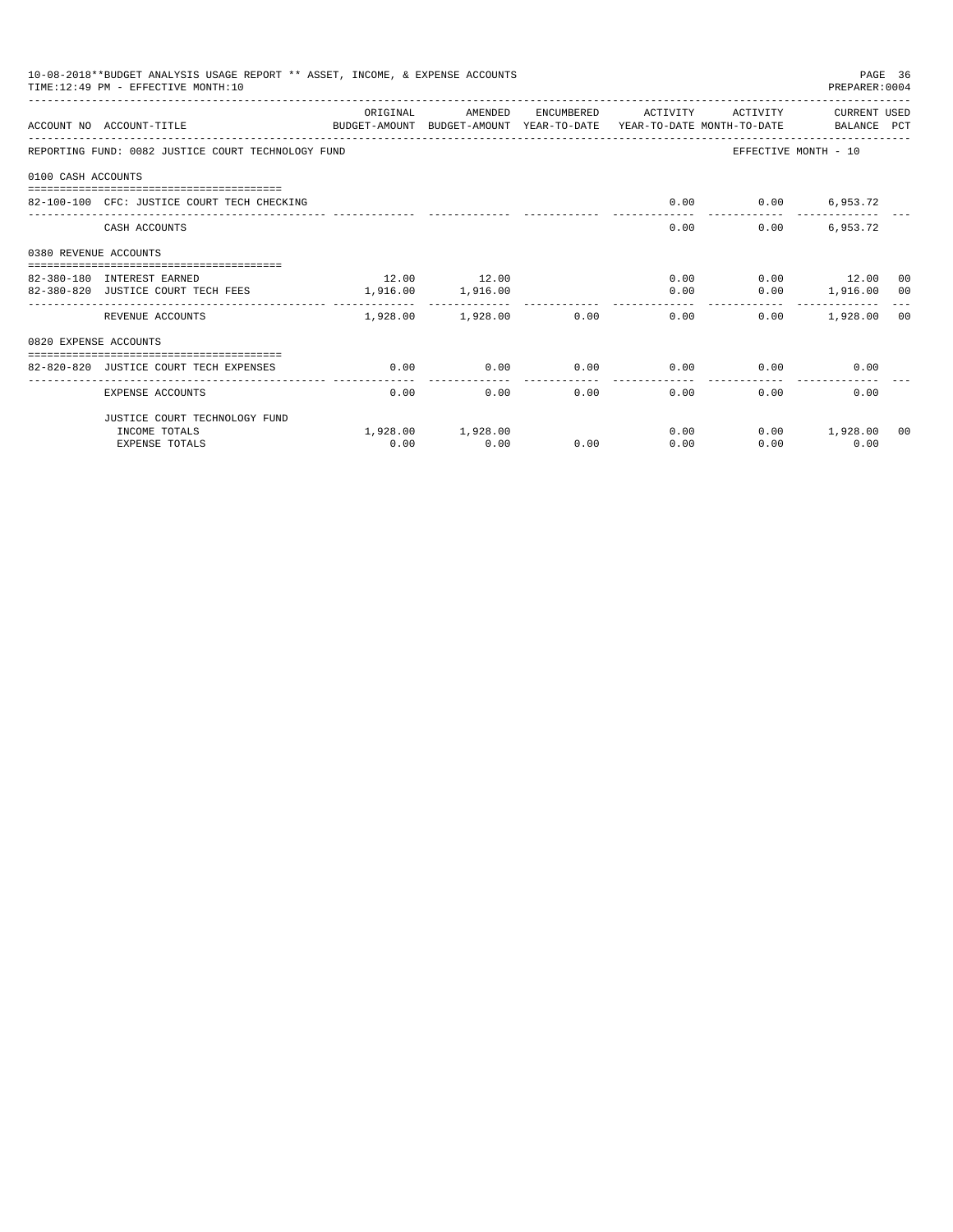| 10-08-2018**BUDGET ANALYSIS USAGE REPORT ** ASSET, INCOME, & EXPENSE ACCOUNTS<br>TIME: 12:49 PM - EFFECTIVE MONTH: 10 |                                                                                  |                       |                                                                                |                |                    |                      |                             | PAGE 37<br>PREPARER: 0004 |
|-----------------------------------------------------------------------------------------------------------------------|----------------------------------------------------------------------------------|-----------------------|--------------------------------------------------------------------------------|----------------|--------------------|----------------------|-----------------------------|---------------------------|
|                                                                                                                       | ACCOUNT NO ACCOUNT-TITLE                                                         | ORIGINAL              | AMENDED<br>BUDGET-AMOUNT BUDGET-AMOUNT YEAR-TO-DATE YEAR-TO-DATE MONTH-TO-DATE | ENCUMBERED     | ACTIVITY           | ACTIVITY             | CURRENT USED<br>BALANCE PCT |                           |
|                                                                                                                       | REPORTING FUND: 0084 FC DRUG FORFEITURE FUND                                     |                       |                                                                                |                |                    | EFFECTIVE MONTH - 10 |                             |                           |
| 0100 CASH ACCOUNTS                                                                                                    |                                                                                  |                       |                                                                                |                |                    |                      |                             |                           |
|                                                                                                                       |                                                                                  |                       |                                                                                |                |                    |                      |                             |                           |
|                                                                                                                       | 84-100-100 CFC: FC DRUG FORFEITURE CHECKING                                      |                       |                                                                                |                | 0.00               |                      | $0.00$ 1,134.61-            |                           |
|                                                                                                                       | 84-100-150 CFC: FC DRUG FORFEITURE CHECKING                                      |                       |                                                                                |                | 0.00               | 0.00                 | 51,637.24                   |                           |
|                                                                                                                       | CASH ACCOUNTS                                                                    |                       |                                                                                |                | 0.00               | 0.00                 | 50,502.63                   |                           |
| 0384 REVENUE ACCOUNTS                                                                                                 |                                                                                  |                       |                                                                                |                |                    |                      |                             |                           |
|                                                                                                                       |                                                                                  |                       |                                                                                |                |                    |                      |                             |                           |
|                                                                                                                       | 84-384-180 INTEREST EARNED                                                       | 0.00                  | 0.00                                                                           |                | 0.00               | 0.00                 | 0.00                        |                           |
|                                                                                                                       | 84-384-840 FC DRUG FORFEITURE REVENUES<br>-------------------------------------- | 0.00<br>. <u>.</u>    | 0.00                                                                           |                | 0.00<br>---------- | 0.00                 | 0.00                        |                           |
|                                                                                                                       | REVENUE ACCOUNTS                                                                 | 0.00                  | 0.00                                                                           | 0.00           | 0.00               | 0.00                 | 0.00                        |                           |
| 0840 EXPENSE ACCOUNTS                                                                                                 |                                                                                  |                       |                                                                                |                |                    |                      |                             |                           |
|                                                                                                                       | 84-840-110 ADMIN ASSISTANT - SUPPLEMENT                                          | 0.00                  | 0.00                                                                           | 0.00           | 0.00               | 0.00                 | 0.00                        |                           |
|                                                                                                                       | 84-840-200 FICA EXPENSE                                                          | 0.00                  | 0.00                                                                           | 0.00           | 0.00               | 0.00                 | 0.00                        |                           |
|                                                                                                                       | 84-840-205 RETIREMENT EXPENSE                                                    | 0.00                  | 0.00                                                                           | 0.00           | 0.00               | 0.00                 | 0.00                        |                           |
|                                                                                                                       | 84-840-210 MEDICAL INSURANCE                                                     | 0.00                  | 0.00                                                                           | 0.00           | 0.00               | 0.00                 | 0.00                        |                           |
|                                                                                                                       | 84-840-840 FC DRUG FORFEITURE EXPENSES                                           | 52,000.00             | 52,000.00                                                                      | 0.00           | 0.00               | 0.00                 | 52,000.00                   | 00                        |
|                                                                                                                       | <b>EXPENSE ACCOUNTS</b>                                                          | --------<br>52,000.00 | 52,000.00                                                                      | ------<br>0.00 | 0.00               | 0.00                 | 52,000.00                   | 0 <sub>0</sub>            |
|                                                                                                                       | FC DRUG FORFEITURE FUND                                                          |                       |                                                                                |                |                    |                      |                             |                           |
|                                                                                                                       | INCOME TOTALS                                                                    | 0.00                  | 0.00                                                                           |                | 0.00               |                      | 0.00<br>0.00                |                           |
|                                                                                                                       | <b>EXPENSE TOTALS</b>                                                            | 52,000.00             | 52,000.00                                                                      | 0.00           | 0.00               | 0.00                 | 52,000.00                   | 00                        |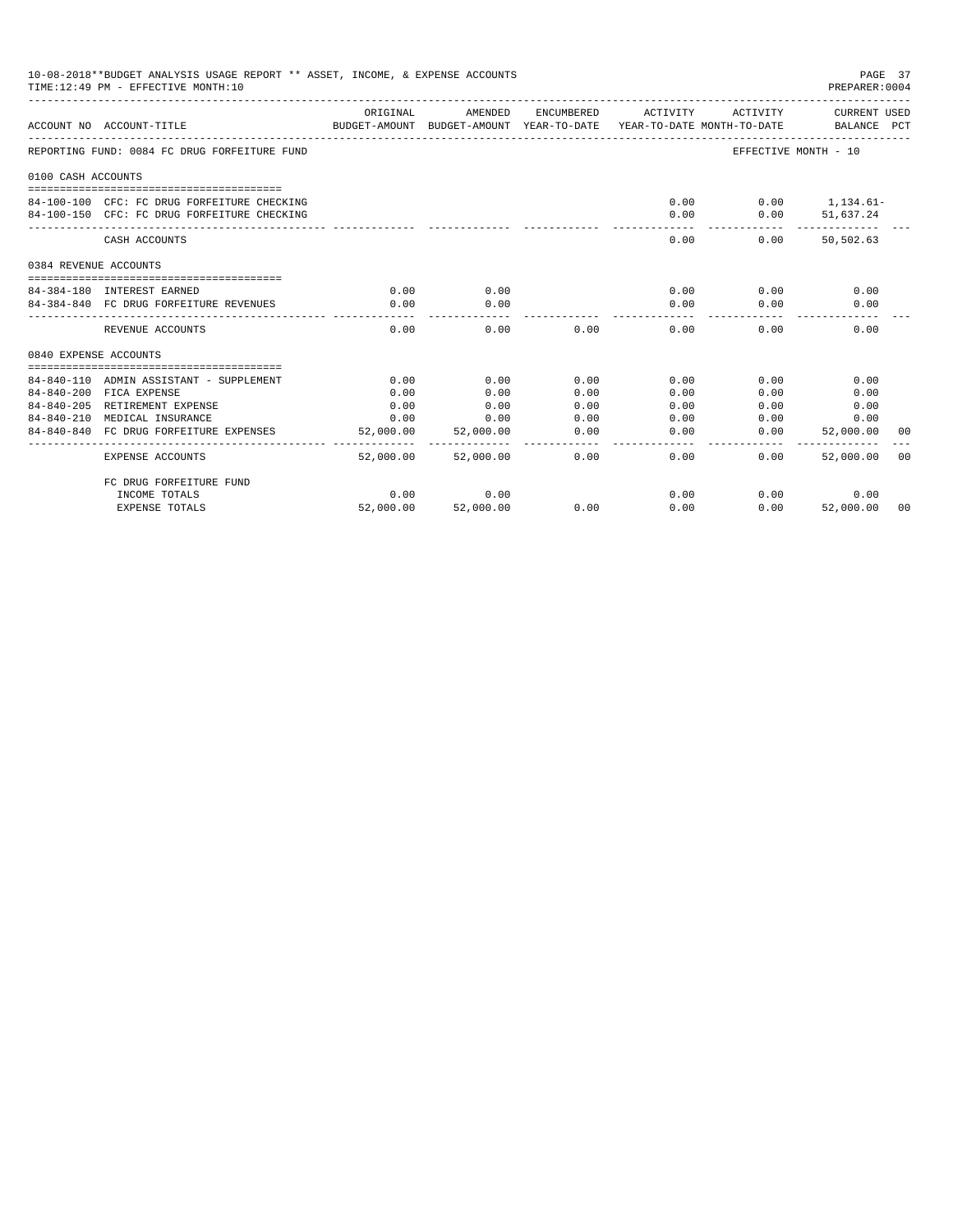|                       | 10-08-2018**BUDGET ANALYSIS USAGE REPORT ** ASSET, INCOME, & EXPENSE ACCOUNTS<br>TIME: 12:49 PM - EFFECTIVE MONTH: 10 |           |         |            |                 |          | PAGE 38<br>PREPARER: 0004 |
|-----------------------|-----------------------------------------------------------------------------------------------------------------------|-----------|---------|------------|-----------------|----------|---------------------------|
|                       | ACCOUNT NO ACCOUNT-TITLE CONTROL SUDGET-AMOUNT BUDGET-AMOUNT YEAR-TO-DATE YEAR-TO-DATE MONTH-TO-DATE BALANCE PCT      | OR TGTNAL | AMENDED | ENCUMBERED | ACTIVITY        | ACTIVITY | CURRENT USED              |
|                       | REPORTING FUND: 0086 CETRZ GRANT FUND                                                                                 |           |         |            |                 |          | EFFECTIVE MONTH - 10      |
| 0100 CASH ACCOUNTS    |                                                                                                                       |           |         |            |                 |          |                           |
|                       | 86-100-100 CFC - CETRZ GRANT                                                                                          |           |         |            | 0.00            | 0.00     | 0.00                      |
|                       | CASH ACCOUNTS                                                                                                         |           |         |            | 0.00            | 0.00     | 0.00                      |
| 0380 REVENUE ACCOUNTS |                                                                                                                       |           |         |            |                 |          |                           |
|                       | 86-380-180 INTEREST EARNED                                                                                            | 0.00      | 0.00    |            | 0.00            | 0.00     | 0.00                      |
|                       | 86-380-800 CETRZ GRANT REVENUES                                                                                       | 0.00      | 0.00    |            | 0.00<br>------- | 0.00     | 0.00                      |
|                       | REVENUE ACCOUNTS                                                                                                      | 0.00      | 0.00    | 0.00       | 0.00            | 0.00     | 0.00                      |
| 0800 EXPENSE ACCOUNTS |                                                                                                                       |           |         |            |                 |          |                           |
|                       | 86-800-800 CETRZ GRANT EXPENSE ACCOUNTS                                                                               | 0.00      | 0.00    | 0.00       | 0.00            | 0.00     | 0.00                      |
|                       | EXPENSE ACCOUNTS                                                                                                      | 0.00      | 0.00    | 0.00       | ------<br>0.00  | 0.00     | 0.00                      |
|                       | CETRZ GRANT FUND                                                                                                      |           |         |            |                 |          |                           |
|                       | INCOME TOTALS                                                                                                         | 0.00      | 0.00    |            | 0.00            | 0.00     | 0.00                      |
|                       | <b>EXPENSE TOTALS</b>                                                                                                 | 0.00      | 0.00    | 0.00       | 0.00            | 0.00     | 0.00                      |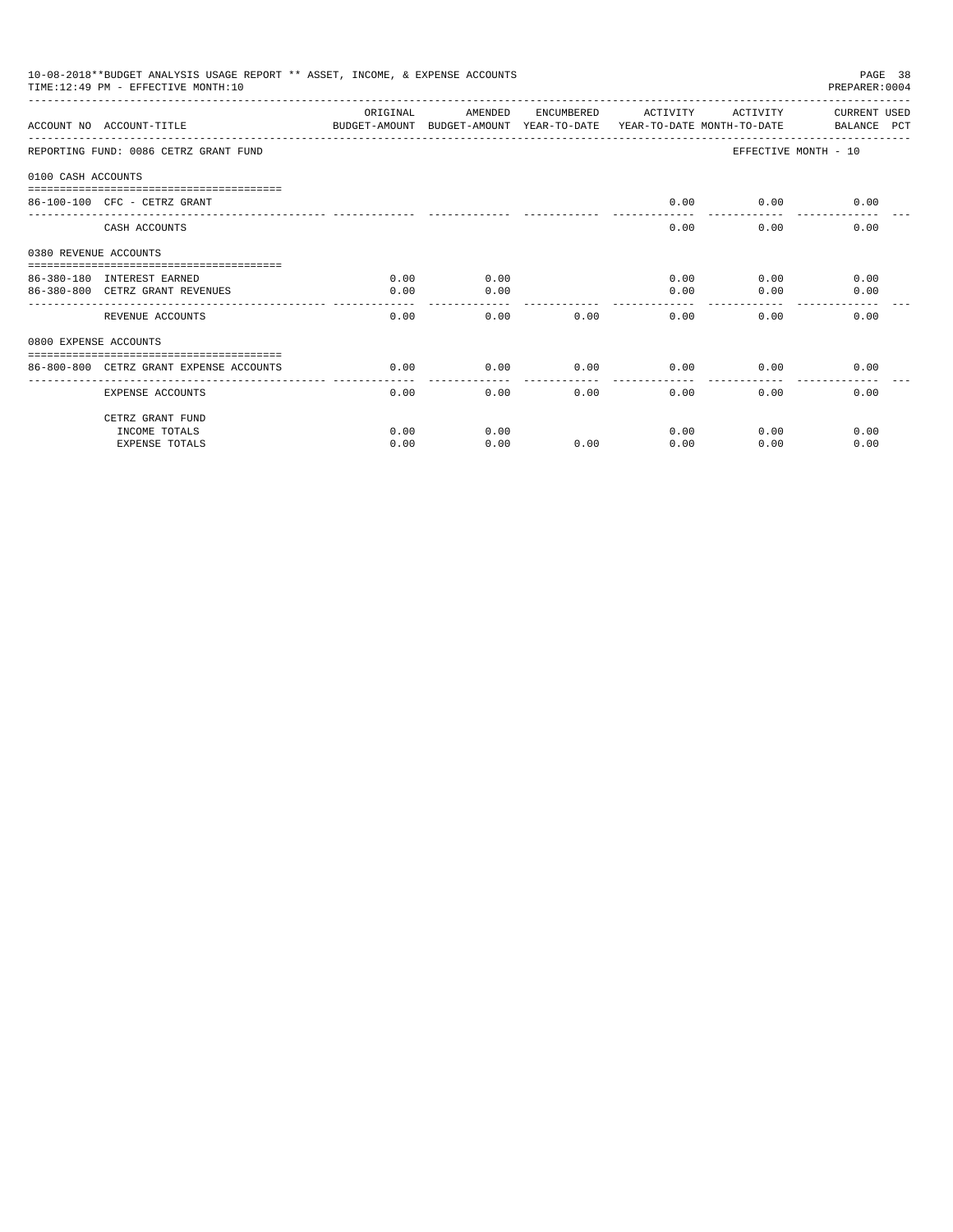| 10-08-2018**BUDGET ANALYSIS USAGE REPORT ** ASSET, INCOME, & EXPENSE ACCOUNTS<br>TIME:12:49 PM - EFFECTIVE MONTH:10<br>PREPARER: 0004 |                                        |                                                                                             |                            |                 |                      |                                       |                  |    |
|---------------------------------------------------------------------------------------------------------------------------------------|----------------------------------------|---------------------------------------------------------------------------------------------|----------------------------|-----------------|----------------------|---------------------------------------|------------------|----|
|                                                                                                                                       | ACCOUNT NO ACCOUNT-TITLE               | ORIGINAL<br>BUDGET-AMOUNT BUDGET-AMOUNT YEAR-TO-DATE YEAR-TO-DATE MONTH-TO-DATE BALANCE PCT | AMENDED                    | ENCUMBERED      | ACTIVITY             | ACTIVITY                              | CURRENT USED     |    |
|                                                                                                                                       | REPORTING FUND: 0088 AIRPORT FUND      |                                                                                             |                            |                 |                      | EFFECTIVE MONTH - 10                  |                  |    |
| 0100 CASH ACCOUNTS                                                                                                                    |                                        |                                                                                             |                            |                 |                      |                                       |                  |    |
|                                                                                                                                       | 88-100-100 CFC - AIRPORT FUND          |                                                                                             |                            |                 | 0.00                 | $0.00$ 18,230.65                      |                  |    |
|                                                                                                                                       | CASH ACCOUNTS                          |                                                                                             |                            |                 | 0.00                 |                                       | $0.00$ 18,230.65 |    |
| 0380 REVENUE ACCOUNTS                                                                                                                 |                                        |                                                                                             |                            |                 |                      |                                       |                  |    |
|                                                                                                                                       | 88-380-180 INTEREST EARNED             | 0.00                                                                                        | 0.00                       |                 | 0.00                 |                                       | $0.00$ 0.00      |    |
|                                                                                                                                       | 88-380-810 AIRPORT REVENUES            | 3,280.00                                                                                    | 3,280.00                   |                 | 0.00<br>------------ | 0.00<br>_____________________________ | 3,280.00 00      |    |
|                                                                                                                                       | REVENUE ACCOUNTS                       |                                                                                             | $3,280.00$ $3,280.00$ 0.00 |                 | 0.00                 | $0.00 -$                              | 3,280,00 00      |    |
| 0800 EXPENSE ACCOUNTS                                                                                                                 |                                        |                                                                                             |                            |                 |                      |                                       |                  |    |
|                                                                                                                                       | 88-800-120 PART TIME SALARY            | 0.00                                                                                        | 0.00                       | 0.00            | 0.00                 | 0.00                                  | 0.00             |    |
|                                                                                                                                       | 88-800-200 FICA - EMPLOYER MATCH       | 0.00                                                                                        | 0.00                       | 0.00            | 0.00                 | 0.00                                  | 0.00             |    |
|                                                                                                                                       | 88-800-205 RETIREMENT - EMPLOYER MATCH | 0.00                                                                                        | 0.00                       | 0.00            | 0.00                 | 0.00                                  | 0.00             |    |
|                                                                                                                                       | 88-800-810 AIRPORT EXPENSES            | 3,000.00                                                                                    | 3,000.00<br>-------------- | 130.00          | 0.00                 | 0.00                                  | 2,870.00 04      |    |
|                                                                                                                                       | EXPENSE ACCOUNTS                       | 3,000.00                                                                                    |                            | 3,000.00 130.00 | 0.00                 | 0.00                                  | 2,870,00 04      |    |
|                                                                                                                                       | AIRPORT FUND                           |                                                                                             |                            |                 |                      |                                       |                  |    |
|                                                                                                                                       | INCOME TOTALS                          |                                                                                             | 3,280.00 3,280.00          |                 | 0.00                 | 0.00                                  | 3,280.00 00      |    |
|                                                                                                                                       | <b>EXPENSE TOTALS</b>                  | 3,000.00                                                                                    | 3,000.00                   | 130.00          | 0.00                 | 0.00                                  | 2,870.00         | 04 |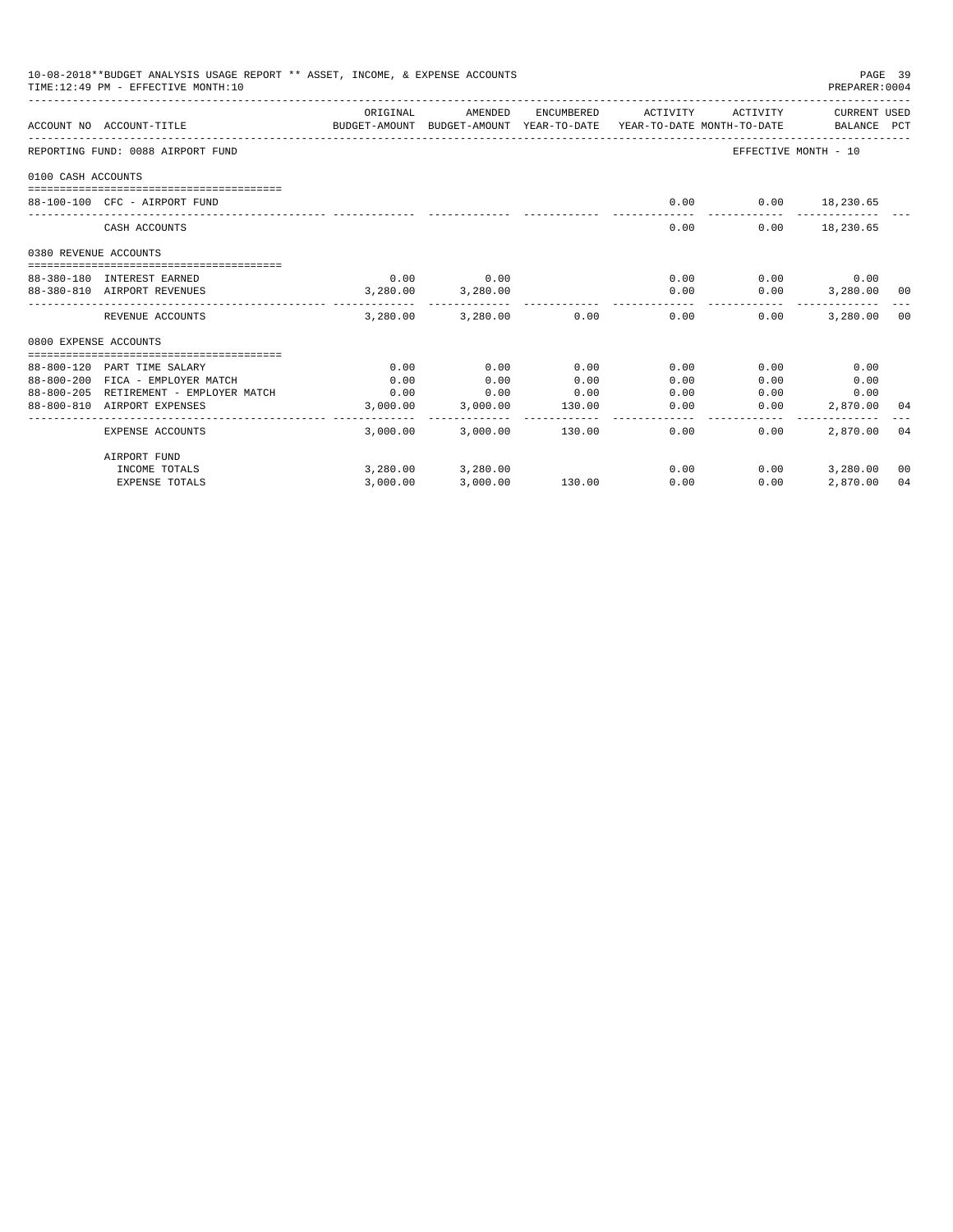|                       | 10-08-2018**BUDGET ANALYSIS USAGE REPORT ** ASSET, INCOME, & EXPENSE ACCOUNTS<br>TIME:12:49 PM - EFFECTIVE MONTH:10 |          |                                                                                |            |          |          | PAGE 40<br>PREPARER: 0004          |
|-----------------------|---------------------------------------------------------------------------------------------------------------------|----------|--------------------------------------------------------------------------------|------------|----------|----------|------------------------------------|
|                       | ACCOUNT NO ACCOUNT-TITLE                                                                                            | ORIGINAL | AMENDED<br>BUDGET-AMOUNT BUDGET-AMOUNT YEAR-TO-DATE YEAR-TO-DATE MONTH-TO-DATE | ENCUMBERED | ACTIVITY | ACTIVITY | <b>CURRENT USED</b><br>BALANCE PCT |
|                       | REPORTING FUND: 0090 COURT REPORTER SERVICE FUND                                                                    |          |                                                                                |            |          |          | EFFECTIVE MONTH - 10               |
| 0100 CASH ACCOUNT     |                                                                                                                     |          |                                                                                |            |          |          |                                    |
|                       | 90-100-100 COURT REPORTER SERVICE FUND                                                                              |          |                                                                                |            | 0.00     | 0.00     | 0.00                               |
|                       | CASH ACCOUNT                                                                                                        |          |                                                                                |            | 0.00     | 0.00     | 0.00                               |
| 0390 REVENUE ACCOUNTS |                                                                                                                     |          |                                                                                |            |          |          |                                    |
|                       | 90-390-190 INTEREST EARNED                                                                                          | 0.00     | 0.00                                                                           |            | 0.00     | 0.00     | 0.00                               |
| 90-390-910 REVENUE    |                                                                                                                     | 0.00     | 0.00                                                                           |            | 0.00     | 0.00     | 0.00                               |
|                       | REVENUE ACCOUNTS                                                                                                    | 0.00     | 0.00                                                                           | 0.00       | 0.00     | 0.00     | 0.00                               |
|                       | COURT REPORTER SERVICE FUND                                                                                         |          |                                                                                |            |          |          |                                    |
|                       | INCOME TOTALS                                                                                                       | 0.00     | 0.00                                                                           |            | 0.00     | 0.00     | 0.00                               |
|                       | <b>EXPENSE TOTALS</b>                                                                                               | 0.00     | 0.00                                                                           | 0.00       | 0.00     | 0.00     | 0.00                               |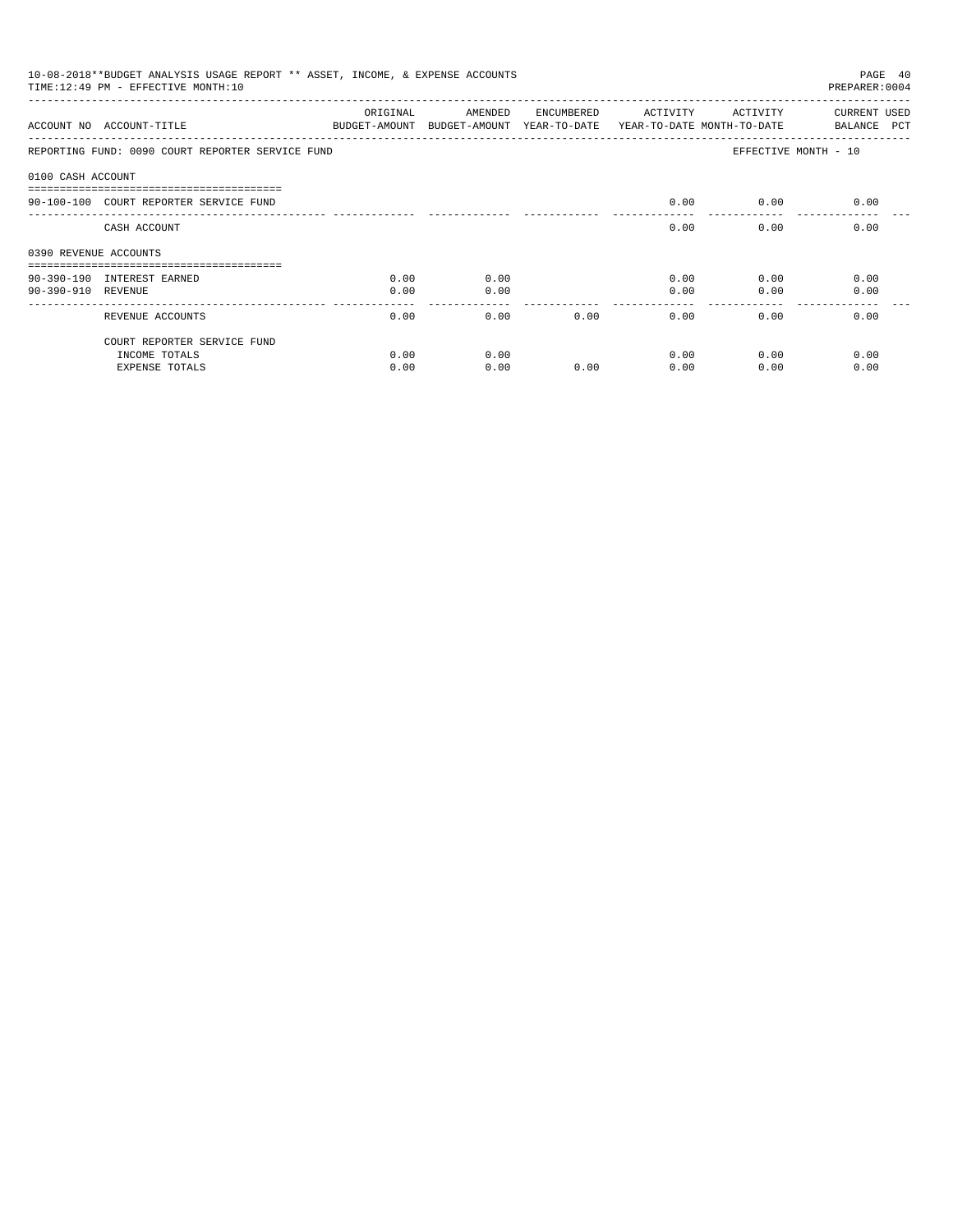|                       | 10-08-2018**BUDGET ANALYSIS USAGE REPORT ** ASSET, INCOME, & EXPENSE ACCOUNTS<br>TIME: 12:49 PM - EFFECTIVE MONTH: 10 |                      |                           |      |                     |                      | PAGE 41<br>PREPARER: 0004 |  |
|-----------------------|-----------------------------------------------------------------------------------------------------------------------|----------------------|---------------------------|------|---------------------|----------------------|---------------------------|--|
|                       | ACCOUNT NO ACCOUNT-TITLE COMPUTE SUDGET-AMOUNT BUDGET-AMOUNT YEAR-TO-DATE YEAR-TO-DATE MONTH-TO-DATE BALANCE PCT      | ORIGINAL             | AMENDED                   |      | ENCUMBERED ACTIVITY | ACTIVITY             | CURRENT USED              |  |
|                       | REPORTING FUND: 0092 PRE-TRIAL DIVERSION PROGRAM                                                                      |                      |                           |      |                     | EFFECTIVE MONTH - 10 |                           |  |
| 0100 CASH ACCOUNTS    |                                                                                                                       |                      |                           |      |                     |                      |                           |  |
|                       | 92-100-100 PRE-TRIAL CHECKING                                                                                         |                      |                           |      | 0.00                |                      | $0.00$ 0.00               |  |
|                       | 92-100-222 PRE-TRIAL CHECKING                                                                                         |                      |                           |      | 0.00                |                      | $0.00$ 9,180.00           |  |
|                       | CASH ACCOUNTS                                                                                                         |                      |                           |      | 0.00                | 0.00                 | 9,180.00                  |  |
| 0399 REVENUE ACCOUNTS |                                                                                                                       |                      |                           |      |                     |                      |                           |  |
|                       | 92-399-180 INTEREST EARNED                                                                                            | 0.00                 | 0.00                      |      | 0.00                |                      | $0.00$ 0.00               |  |
|                       | 92-399-920 PRE-TRIAL FEES                                                                                             | 5,180.00             | 5,180.00                  |      | 0.00                | 0.00                 | 5,180.00 00               |  |
|                       | REVENUE ACCOUNTS                                                                                                      | --------<br>5,180.00 | -------------<br>5,180.00 | 0.00 | 0.00                | $0.00 -$             | 5,180,00 00               |  |
| 0929 EXPENSE ACCOUNT  |                                                                                                                       |                      |                           |      |                     |                      |                           |  |
|                       | 92-929-929 PRE-TRIAL EXPENSE                                                                                          | 0.00                 | 0.00                      | 0.00 | 0.00                | 0.00                 | 0.00                      |  |
|                       | EXPENSE ACCOUNT                                                                                                       | 0.00                 | 0.00                      | 0.00 | 0.00                | 0.00                 | 0.00                      |  |
|                       | PRE-TRIAL DIVERSION PROGRAM                                                                                           |                      |                           |      |                     |                      |                           |  |
|                       | INCOME TOTALS                                                                                                         |                      | 5,180.00 5,180.00         |      | 0.00                | 0.00                 | 5,180,00 00               |  |
|                       | <b>EXPENSE TOTALS</b>                                                                                                 | 0.00                 | 0.00                      | 0.00 | 0.00                | 0.00                 | 0.00                      |  |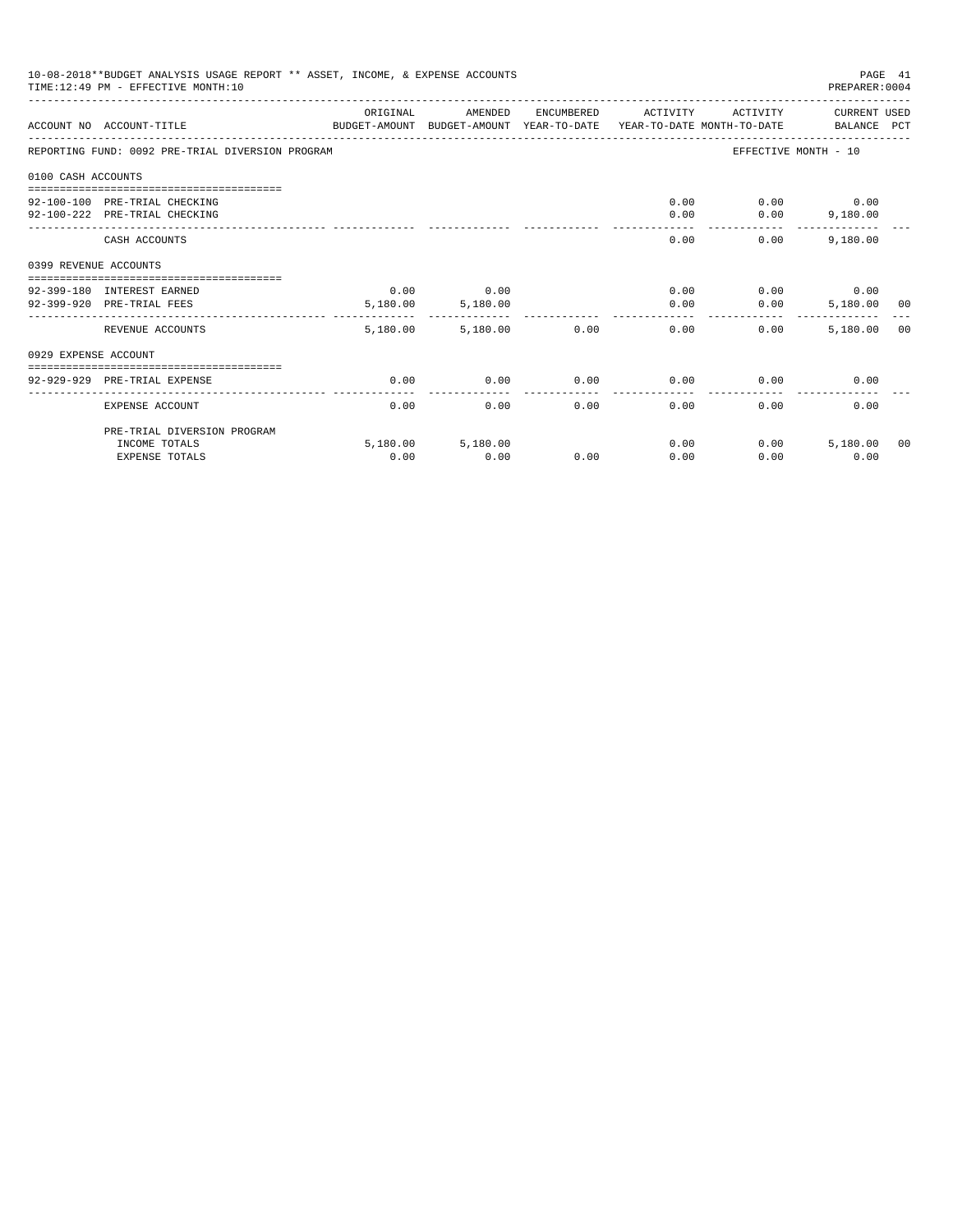| 10-08-2018**BUDGET ANALYSIS USAGE REPORT ** ASSET, INCOME, & EXPENSE ACCOUNTS<br>TIME:12:49 PM - EFFECTIVE MONTH:10<br>PREPARER: 0004 |                                                        |          |                                                                     |                             |      |              |                             |  |
|---------------------------------------------------------------------------------------------------------------------------------------|--------------------------------------------------------|----------|---------------------------------------------------------------------|-----------------------------|------|--------------|-----------------------------|--|
|                                                                                                                                       | ACCOUNT NO ACCOUNT-TITLE                               | ORIGINAL | BUDGET-AMOUNT BUDGET-AMOUNT YEAR-TO-DATE YEAR-TO-DATE MONTH-TO-DATE | AMENDED ENCUMBERED ACTIVITY |      | ACTIVITY     | CURRENT USED<br>BALANCE PCT |  |
|                                                                                                                                       | REPORTING FUND: 0098 AGENCY FUNDS TAX COL & DIST CLERK |          |                                                                     |                             |      |              | EFFECTIVE MONTH - 10        |  |
| 0100 CASH ACCOUNT                                                                                                                     |                                                        |          |                                                                     |                             |      |              |                             |  |
|                                                                                                                                       | 98-100-100 TAX COLL-MOTOR VEHICLE DIVISION             |          |                                                                     |                             | 0.00 | 0.00         | 2,637.34                    |  |
|                                                                                                                                       | 98-100-101 TAX COLL-SALES TAX, MOTOR VEH D             |          |                                                                     |                             | 0.00 | 0.00         | 9,191.85                    |  |
|                                                                                                                                       | 98-100-102 FISHER COUNTY INMATE PHONE                  |          |                                                                     |                             | 0.00 | 0.00         | 0.00                        |  |
|                                                                                                                                       | 98-100-104 DIST CLERK REGISTRY ACCT                    |          |                                                                     |                             | 0.00 | 0.00         | 22,762.65                   |  |
|                                                                                                                                       | 98-100-105 32ND DISTRICT COURT RECEIVERSHIP            |          |                                                                     |                             |      | 0.00<br>0.00 | 115,007.43                  |  |
|                                                                                                                                       | CASH ACCOUNT                                           |          |                                                                     |                             | 0.00 |              | $0.00$ 149,599.27           |  |
|                                                                                                                                       | AGENCY FUNDS TAX COL & DIST CLERK                      |          |                                                                     |                             |      |              |                             |  |
|                                                                                                                                       | INCOME TOTALS                                          | 0.00     | 0.00                                                                |                             | 0.00 | 0.00         | 0.00                        |  |
|                                                                                                                                       | EXPENSE TOTALS                                         | 0.00     | 0.00                                                                | 0.00                        | 0.00 | 0.00         | 0.00                        |  |